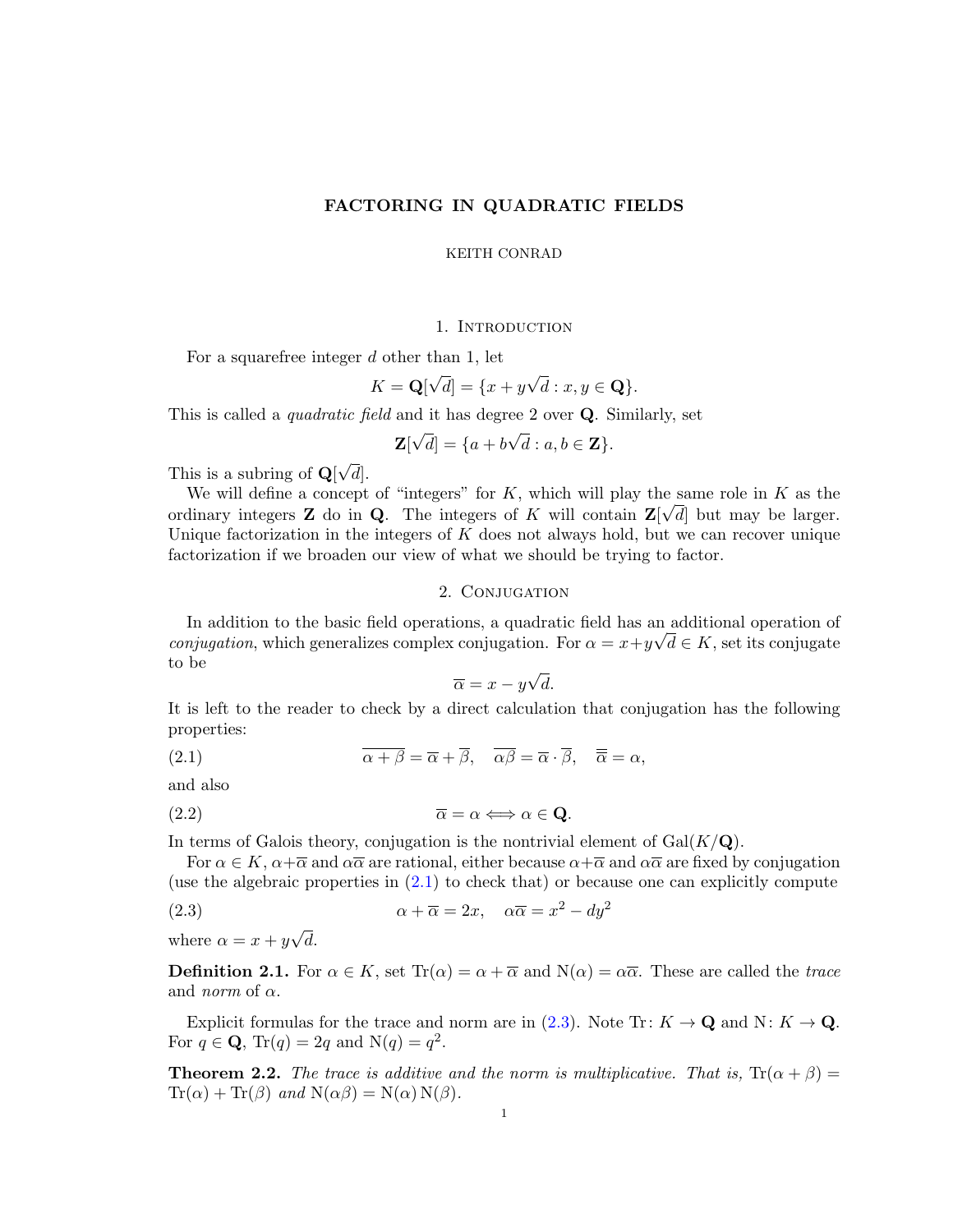*Proof.* Just compute.  $\Box$ 

<span id="page-1-0"></span>Every  $\alpha \in K$  is the root of a monic polynomial of degree 2 with rational coefficients:

(2.4) 
$$
(X - \alpha)(X - \overline{\alpha}) = X^2 - (\alpha + \overline{\alpha})X + \alpha \overline{\alpha} = X^2 - \text{Tr}(\alpha)X + \text{N}(\alpha).
$$

This has  $\alpha$  and  $\overline{\alpha}$  as its two roots, and the coefficients are the trace (up to sign) and the norm. The coefficients of [\(2.4\)](#page-1-0) might not be in Z: if  $\alpha = 1/2$  then (2.4) is  $X^2 - X + 1/4$ .

#### 3. Integers in a quadratic field

Restricting attention to those elements of K whose polynomial in  $(2.4)$  has coefficients in  $Z$  will define for us what the integers of  $K$  are.

<span id="page-1-2"></span>**Definition 3.1.** An element  $\alpha \in K$  is called an *integer* of K if the polynomial [\(2.4\)](#page-1-0) has coefficients in **Z**. Equivalently,  $\alpha$  is an integer of K precisely when its trace and norm are in Z.

**Example 3.2.** If  $\alpha$  lies in  $\mathbf{Z}$ [ √ d then  $(2.4)$  has integer coefficients, so  $\alpha$  is an integer of K.

**Example 3.3.** If  $d \equiv 1 \mod 4$  then  $\frac{1+\sqrt{d}}{2}$  $\frac{1}{2}$  is not in  $\mathbf{Z}$ [ √ d but it is an integer of  $\mathbf{Q}$ √  $d$  since it is a root of  $X^2 - X + \frac{1-d}{4}$  $\frac{-d}{4}$ , whose coefficients are in **Z**.

<span id="page-1-3"></span>**Theorem 3.4.** The integers of  $K$  are

$$
\{a+b\sqrt{d} : a,b \in \mathbf{Z}\} \text{ if } d \not\equiv 1 \text{ mod } 4
$$

and

$$
\left\{ a+b\left(\frac{1+\sqrt{d}}{2}\right) : a,b \in \mathbf{Z} \right\} \text{ if } d \equiv 1 \bmod 4.
$$

*Proof.* A direct calculation shows that both of the sets consist of integers in K. (To treat the second case, write the elements as  $(a + \frac{b}{2})$  $\frac{b}{2}$ ) +  $\frac{b}{2}\sqrt{d}$  to calculate the trace and norm using [\(2.3\)](#page-0-1).) We have to show, conversely, that every integer of K has the indicated form.

Let  $\alpha = x + y\sqrt{d}$  be an integer of K, so  $2x \in \mathbb{Z}$  and  $x^2 - dy^2 \in \mathbb{Z}$ . The first condition means x is half an ordinary integer  $(x=\frac{1}{2})$  $\frac{1}{2}(2x)$ , so either  $x \in \mathbb{Z}$  or x is half an odd number.

The importance of d being squarefree is that if  $dr^2 \in \mathbb{Z}$  for some  $r \in \mathbb{Q}$  then  $r \in \mathbb{Z}$ . Indeed, if r has a prime factor p in its (reduced form) denominator then  $dr^2 \notin \mathbf{Z}$  since  $p^2$  is not canceled by d in  $dr^2$ . So  $dr^2 \in \mathbb{Z}$  implies r has no prime in its denominator, *i.e.*,  $r \in \mathbb{Z}$ .

Suppose x is half an odd number, so  $x = a/2$  with a odd. We will show y is also half an odd number and  $d \equiv 1 \mod 4$ . Since  $x^2 - dy^2 = a^2/4 - dy^2$  is in **Z**, multiplying by 4 implies

(3.1) 
$$
a^2 - d(2y)^2 \in 4\mathbb{Z}
$$

Thus  $d(2y)^2 \in \mathbb{Z}$ , so  $2y \in \mathbb{Z}$  since d is squarefree. Either  $y \in \mathbb{Z}$  or y is half an odd number. If  $y \in \mathbb{Z}$  then  $a^2 - d(2y)^2 = a^2 - 4dy^2$  is odd (recall a is odd), which contradicts [\(3.1\)](#page-1-1). Thus  $y = b/2$  for an odd  $b \in \mathbb{Z}$ , so  $x^2 - dy^2 = (a^2 - db^2)/4 \in \mathbb{Z}$ , which implies  $a^2 \equiv db^2$  mod 4. All odd squares are 1 mod 4, so the congruence implies  $d \equiv 1 \mod 4$ . Returning to  $\alpha$ ,

<span id="page-1-1"></span>
$$
\alpha = x + y\sqrt{d} = \frac{a}{2} + \frac{b}{2}\sqrt{d} = \frac{a-b}{2} + b\left(\frac{1+\sqrt{d}}{2}\right),
$$

which has the necessary form because  $a - b$  is even.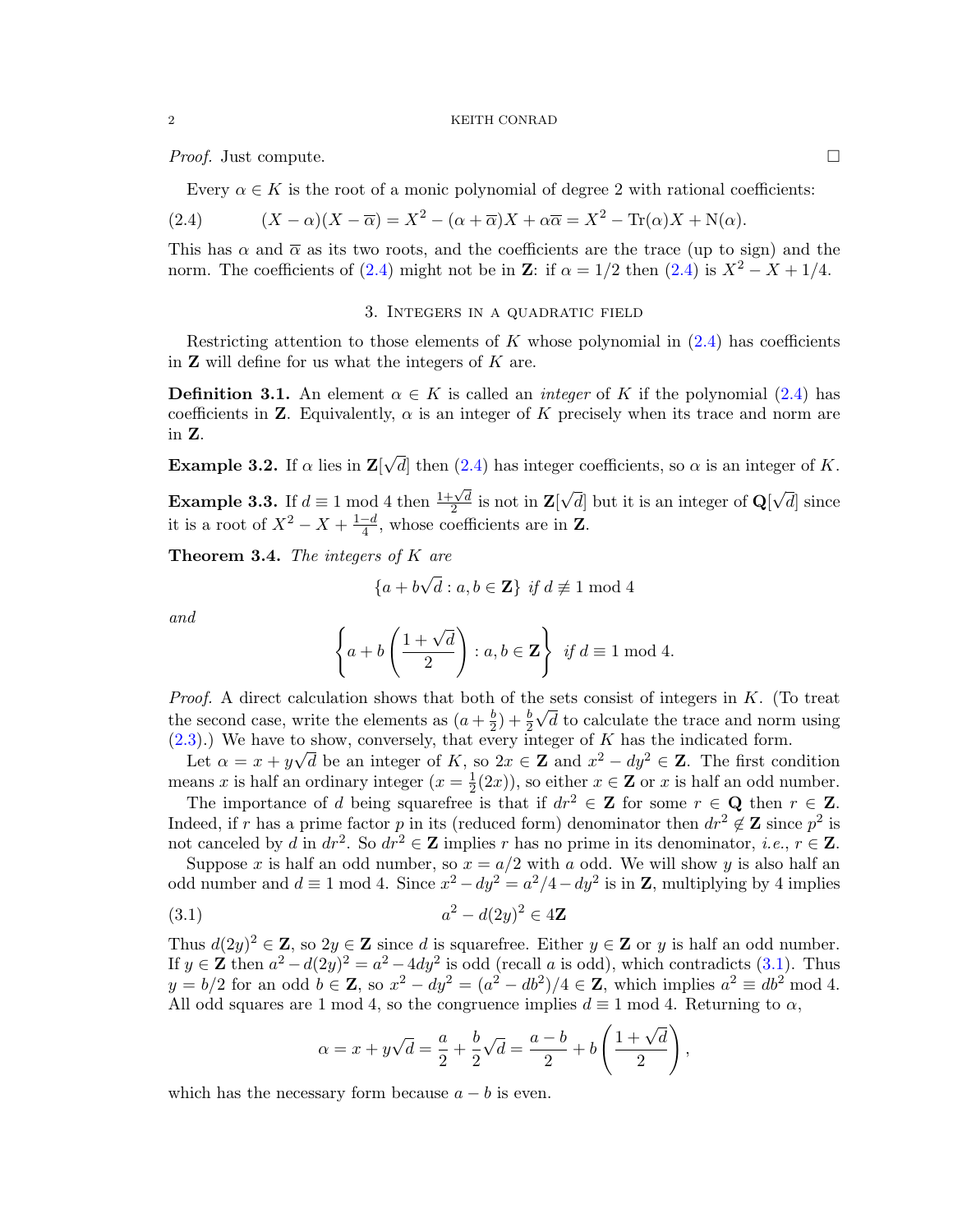We are done when  $d \equiv 1 \mod 4$ . When  $d \not\equiv 1 \mod 4$  we can't have x be half an odd number, so  $x \in \mathbb{Z}$ . From  $x^2 - dy^2 \in \mathbb{Z}$  it follows that  $dy^2 \in \mathbb{Z}$ , so from d being squarefree we get  $y \in \mathbb{Z}$ . Therefore  $\alpha$  has the necessary form, with  $a = x$  and  $b = y$ .

To unify the notation, set

$$
\omega = \begin{cases} \sqrt{d}, & \text{if } d \not\equiv 1 \bmod 4, \\ \frac{1+\sqrt{d}}{2}, & \text{if } d \equiv 1 \bmod 4. \end{cases}
$$

Then  $\omega$  is an integer of K, and the set of all integers of K takes the form

<span id="page-2-0"></span>
$$
\mathbf{Z}[\omega] = \{a + b\omega : a, b \in \mathbf{Z}\}
$$

in all cases. They form a subring of K.

We will denote the integers of K as  $\mathcal{O}_K$ , so  $\mathcal{O}_K = \mathbb{Z}[\omega]$ . Table [1](#page-2-0) gives some examples.

K 
$$
Q[i]
$$
  $Q[\sqrt{2}]$   $Q[\sqrt{5}]$   $Q[\sqrt{-5}]$   $Q[\sqrt{-14}]$   
\n $O_K$   $Z[i]$   $Z[\sqrt{2}]$   $Z[(1+\sqrt{5})/2]$   $Z[\sqrt{-5}]$   $Z[\sqrt{-14}]$   
\nTABLE 1. Integers in Quadratic Fields

Remember that **Z**[ √ Remember that  $\mathbf{Z}[\sqrt{d}] \subset \mathcal{O}_K$ , but when  $d \equiv 1 \mod 4$  the set  $\mathcal{O}_K$  is strictly larger than  $\mathbf{Z}[\sqrt{d}].$ 

We defined the integers of K to be those  $\alpha$  such that the particular polynomial [\(2.4\)](#page-1-0) has coefficients in **Z**. Here is a more abstract characterization of  $\mathcal{O}_K$ . It is closer to the definition needed when K is replaced by a finite extension of  $\bf{Q}$  with degree greater than 2 and is used in the second proof of Theorem [5.4](#page-11-0) below (but is not used elsewhere here).

<span id="page-2-3"></span>**Theorem 3.5.** An element  $\alpha \in K$  is in  $\mathcal{O}_K$  if and only if it is the root of some monic polynomial  $X^2 + mX + n \in \mathbf{Z}[X]$ .

*Proof.* If  $\alpha \in \mathcal{O}_K$  then [\(2.4\)](#page-1-0) is a polynomial of the desired type. Conversely, suppose  $\alpha^2 + m\alpha + n = 0$  for some m and n in **Z**.

Case 1:  $\alpha \in \mathbf{Q}$ . Write  $\alpha$  in reduced form as  $\alpha = a/b$  where  $a, b \in \mathbf{Z}$  and  $(a, b) = 1$ . Then  $(a/b)^2 + m(a/b) + n = 0$ , so  $a^2 + mab + nb^2 = 0$ . Thus  $a^2 = -mab - nb^2 = b(-ma - nb)$ , so  $b \mid a^2$ . Since  $(a, b) = 1$  it follows that  $b = \pm 1$ , so  $\alpha = a/b = \pm a \in \mathbb{Z} \subset \mathcal{O}_K$ .

<u>Case 2</u>:  $\alpha \notin \mathbf{Q}$ . In addition to the relation  $\alpha^2 + m\alpha + n = 0$  we have the relation  $\alpha^2 - \text{Tr}(\alpha)\alpha + N(\alpha) = 0$  from [\(2.4\)](#page-1-0), where  $\text{Tr}(\alpha)$  and  $N(\alpha)$  are in **Q**. Subtracting the second relation from the first, the  $\alpha^2$  terms cancel and we obtain

<span id="page-2-1"></span>(3.2) 
$$
(m + \text{Tr}(\alpha))\alpha + (n - \text{N}(\alpha)) = 0.
$$

If  $m + \text{Tr}(\alpha) \neq 0$  then we can solve for  $\alpha$  in [\(3.2\)](#page-2-1) to get  $\alpha \in \mathbf{Q}$ , but we are not in that case. Therefore  $m + \text{Tr}(\alpha) = 0$ , so  $n - \text{N}(\alpha) = 0$ . This implies  $\text{Tr}(\alpha) = -m \in \mathbb{Z}$  and  $N(\alpha) = n \in \mathbb{Z}$ , so  $\alpha$  is an integer of K by definition.

<span id="page-2-2"></span>**Theorem 3.6.** For  $m \in \mathbb{Z}$  and  $\alpha = a + b\omega \in \mathbb{Z}[\omega], m \mid \alpha$  in  $\mathbb{Z}[\omega]$  if and only if  $m \mid a$  and  $m \mid b$  in  $\mathbf{Z}$ .

*Proof.* If m | a and m | b in **Z** then easily m |  $\alpha$ . Conversely, if m |  $\alpha$  then  $a+b\omega = m(a'+b'\omega)$ for some a' and b' in **Z**. Therefore  $a = ma'$  and  $b = mb'$ , so  $m | a$  and  $m | b$  in **Z**.

We will use Theorem [3.6](#page-2-2) often without comment in numerical examples,  $e.g., 5 + \sqrt{-6}$ is not divisible by 3 in  $\mathbf{Z}[\sqrt{-6}]$ .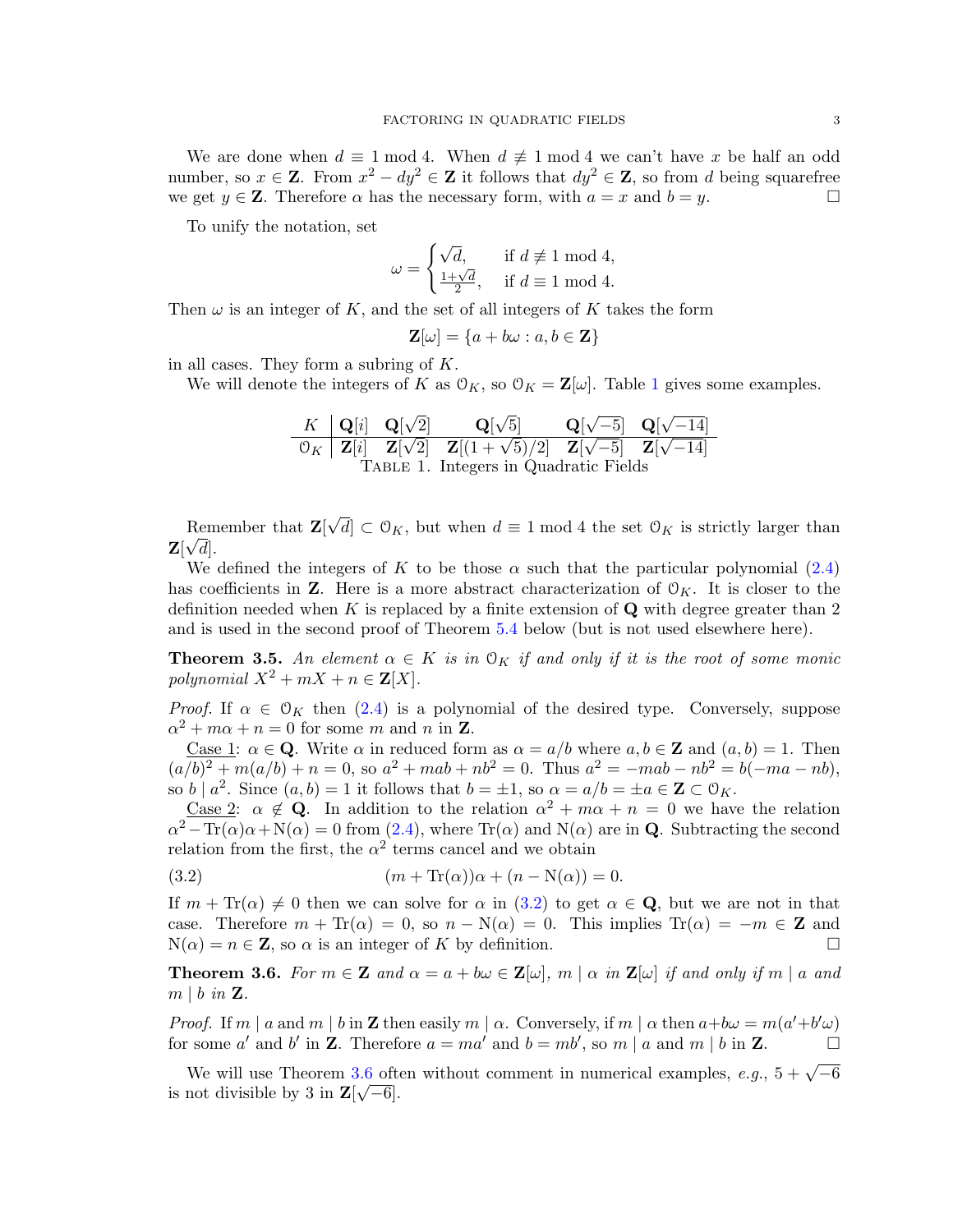<span id="page-3-0"></span>**Theorem 3.7.** For each quadratic field K,  $0_K \cap \mathbf{Q} = \mathbf{Z}$  and every element of K is a ratio of elements from  $\mathcal{O}_K$ .

*Proof.* Each element of  $O_K$  is  $a + b\omega$  with a and b in **Z**. Since  $\omega \notin \mathbf{Q}$ , if  $a + b\omega \in \mathbf{Q}$  then  $b = 0$ , so  $a + b\omega = a \in \mathbf{Z}$ .

To show every element of K can be written as the ratio of two elements of  $\mathcal{O}_K$ , if  $\alpha = x + y\sqrt{d}$  with rational x and y and we write the fractions x and y with a common denominator, say  $x = a/c$  and  $y = b/c$  for some  $c \in \mathbb{Z}$ , then

.

(3.3) 
$$
x + y\sqrt{d} = \frac{a + b\sqrt{d}}{c}
$$

Since **Z**[  $\sqrt{d}$   $\subset \mathcal{O}_K$ , we're done.

Theorem [3.7](#page-3-0) says (in part) that the notion of an integer in a quadratic field does not introduce unexpected new integers inside of  $Q$ : the rational numbers that are integers in  $K$  are the plain integers  $\mathbf{Z}$ .

<span id="page-3-1"></span>**Theorem 3.8.** If  $\alpha \in \mathcal{O}_K$  then  $\overline{\alpha} \in \mathcal{O}_K$ .

*Proof.* Since  $\alpha$  and  $\overline{\alpha}$  have the same trace and the same norm, the integrality of  $\overline{\alpha}$  is immediate from Definition [3.1.](#page-1-2) For an alternate proof, show the sets described by Theorem [3.4](#page-1-3) are preserved by conjugation.  $\square$ 

Although both the trace and norm will be important, the norm will play a more dominant role. The reason is that we are going to be interested in multiplicative questions (like factoring), and the norm turns multiplicative relations in  $\mathcal{O}_K$  into multiplicative relations in Z, where we are more comfortable. The next two theorems illustrate this idea.

 $\mathbf{Z}$ , where we are more comfortable. The next two theorems illustrate this idea.<br>Let  $\mathcal{O}_K^{\times}$  denote the unit group of  $\mathcal{O}_K$ . Examples of units include i in  $\mathbf{Z}[i]$  and  $1 + \sqrt{2}$ Let  $\sigma_K$  denote the unit grot<br>(with inverse  $\sqrt{2} - 1$ ) in  $\mathbf{Z}[\sqrt{2}]$ .

<span id="page-3-2"></span>**Theorem 3.9.** For each quadratic field K,  $\mathcal{O}_K^{\times} = {\alpha \in \mathcal{O}_K : N(\alpha) = \pm 1}$  and  $\mathcal{O}_K^{\times} \cap \mathbf{Q} =$  $\{\pm 1\}.$ 

*Proof.* Let  $\alpha \in \mathcal{O}_K$ . If  $\alpha$  is a unit, then  $\alpha\beta = 1$  for some  $\beta \in \mathcal{O}_K$ . Taking norms of both sides,  $N(\alpha)N(\beta) = N(1) = 1$  in **Z**, so  $N(\alpha) = \pm 1$ . Conversely, assume  $N(\alpha) = \pm 1$ . Since  $N(\alpha) = \alpha \overline{\alpha}$ , we get  $\alpha \overline{\alpha} = \pm 1$ . Therefore  $\pm \overline{\alpha}$  is an inverse for  $\alpha$ , and this lies in  $\mathcal{O}_K$  by Theorem [3.8.](#page-3-1)

To show  $\mathcal{O}_K^{\times} \cap \mathbf{Q} = {\{\pm 1\}}$ , the inclusion  $\supset$  is obvious. For the inclusion  $\subset$ , let  $q \in \mathcal{O}_K^{\times} \cap \mathbf{Q}$ . Then  $N(q) = \pm 1$  since  $q \in \mathcal{O}_K^{\times}$ , so  $q^2 = \pm 1$  since q is rational. Thus  $q = \pm 1$ .

**Example 3.10.** The units in  $\mathbf{Z}$ [ √  $\overline{-14}$  are  $\pm 1$ : for  $a, b \in \mathbb{Z}$ ,  $a+b$ √  $\overline{-14}$  has norm  $a^2 + 14b^2$ , which is never  $-1$  and is 1 only for  $a = \pm 1$  and  $b = 0$ .

We say a nonzero  $\alpha \in \mathcal{O}_K$  is *irreducible* if  $\alpha$  is not a unit and every factorization  $\alpha = \beta \gamma$ in  $\mathcal{O}_K$  requires  $\beta$  or  $\gamma$  is a unit in  $\mathcal{O}_K$ .

<span id="page-3-3"></span>**Theorem 3.11.** If  $\alpha \in \mathcal{O}_K$  has a norm that is prime in **Z** then  $\alpha$  is irreducible in  $\mathcal{O}_K$ .

*Proof.* Suppose  $\alpha = \beta \gamma$  with  $\beta$  and  $\gamma$  in  $\mathcal{O}_K$ . Then taking norms of both sides gives us  $N(\alpha) = N(\beta) N(\gamma)$  in Z. Since  $N(\alpha)$  is prime, either  $N(\beta)$  or  $N(\gamma)$  is  $\pm 1$ , so (by Theorem [3.9\)](#page-3-2) either  $\beta$  or  $\gamma$  is a unit in  $\mathcal{O}_K$ . Thus  $\alpha$  doesn't have a nontrivial factorization in  $\mathcal{O}_K$ , so it is irreducible.

Example  $3.12$ . In  $\mathbf{Z}[$  $\sqrt{-14}$ ,  $3+\sqrt{-14}$  has norm 23, so  $3+\sqrt{-14}$  is irreducible in  $\mathbf{Z}$ √  $\overline{-14}$ ].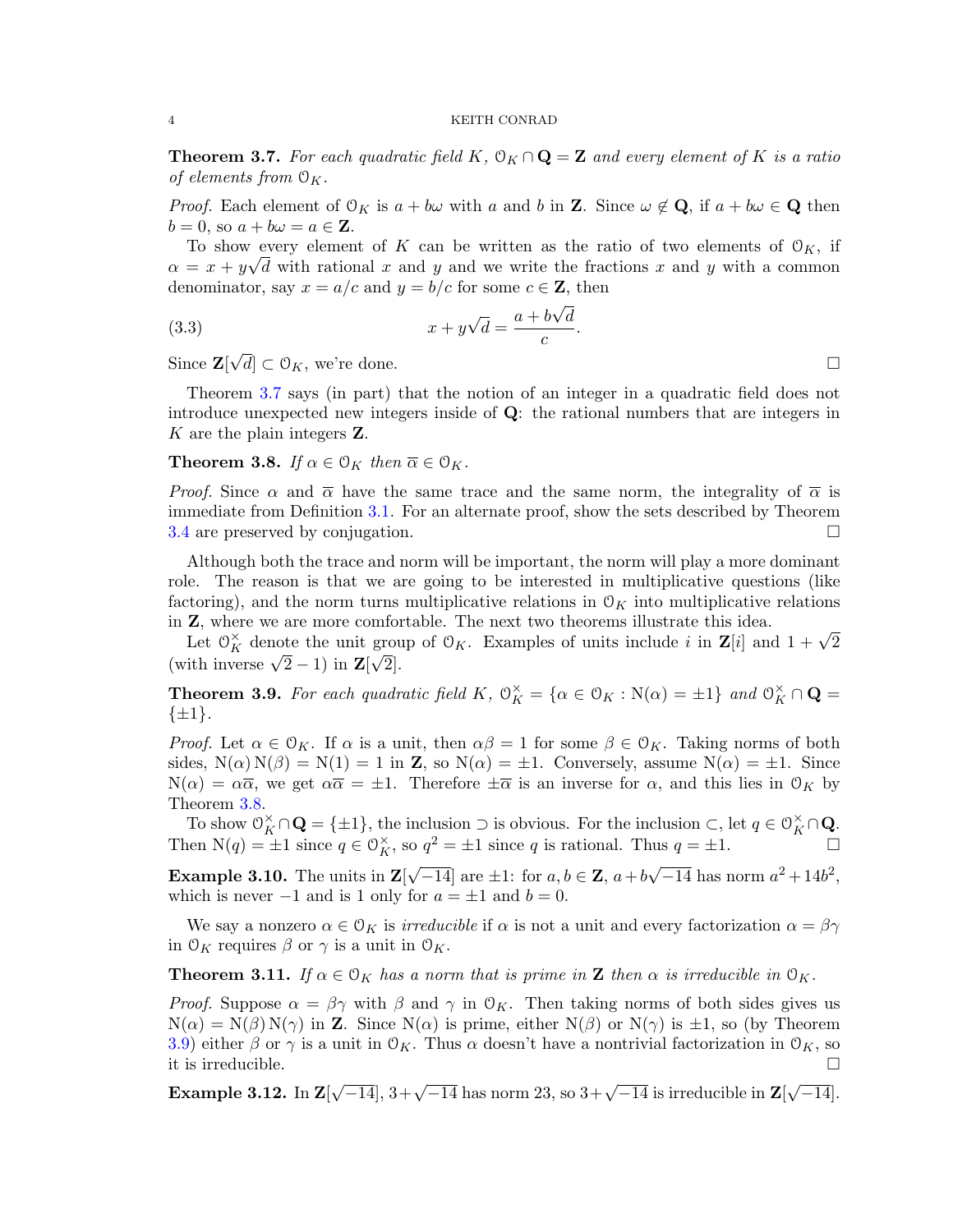**Remark 3.13.** Negative primes are allowed in Theorem [3.11.](#page-3-3) For instance, in  $\mathbf{Z}$ √ 3] the **REMARK 3.13.** Negative primes are allowed in 1 norm of  $1 + 2\sqrt{3}$  is  $-11$ , so  $1 + 2\sqrt{3}$  is irreducible.

The criterion in Theorem [3.11](#page-3-3) is sufficient to show an element of  $\mathcal{O}_K$  is irreducible, but it is not necessary.

<span id="page-4-0"></span>Example 3.14. In  $\mathbf{Z}$ √  $[-14]$ , N(3) = 9 is not prime in **Z**, but 3 is irreducible in **Z**[ √  $N(3) = 9$  is not prime in **Z**, but 3 is irreducible in **Z**[ $\sqrt{-14}$ ]. Indeed, suppose  $3 = \alpha \beta$  in  $\mathbb{Z}[\sqrt{-14}]$  with non-units  $\alpha$  and  $\beta$ . Taking norms of both sides,  $9 = N(\alpha) N(\beta)$  in Z. The norms of  $\alpha$  and  $\beta$  must be 3 (they are positive since norms look like  $a^2 + 14b^2$ , and they are not 1 since  $\alpha$  and  $\beta$  are not units), but the equation  $3 = a^2 + 14b^2$ has no solutions in  $\mathbf{Z}$ , so there are no elements with norm 3. √

Similarly, since  $N(5) = 25$  and 5 is not a norm from  $\mathbf{Z}[\sqrt{-14}]$ , 5 is irreducible in  $\mathbf{Z}[\sqrt{-14}]$  $-14$ ].

<span id="page-4-1"></span>Example 3.15. The norm of  $1+\sqrt{-14}$  is 15, which factors in Z, but  $1+\sqrt{-14}$  is irreducible **Example 3.15.** The norm of  $1+\sqrt{-14}$  is 15, which factors in **Z**, but  $1+\sqrt{-14}$  is irreduction<br>in  $\mathbf{Z}[\sqrt{-14}]$ . To see why, write  $1+\sqrt{-14} = \alpha\beta$  and take norms to get  $15 = N(\alpha) N(\beta)$  in **Z**. Since 3 and 5 are not norms from  $\mathbf{Z}[\sqrt{-14}]$ , one of  $\alpha$  or  $\beta$  has norm 1, so  $\alpha$  or  $\beta$  is a unit.

<span id="page-4-5"></span>**Theorem 3.16.** Every nonzero non-unit in  $O_K$  is a product of irreducibles in  $O_K$ .

*Proof.* We argue by induction on  $|N(\alpha)|$ , where  $\alpha$  runs over nonzero non-units in  $\mathcal{O}_K$ . If  $|N(\alpha)| = 2$  then  $\alpha$  has prime norm so  $\alpha$  is irreducible and thus is its own irreducible factorization. Suppose  $|N(\alpha)| = n \geq 3$  and all elements with norm of absolute value from 2 to  $n-1$  admit a factorization into irreducibles. If  $\alpha$  is irreducible then it has an irreducible factorization. If  $\alpha$  is not irreducible then we can write  $\alpha = \beta \gamma$  where  $\beta$  and  $\gamma$  are not units. Therefore  $|N(\beta)|$  and  $|N(\gamma)|$  are both less than  $|N(\alpha)|$ , so by the inductive hypothesis we have

$$
\beta = \pi_1 \cdots \pi_r, \quad \gamma = \pi'_1 \cdots \pi'_{r'},
$$

where  $\pi_i$  and  $\pi'_j$  are irreducible in  $\mathcal{O}_K$ . Thus

<span id="page-4-3"></span>
$$
\alpha = \beta \gamma = \pi_1 \cdots \pi_r \pi'_1 \cdots \pi'_{r'}
$$

is a product of irreducibles.

For some quadratic fields (such as  $\mathbf{Q}[i]$  and  $\mathbf{Q}[i]$ √ 2]), their integers have unique factorization into irreducibles. But very often  $O<sub>K</sub>$  does not have unique factorization.

<span id="page-4-4"></span>Example 3.17. In Z[ √  $\overline{-14}$ , 15 has the two factorizations

(3.4) 
$$
3 \cdot 5 = (1 + \sqrt{-14})(1 - \sqrt{-14}).
$$

These are irreducible factorizations by Examples [3.14](#page-4-0) and [3.15.](#page-4-1) No factor in one product is a unit multiple of a factor in the other product since the units in  $\mathbb{Z}[\sqrt{-14}]$  are  $\pm 1$ .

a unit multiple of a factor in the other product since the units in  $\mathbb{Z}[\sqrt{-14}]$  are  $\pm 1$ .<br>The irreducible element 3 divides  $(1 + \sqrt{-14})(1 - \sqrt{-14})$ , but it does not divide either factor. This is not like the behavior of primes p in **Z**, where p | ab always implies p | a or  $p \mid b$ .

Example 3.18. Here is a much more striking instance of non-unique factorization in  $\mathbf{Z}[\sqrt{-14}]$ :

<span id="page-4-2"></span>(3.5) 
$$
3 \cdot 3 \cdot 3 \cdot 3 = (5 + 2\sqrt{-14})(5 - 2\sqrt{-14}).
$$

What makes  $(3.5)$  more interesting than  $(3.4)$  is that the number of irreducible factors on what makes (3.5) more interesting than (3.4) is that the number of irreducible lactors on<br>both sides is not the same. To see that  $5 + 2\sqrt{-14}$  is irreducible in  $\mathbf{Z}[\sqrt{-14}]$ , if it has a both sides is not the same. To see that  $5 + 2\sqrt{-14}$  is irreducible in  $\mathbb{Z}[\sqrt{-14}]$ , if it has a non-unit proper factor then that factor has norm properly dividing  $N(5 + \sqrt{-14}) = 81$ , so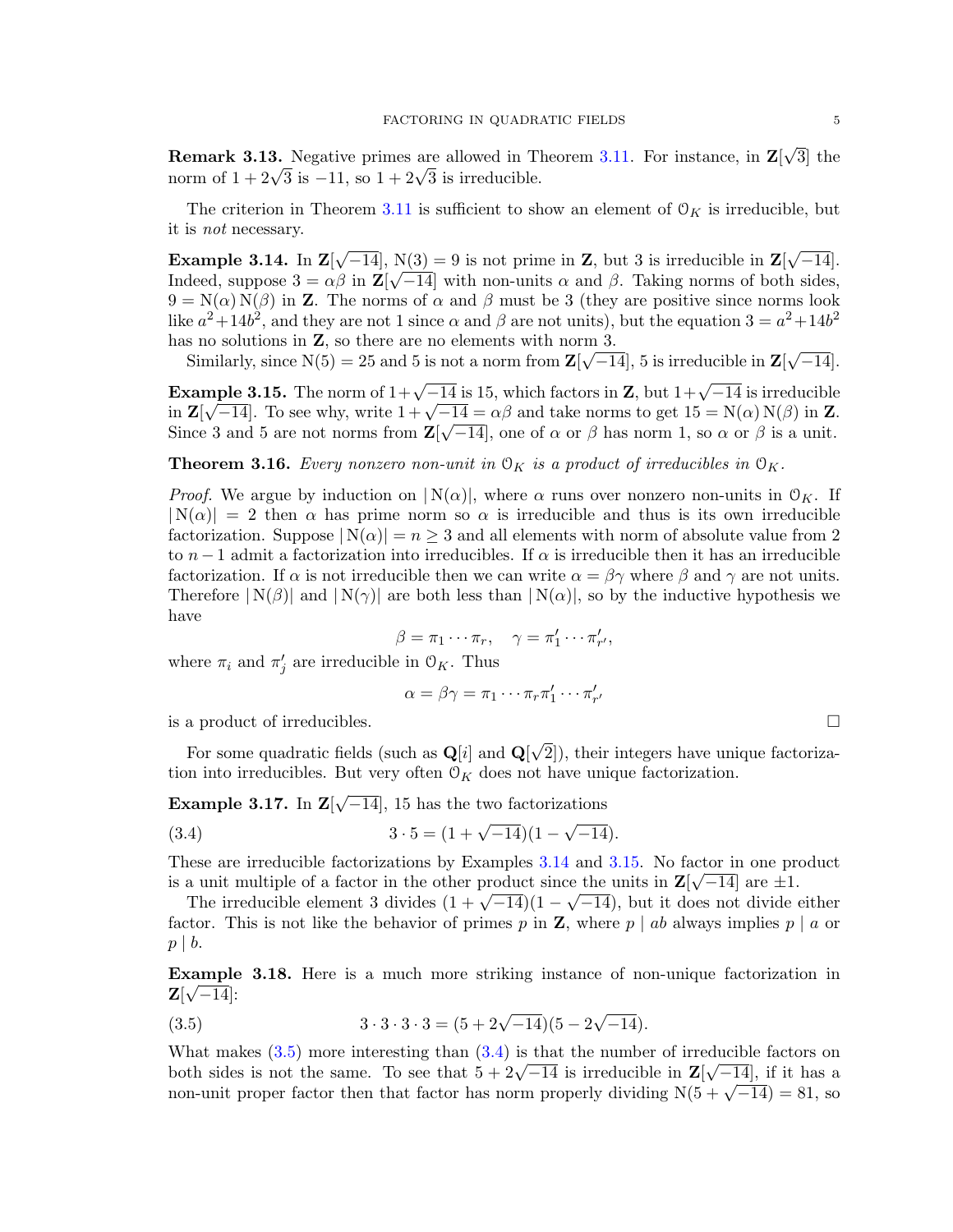the norm is 3, 9, or 27. No element has norm 3 or 27, and the elements of norm 9 are  $\pm 3$ , the norm is 3, 9, or 27. No element has norm 3 or 27, and the elements of norm 9 are  $\pm$ 3, neither of which are factors of  $5 + 2\sqrt{-14}$ . The same proof shows  $5 - 2\sqrt{-14}$  is irreducible.

<span id="page-5-2"></span>Example 3.19. In Z, when relatively prime numbers have a product that is a perfect square, the two numbers are squares up to multiplication by  $\pm 1$ . This is proved using unique factorization in **Z**. In  $\mathbb{Z}[\sqrt{-14}]$ , where there is no unique factorization, the corresponding result is false. Let's take a look at a simple example.

Consider the equation

$$
2 \cdot (-7) = \sqrt{-14}^2.
$$

The factors on the left have no common factor in  $\mathbf{Z}$  $\overline{-14}$  besides  $\pm 1$  (if  $\delta \mid 2$  and  $\delta \mid (-7)$ then  $\delta$  divides  $-7(-1) - 3 \cdot 2 = 1$ , so  $\delta$  is a unit), and their product is a perfect square, but neither factor is a square up to a unit multiple: if  $2 = \pm (a + b\sqrt{-14})^2 = \pm (a^2 - 14b^2 +$ menther nactor is a square up to a unit multiple: if  $2 = \pm (a + b\sqrt{-14})^2 = \pm (a^2 - 14b^2 + 2ab\sqrt{-14})$  then  $ab = 0$  so a or b is 0, but then  $2 \neq \pm (a^2 - 14b^2)$ . Similarly, 7 is not a square up to unit multiple.

4. Ideals

<span id="page-5-3"></span>Instead of working with elements in  $\mathcal{O}_K$ , where unique factorization can fail, we will develop a multiplicative theory for the ideals of  $\mathcal{O}_K$ . We will generally denote ideals with small gothic letters like a and b.

## <span id="page-5-1"></span>**Theorem 4.1.** Every ideal in  $\mathcal{O}_K$  is finitely generated, with at most two generators.

*Proof.* An ideal in  $\mathcal{O}_K$  is a subgroup of  $\mathcal{O}_K$ . As an additive group,  $\mathcal{O}_K \cong \mathbb{Z}^2$ . Therefore by the classification of finitely generated abelian groups, each subgroup of  $\mathcal{O}_K$  is zero or is isomorphic to **Z** or to **Z**<sup>2</sup>. This implies that an ideal (a special kind of subgroup of  $\mathcal{O}_K$ ) has at most 2 generators as a  $\mathbb{Z}$ -module, so it has at most 2 generators as an ideal (*i.e.*, as an  $\mathcal{O}_K$ -module).

For a finite set of elements  $\alpha_1, \ldots, \alpha_m$  in  $\mathcal{O}_K$ , the ideal they generate is denoted

$$
(\alpha_1, \ldots, \alpha_m) := \{ \alpha_1 \gamma_1 + \cdots + \alpha_m \gamma_m : \gamma_i \in \mathcal{O}_K \}
$$
  
= 
$$
\alpha_1 \mathcal{O}_K + \cdots + \alpha_m \mathcal{O}_K.
$$

The order in which we write down the generators of an ideal doesn't matter,  $e.g.,$  $(\alpha_1, \alpha_2, \alpha_3) = (\alpha_3, \alpha_1, \alpha_2)$ . What is much more important to remember, though, is that different finite sets can produce the same ideal.

Example 4.2. In Z[ √  $\overline{-14}$ , we will show

$$
(17 + 2\sqrt{-14}, 20 + \sqrt{-14}) = (3 - \sqrt{-14}).
$$

In  $\mathbf{Z}$ [ √  $\left. -14\right] / (3$  –  $\frac{\mathbf{Z}[\sqrt{-14}]}{3 - \sqrt{-14}}, \sqrt{-14} = \frac{3}{9}$ . Squaring,  $-14 = 9$ , so  $\frac{23}{\sqrt{-14}} = 0$ . Therefore  $17 + \sqrt{-14}$  $2\sqrt{-14} = 17 + 6 = 0$  and  $20 + \sqrt{-14} = 23 = 0$ , so  $3 - \sqrt{-14}$  divides  $17 + 2\sqrt{-14}$  $2\sqrt{-14} = 17 + 6 = 0$  and  $20 + \sqrt{-14} = 23 = 0$ , so  $3 - \sqrt{-14}$  divides  $17 + 2\sqrt{-14}$ <br>and  $20 + \sqrt{-14}$ . This implies the ideal on the right is inside the ideal on the left. In and  $20 + \sqrt{-14}$ . This implies the ideal on the right is inside the ideal on the left. In<br>  $\mathbf{Z}[\sqrt{-14}]/(17 + 2\sqrt{-14}, 20 + \sqrt{-14})$  we have  $\sqrt{-14} = -20$  and  $17 = -2\sqrt{-14}$ . Substituting the first equation into the second,  $17 = 40$ , so  $23 = 0$ . Therefore  $3 - \sqrt{-14} = 23 = 0$ , so the ideal on the right is in the ideal on the left.

<span id="page-5-0"></span>**Example 4.3.** We show the ideal  $(2,$ √  $-14$ ) in  $\mathbf{Z}$ [ √ **ble 4.3.** We show the ideal  $(2, \sqrt{-14})$  in  $\mathbb{Z}[\sqrt{-14}]$  is not principal, by contradiction. Say  $(2, \sqrt{-14}) = (\alpha)$ . Then, since  $2 \in (2, \sqrt{-14})$  we have  $2 \in (\alpha)$ , so  $\alpha \mid 2$  in  $\mathbb{Z}[\sqrt{-14}]$ . Writing  $2 = \alpha \beta$  in  $\mathbb{Z}[\sqrt{-14}]$  and taking norms,  $4 = N(\alpha)N(\beta)$  in Z, so  $N(\alpha)$  | 4 in Z. Writing  $z = \alpha \beta \ln \mathbb{Z}[\sqrt{-14}]$  and taking norms,  $4 = \mathbb{N}(\alpha) \mathbb{N}(\beta)$  in  $\mathbb{Z}$ , so  $\mathbb{N}(\alpha) \mid 4$  in  $\mathbb{Z}$ .<br>Similarly, since  $\sqrt{-14} \in (\alpha)$  we get  $\mathbb{N}(\alpha) \mid 14$  in  $\mathbb{Z}$ . Thus  $\mathbb{N}(\alpha)$  is a common divisor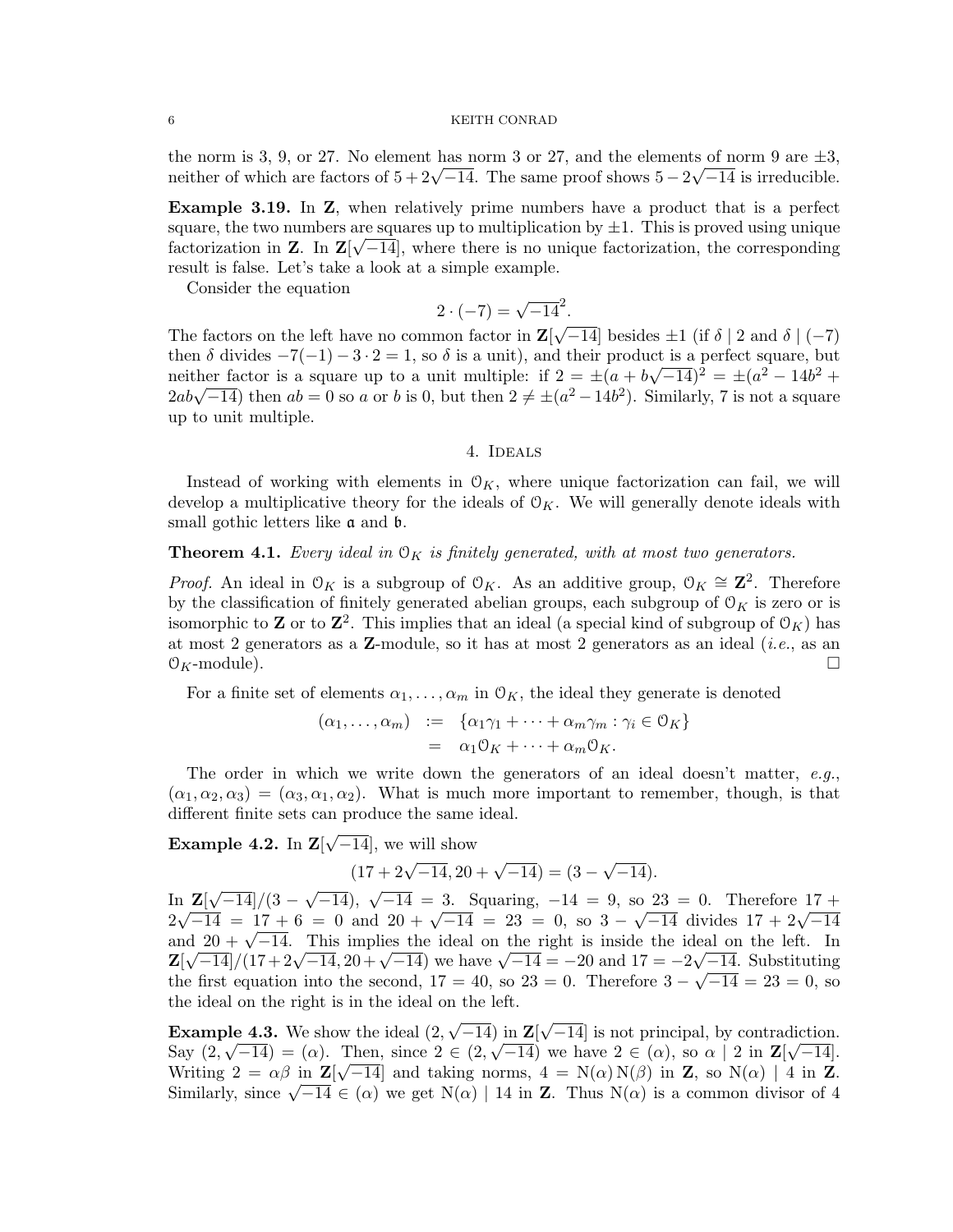and 14, so  $N(\alpha)$  is 1 or 2. The norm's values are  $x^2 + 14y^2$  with  $x, y \in \mathbb{Z}$ , which is never 2. Therefore  $N(\alpha) = 1$ , so  $\alpha$  is a unit and  $(\alpha) = (1)$ . But that means  $1 \in (2, \sqrt{-14})$ , contradicting the fact that every element of  $(2,\sqrt{-14})$  has even norm. Hence  $(2,\sqrt{-14})$  is not principal.

Since ideals can be described with different sets of generators, we will avoid defining concepts related to ideals in terms of a choice of generators. However, since it is the generator description that we always make computations with, we will always try to check how a new definition looks in terms of generators for the ideals involved.

<span id="page-6-0"></span>**Theorem 4.4.** Let  $\mathfrak{a} = (\alpha_1, \dots, \alpha_m)$  and  $\mathfrak{b} = (\beta_1, \dots, \beta_n)$  be two ideals in  $\mathfrak{O}_K$ . Then the following are equivalent:

- (a)  $\mathfrak{a} \subset \mathfrak{b}$ ,
- (b) each  $\alpha_i$  is in b,
- (c) each  $\alpha_i$  is an  $\mathcal{O}_K$ -linear combination of the  $\beta_i$ 's.

*Proof.* If  $\mathfrak{a} \subset \mathfrak{b}$  then each  $\alpha_i$  belongs to  $\mathfrak{b}$ , which means each  $\alpha_i$  is an  $\mathfrak{O}_K$ -linear combination of the  $\beta_j$ 's. This shows  $(a) \Rightarrow (b) \Rightarrow (c)$ . Finally, if each  $\alpha_i$  is an  $\mathcal{O}_K$ -linear combination of the  $\beta_j$ 's then each  $\alpha_i$  is in b, so (since b is closed under  $\mathcal{O}_K$ -scaling and addition) all sums of  $\mathcal{O}_K$ -multiples of the different  $\alpha_i$ 's are in **b**. That is what a typical element of **a** looks like, so  $\mathfrak{a} \subset \mathfrak{b}$ .

**Corollary [4](#page-6-0).5.** In the notation of Theorem 4.4, we have  $\mathfrak{a} = \mathfrak{b}$  if and only if every  $\alpha_i$  is an  $\mathcal{O}_K$ -linear combination of the  $\beta_i$ 's and every  $\beta_i$  is an  $\mathcal{O}_K$ -linear combination of the  $\alpha_i$ 's.

*Proof.* To say  $\mathfrak{a} = \mathfrak{b}$  means  $\mathfrak{a} \subset \mathfrak{b}$  and  $\mathfrak{b} \subset \mathfrak{a}$ . Use Theorem [4.4](#page-6-0) to interpret these inclusions in terms of linear combinations.

**Example 4.6.** For  $\alpha_1$  and  $\alpha_2$  in  $\mathcal{O}_K$ ,  $(\alpha_1, \alpha_2) = (\alpha_1, \alpha_2 + \gamma \alpha_1)$  for all  $\gamma \in \mathcal{O}_K$ .

Example 4.7. In Z[  $\sqrt{-14}$ ,  $(2, 1 + \sqrt{-14}) = (1)$  because in **Z**  $\sqrt{-14}$ / $(2, 1 + \sqrt{-14})$  we **EXAMPLE 4.7.** In  $\mathbf{Z}[\sqrt{-14}]$ ,  $(2, 1 + \sqrt{-14}) = (1)$  because in  $\mathbf{Z}[\sqrt{-14}]/(2, 1 + \sqrt{-14})$  we have  $2 = 1 + \sqrt{-14}$ , so  $\sqrt{-14} = 1$ . Squaring,  $-14 = 1$ , so  $15 = 0$ . Since also  $2 = 0$ , so  $14 = 0$ , we have  $1 = 15 - 14 = 0$  so the quotient ring is the zero ring, which means so  $14 = 0$ , we have  $1 = 15 - 14$ <br> $(2, 1 + \sqrt{-14}) = \mathbf{Z}[\sqrt{-14}] = (1).$ 

Example 4.8. In Z[ √ −14] we will show

 $(2+\sqrt{-14},7+2\sqrt{-14}) = (3,1-\sqrt{2})$ √  $(-14)$ .

In  $Z$ [  $\sqrt{(-14)/(2 + \sqrt{-14}, 7 + 2\sqrt{-14})}$  we have  $\sqrt{-14} = -2$ , so  $0 = 7 + 2\sqrt{-14} = 3$  and  $1 - \sqrt{-14} = 1 - (-2) = 3 = 0$ . Thus  $(3, 1 - \sqrt{-14})$  vanishes in the quotient ring, so  $(3, 1 - \sqrt{-14}) \subset (2 + \sqrt{-14}, 7 + 2\sqrt{-14})$ . For the reverse inclusion, in  $\mathbb{Z}[\sqrt{-14}]/(3, 1 - \sqrt{-14})$ (3, 1 –  $\sqrt{-14}$ ) ⊂ (2+ $\sqrt{-14}$ , *(*+2 $\sqrt{-14}$ ). For the reverse inclusion, in  $\mathbb{Z}[\sqrt{-14}]$ /<br>we have  $\sqrt{-14} = 1$  and  $3 = 0$ , so  $2 + \sqrt{-14} = 3 = 0$  and  $7 + 2\sqrt{-14} = 9 = 0$ .

Is  $(3, 1 - \sqrt{-14})$  the unit ideal? No, because as in Example [4.3](#page-5-0) a calculation shows every is (3, 1 –  $\sqrt{-14}$ ) the unit ideal: No, because as in Example 4.5 a calculate element of  $(3, 1 - \sqrt{-14})$  has norm divisible by 3, so  $1 \notin (3, 1 + \sqrt{-14})$ .

Example 4.9. In Z[ √  $\overline{-14}]$ ,

$$
(4+\sqrt{-14},2-\sqrt{-14},7-2\sqrt{-14},7+\sqrt{-14}) = (3,1+\sqrt{-14}).
$$

To see this, we work in  $\mathbf{Z}$ [  $\sqrt{-14}$ /(3, 1 +  $\sqrt{-14}$ ). In this ring,  $\sqrt{-14} = -1$  and 3 = 0. Each generator in the ideal on the left vanishes in this ring, so the ideal on the left is contained in the ideal on the right. For the reverse inclusion,  $-2(2-\sqrt{-14}) + (7-2\sqrt{-14}) = 3$  and m the ideal on the right. For the reverse<br> $2(4 + \sqrt{-14}) - (7 + \sqrt{-14}) = 1 + \sqrt{-14}.$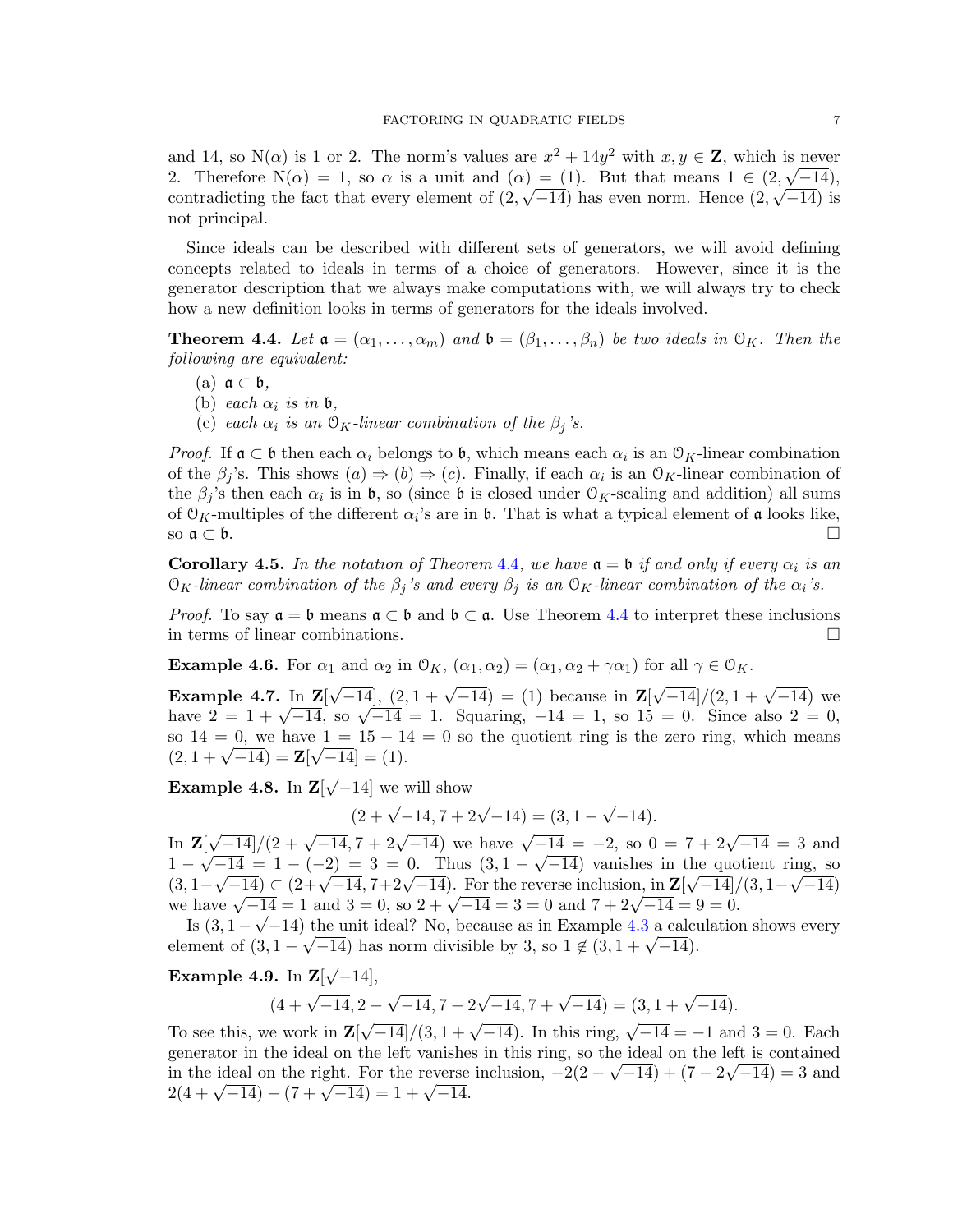<span id="page-7-4"></span>**Theorem 4.10.** If an ideal in  $\mathcal{O}_K$  contains two elements of **Z** that are relatively prime then the ideal is the unit ideal. In particular, an ideal is the unit ideal if it contains two elements whose norms are relatively prime in **Z**.

*Proof.* Let  $\alpha$  be an ideal and a and b be elements of  $\alpha$  that are in **Z** and relatively prime. We can write  $1 = ax + by$  for some x and y in Z. The right side is in  $\mathfrak{a}$ , so  $1 \in \mathfrak{a}$ , so  $\mathfrak{a} = (1)$ .

Since the norm of each  $\alpha \in \mathfrak{a}$  is also in  $\mathfrak{a}$  (because  $N(\alpha)$  is a multiple of  $\alpha$  and ideals contain each multiple of their elements), two relatively prime norms of elements in  $\alpha$  are themselves elements of  $\mathfrak{a}$ . So  $\mathfrak{a} = (1)$  by the previous paragraph.

<span id="page-7-0"></span>**Theorem 4.11.** An ideal in  $\mathcal{O}_K$  that has a set of generators from **Z** is a principal ideal.

*Proof.* Let  $\mathfrak{a} = (a_1, \ldots, a_m)$  where  $a_i \in \mathbb{Z}$ . Let a be the greatest common divisor of the  $a_i$ 's in **Z**. Then every  $a_i$  is a **Z**-multiple of d, so each element of **a** is divisible by a in  $\mathcal{O}_K$ . This shows  $\mathfrak{a} \subset (a) = a \mathcal{O}_K$ . Conversely, since Z is a PID it is possible to write  $a = c_1 a_1 + \cdots + c_m a_m$ for some  $c_i \in \mathbf{Z}$ , so each  $\mathcal{O}_K$ -multiple of a is an  $\mathcal{O}_K$ -linear combination of the  $a_i$ 's. This shows  $(a) \subset \mathfrak{a}$ , so  $\mathfrak{a} = (a)$ .

The point of Theorem [4.11](#page-7-0) is that it tells us that if we happen to find an ideal with generators all taken from Z, we can write the ideal in a much simpler form with a single generator from Z. This will play a role in the key theorem about ideals (Theorem [5.4\)](#page-11-0).

<span id="page-7-5"></span>**Theorem 4.12.** For  $\alpha$  and  $\beta$  in  $\mathcal{O}_K$ ,  $(\alpha) = (\beta)$  if and only if  $\alpha$  and  $\beta$  are equal up to multiplication by a unit in  $\mathcal{O}_K$ .

*Proof.* Equality of ( $\alpha$ ) and ( $\beta$ ) is equivalent to  $\alpha \mid \beta$  and  $\beta \mid \alpha$ , which is equivalent to  $\alpha$  and  $\beta$  being unit multiples, by cancellation. This includes the case when they are both 0.  $\Box$ 

Now we define multiplication of ideals.

<span id="page-7-1"></span> $\sum_{k=1}^r x_k y_k$ , with  $r \ge 1$ ,  $x_k \in \mathfrak{a}$  and  $y_k \in \mathfrak{b}$ . **Definition 4.13.** For ideals **a** and **b** in  $\mathcal{O}_K$ , the *product* **ab** is the set of all finite sums

Where does this definition come from? Well, whatever the product of  $\mathfrak a$  and  $\mathfrak b$  ought to mean, it should at least be an ideal containing the pairwise products  $xy$  where  $x \in \mathfrak{a}$  and  $y \in \mathfrak{b}$ . Then, since an ideal has to be closed under addition, the product of  $\mathfrak{a}$  and  $\mathfrak{b}$  should include all finite sums  $\sum_{k=1}^r x_k y_k$  with  $x_k \in \mathfrak{a}$  and  $y_k \in \mathfrak{b}$ . This is exactly what Definition [4.13](#page-7-1) is about, and  $\mathfrak{ab}$  is an ideal in  $\mathfrak{O}_K$ . The following theorem describes multiplication of ideals in terms of generators.

<span id="page-7-3"></span>**Theorem 4.14.** If  $a = (\alpha_1, \ldots, \alpha_m)$  and  $b = (\beta_1, \ldots, \beta_n)$  then  $\mathfrak{a}\mathfrak{b} = (\alpha_1\beta_1,\ldots,\alpha_i\beta_i,\ldots,\alpha_m\beta_n).$ 

In particular,  $(\alpha)(\beta) = (\alpha\beta)$ .

*Proof.* Every element of ab has the form  $x_1y_1 + \cdots + x_ry_r$  where  $x_k \in \mathfrak{a}$  and  $y_k \in \mathfrak{b}$ . We can write each  $x_k$  as an  $\mathcal{O}_K$ -linear combination of the  $\alpha_i$ 's and each  $y_k$  as an  $\mathcal{O}_K$ linear combination of the  $\beta_j$ 's. Multiplying out the product  $x_k y_k$  shows it is an  $\mathcal{O}_K$ -linear combination of the  $\alpha_i\beta_j$ 's. Then a sum of such products is another  $\mathcal{O}_K$ -linear combination of the  $\alpha_i\beta_j$ 's, so the elements of ab do lie in the ideal  $(\alpha_1\beta_1,\ldots,\alpha_i\beta_j,\ldots,\alpha_m\beta_n)$ . Conversely, every element of this ideal is an  $\mathcal{O}_K$ -linear combination of the  $\alpha_i\beta_j$ 's, so it is a sum

<span id="page-7-2"></span>(4.1) 
$$
\sum_{i=1}^{m} \sum_{j=1}^{n} \gamma_{ij} \alpha_i \beta_j
$$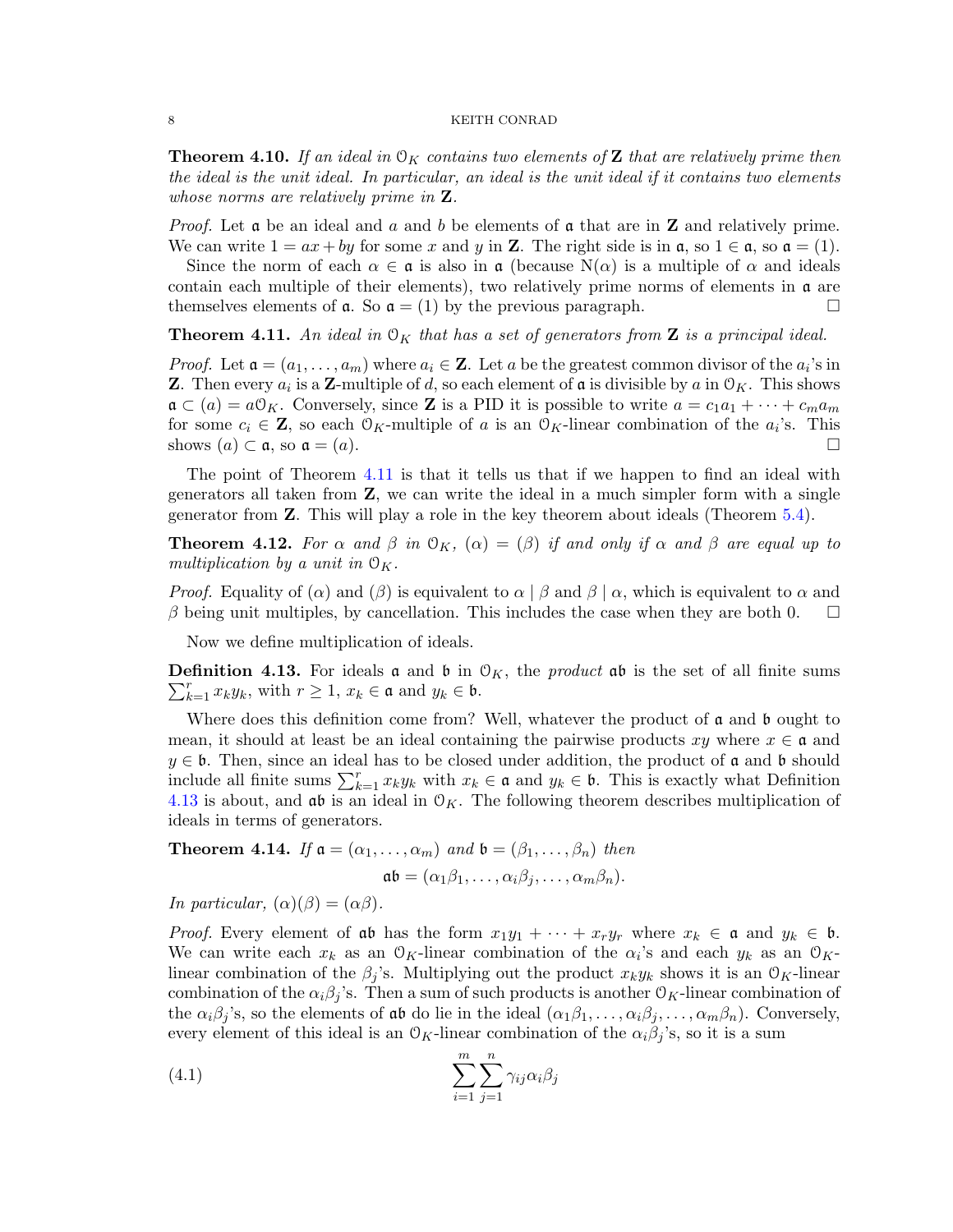where  $\gamma_{ij} \in \mathcal{O}_K$ . Since  $\gamma_{ij} \alpha_i \in \mathfrak{a}$  and  $\beta_j \in \mathfrak{b}$ , the sum  $(4.1)$  is of the form  $\sum_{k=1}^r x_k y_k$  with  $x_k \in \mathfrak{a}$  and  $y_k \in \mathfrak{b}$ , so the sum belongs to  $\mathfrak{ab}$ .

Notice that even though we know all ideals require at most two generators (Theorem [4.1\)](#page-5-1), the simplest description of generators for a product of ideals will use more than two generators. This is why our treatment of ideals has to allow generating sets of size greater than 2.

<span id="page-8-1"></span>**Example 4.15.** We compute a product of ideals in  $\mathbf{Z}$ pute a product of ideals in  $\mathbf{Z}[\sqrt{-14}]$ . Let  $\mathfrak{a} = (5 + \sqrt{-14}, 2 + \sqrt{-14})$ **Example 4.13.** We compute a product<br>and  $\mathfrak{b} = (4 + \sqrt{-14}, 2 - \sqrt{-14})$ . Then

$$
\begin{array}{rcl}\n\mathfrak{a}\mathfrak{b} & = & (5 + \sqrt{-14}, 2 + \sqrt{-14})(4 + \sqrt{-14}, 2 - \sqrt{-14}) \\
& = & (6 + 9\sqrt{-14}, -6 + 6\sqrt{-14}, 24 - 3\sqrt{-14}, 18).\n\end{array}
$$

It is left as an exercise to show this ideal equals (6, 3  $-14$ ).

Corollary 4.16. For ideals  $\mathfrak a$  and  $\mathfrak b$ ,  $\mathfrak ab = (0)$  if and only if  $\mathfrak a = (0)$  or  $\mathfrak b = (0)$ .

*Proof.* If  $a = (0)$  or  $b = (0)$  then the product  $ab$  is (0) from the formula in Theorem [4.14.](#page-7-3) If  $\mathfrak{a} \neq (0)$  and  $\mathfrak{b} \neq (0)$ , then  $\mathfrak{a}$  has a nonzero element x and  $\mathfrak{b}$  has a nonzero element y. Then ab contains  $xy$ , which is not zero, so  $ab \neq (0)$ .

Theorem 4.17. Multiplication of ideals is commutative and associative. That is, for ideals  $a, b, and c$  in  $\mathcal{O}_K$ ,

$$
\mathfrak{a}\mathfrak{b}=\mathfrak{b}\mathfrak{a},\quad (\mathfrak{a}\mathfrak{b})\mathfrak{c}=\mathfrak{a}(\mathfrak{b}\mathfrak{c}).
$$

The unit ideal (1) is a multiplicative identity.

*Proof.* The product  $\mathfrak{a}\mathfrak{b}$  is the ideal with generators  $xy$  where  $x \in \mathfrak{a}$  and  $y \in \mathfrak{b}$ . The product ba has generators yx for  $y \in \mathfrak{b}$  and  $x \in \mathfrak{a}$ . These are the same sets of generators, so  $\mathfrak{a}\mathfrak{b} = \mathfrak{b}\mathfrak{a}$ . The rest of the proof is left to the reader.  $\Box$ 

**Corollary 4.18.** For an ideal  $a = (\alpha_1, \ldots, \alpha_m)$  and a principal ideal  $(\gamma)$ ,

<span id="page-8-0"></span>
$$
(\gamma)\mathfrak{a}=(\gamma\alpha_1,\ldots,\gamma\alpha_m).
$$

*Proof.* Left to the reader.  $\Box$ 

**Example 4.19.** In Example  $4.3$  we showed the ideal  $(2, 1)$ √  $-14)$  in  $\mathbf{Z}$ [ √ −14] is not principal. We will show this in a different way now. Squaring the ideal,

$$
(2, \sqrt{-14})^2 = (2, \sqrt{-14})(2, \sqrt{-14}) = (4, 2\sqrt{-14}, -14) = (2)(2, \sqrt{-14}, -7).
$$

Since 2 and 7 are relatively prime in  $\mathbf{Z}$ ,  $(2, 1)$  $\overline{-14}, -7$  = (1) by Theorem [4.10.](#page-7-4) Therefore

(4.2) 
$$
(2, \sqrt{-14})^2 = (2)(1) = (2).
$$

If (2, √  $\overline{-14}$  = ( $\alpha$ ) then  $(2) = (\alpha)^2 = (\alpha^2)$ , so  $\alpha^2 = \pm 2$ . Taking norms, N( $\alpha$ )<sup>2</sup> = 4, so  $N(\alpha) = 2$ . But no element of  $\mathbb{Z}[\sqrt{-14}]$  has norm 2, so we have a contradiction.

**Definition 4.20.** For an ideal  $\mathfrak{a}$ , its conjugate ideal is  $\mathfrak{\overline{a}} := {\overline{\alpha} : \alpha \in \mathfrak{a}}$ .

This is an ideal since it's closed under addition, and for  $c \in \mathcal{O}_K$  and  $\alpha \in \mathfrak{a}$  we have  $c\overline{\alpha} = \overline{\overline{c}\alpha}$ , with  $\overline{c}\alpha \in \mathfrak{a}$ . The next theorem gives generators of  $\overline{\mathfrak{a}}$  in terms of generators of  $\mathfrak{a}$ .

**Theorem 4.21.** If  $\mathfrak{a} = (\alpha_1, \ldots, \alpha_m)$  then  $\overline{\mathfrak{a}} = (\overline{\alpha}_1, \ldots, \overline{\alpha}_m)$ . In particular, if  $\mathfrak{a} = (\alpha)$  is principal then  $\bar{\mathfrak{a}} = (\bar{\alpha})$  is also principal. For all ideals  $\mathfrak{a}$  and  $\mathfrak{b}$ ,  $\bar{\mathfrak{a}}\bar{\mathfrak{b}} = \bar{\mathfrak{a}}\bar{\mathfrak{b}}$  and  $\bar{\bar{\mathfrak{a}}} = \mathfrak{a}$ .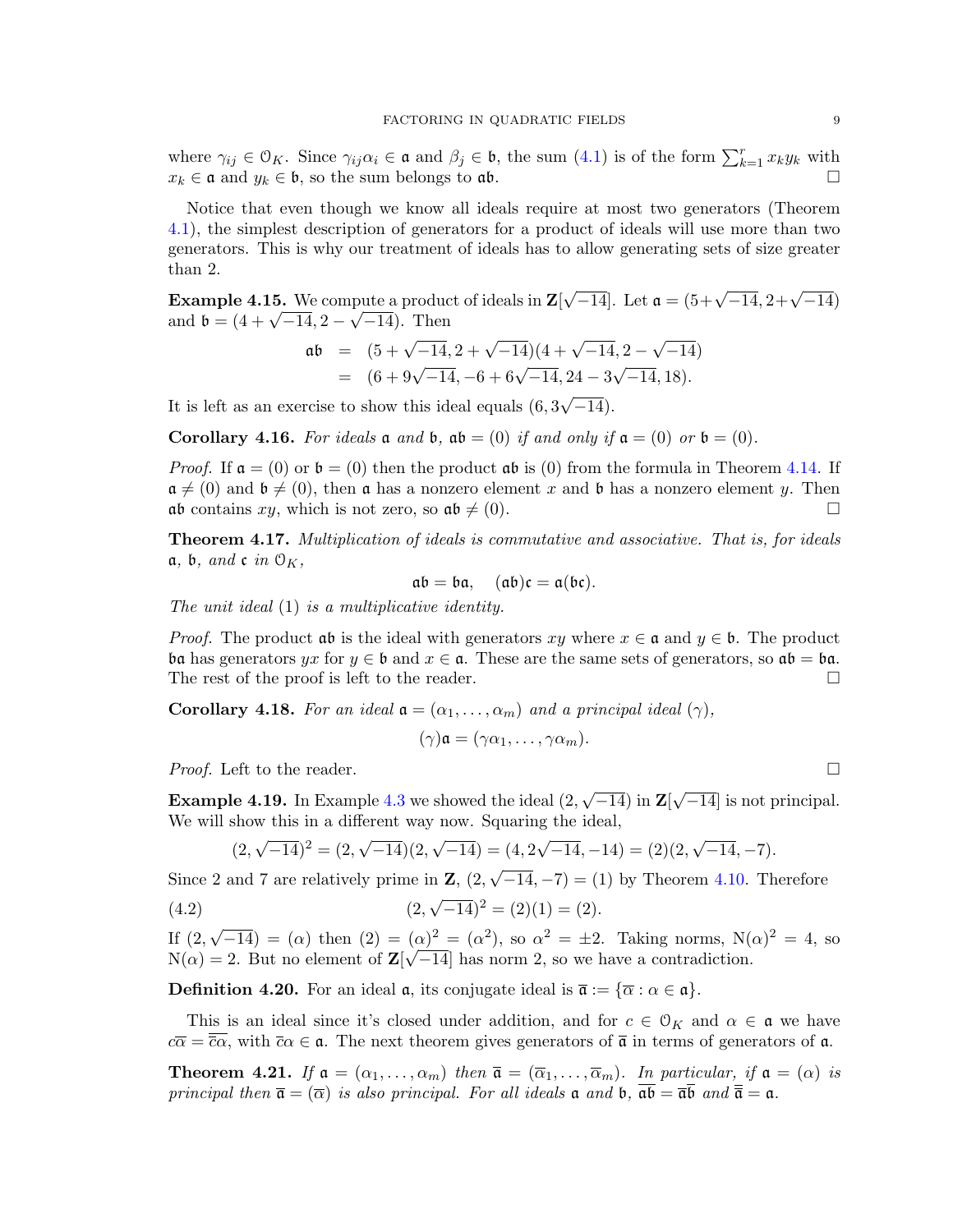*Proof.* Each element of **a** has the form  $\sum_{i=1}^{m} \gamma_i \alpha_i$  with  $\gamma_i \in \mathcal{O}_K$ . Its conjugate is  $\sum_{i=1}^{m} \overline{\gamma}_i \overline{\alpha}_i$ , so  $\overline{\mathfrak{a}} \subset (\overline{\alpha}_1,\ldots,\overline{\alpha}_m)$ . Every element of  $(\overline{\alpha}_1,\ldots,\overline{\alpha}_m)$  is a sum  $\sum_{i=1}^m \delta_i \overline{\alpha}_i$ , which is the conjugate of  $\sum_{i=1}^m \overline{\delta}_i \alpha_i \in \mathfrak{a}$ , so  $(\overline{\alpha}_1, \ldots, \overline{\alpha}_m) \subset \overline{\mathfrak{a}}$ . Thus  $\overline{\mathfrak{a}} = (\overline{\alpha}_1, \ldots, \overline{\alpha}_m)$ .

The rest of the theorem is left to the reader to prove.

**Example 4.22.** When an *element* of  $O_K$  is equal to its conjugate then it is in **Z**. But when an *ideal* in  $\mathcal{O}_K$  is equal to its conjugate, it need not be an ideal with generators from **Z**. For instance, in  $\mathbf{Z}[\sqrt{-14}]$  we have  $(2,\sqrt{-14}) = (2,-\sqrt{-14}) = (2,\sqrt{-14})$ , so the ideal  $(2,\sqrt{-14})$ is equal to its conjugate. This ideal does not have a set of generators from Z, since if it did then it would be a principal ideal (Theorem [4.11\)](#page-7-0) and we know this ideal is not principal (Example [4.3\)](#page-5-0).

<span id="page-9-2"></span>**Example 4.23.** We will prove that the ideal  $(3, 1 + \sqrt{-14})$  in Z √  $\overline{-14}$  is not principal and not equal to its conjugate ideal. To begin, we check that

(4.3) 
$$
(3, 1 + \sqrt{-14})(3, 1 - \sqrt{-14}) = (3).
$$

Multiplying together the generators,

<span id="page-9-0"></span>
$$
(3, 1 + \sqrt{-14})(3, 1 - \sqrt{-14}) = (9, 3 - 3\sqrt{-14}, 3 + 3\sqrt{-14}, 15)
$$
  
= (3)(3, 1 - \sqrt{-14}, 1 + \sqrt{-14}, 5),

and the second ideal on the right contains 3 and 5, which are relatively prime in  $\mathbf{Z}$ , so the second ideal is (1). Thus  $(3, 1 + \sqrt{-14})(3, 1 - \sqrt{-14}) = (3)(1) = (3)$  and  $(4.3)$  is established. Suppose, to argue by contradiction, that  $(3, 1 + \sqrt{-14}) = (3)(1) = (3)$  and  $(4.3)$  is established.<br>Suppose, to argue by contradiction, that  $(3, 1 + \sqrt{-14}) = (\alpha)$  is a principal ideal. Then

[\(4.3\)](#page-9-0) becomes  $(\alpha)(\overline{\alpha}) = (3)$ . The product  $(\alpha)(\overline{\alpha})$  is  $(\alpha\overline{\alpha}) = (N(\alpha))$ , so for this to be (3) requires  $N(\alpha) = \pm 3$ . But norms on  $\mathbf{Z}[\sqrt{-14}]$  are positive and never equal 3. (The equation requires  $N(\alpha) = \pm 3$ . But norms on  $\mathbb{Z}[\sqrt{-14}]$  are positive and never equal 3. (The equation  $x^2 + 14y^2 = 3$  has no solutions in **Z**.) Hence we have a contradiction and  $(3, 1 + \sqrt{-14})$  is not principal.

t principai.<br>To show  $(3, 1 + \sqrt{-14})$  does not equal its conjugate ideal, assume otherwise. Then  $(4.3)$ 10 show (3,  $1 + \sqrt{-14}$ ) does not equal its conjugate ideal, assume otherwise. Then (4.3) becomes  $(3, 1 + \sqrt{-14})^2 = (3)$ . But we can compute the square of that ideal independently:

$$
(3, 1 + \sqrt{-14})^2 = (3, 1 + \sqrt{-14})(3, 1 + \sqrt{-14})
$$
  
= (9, 3 + 3 $\sqrt{-14}$ , -13 + 2 $\sqrt{-14}$ ).

This is not (3) since  $-13 + 2\sqrt{-14} \notin (3)$ : multiples of 3 in **Z**[ √ −14] have the coefficients of 1 ms is not (5) since  $-15 + 2\sqrt{-1}$ <br>1 and  $\sqrt{-14}$  both divisible by 3.

Having spent some time with multiplication of ideals, we turn to divisibility of ideals.

**Definition 4.24.** Set  $\alpha \mid \beta$  if  $\beta = \alpha$  for some ideal c. We say  $\alpha$  *divides*  $\beta$  and that  $\beta$  is a multiple of a, or that a is a factor or divisor of b.

The first important property of ideal divisibility is that, on principal ideals, it exactly reflects divisibility of the generators as elements of  $\mathcal{O}_K$ .

<span id="page-9-1"></span>**Theorem 4.25.** For  $\alpha$  and  $\beta$  in  $\mathcal{O}_K$ ,  $(\alpha) | (\beta)$  if and only if  $\alpha | \beta$ .

*Proof.* Suppose  $\alpha \mid \beta$  in  $\mathcal{O}_K$ . Then  $\beta = \alpha \gamma$  for some  $\gamma \in \mathcal{O}_K$ , so  $(\beta) = (\alpha \gamma) = (\alpha)(\gamma)$ . Thus  $(\alpha) | (\beta)$ . Conversely, if  $(\alpha) | (\beta)$  then  $(\beta) = (\alpha)$ c for some ideal c. Write  $c = (\gamma_1, \ldots, \gamma_r)$ , so

$$
(\beta)=(\alpha\gamma_1,\ldots,\alpha\gamma_r).
$$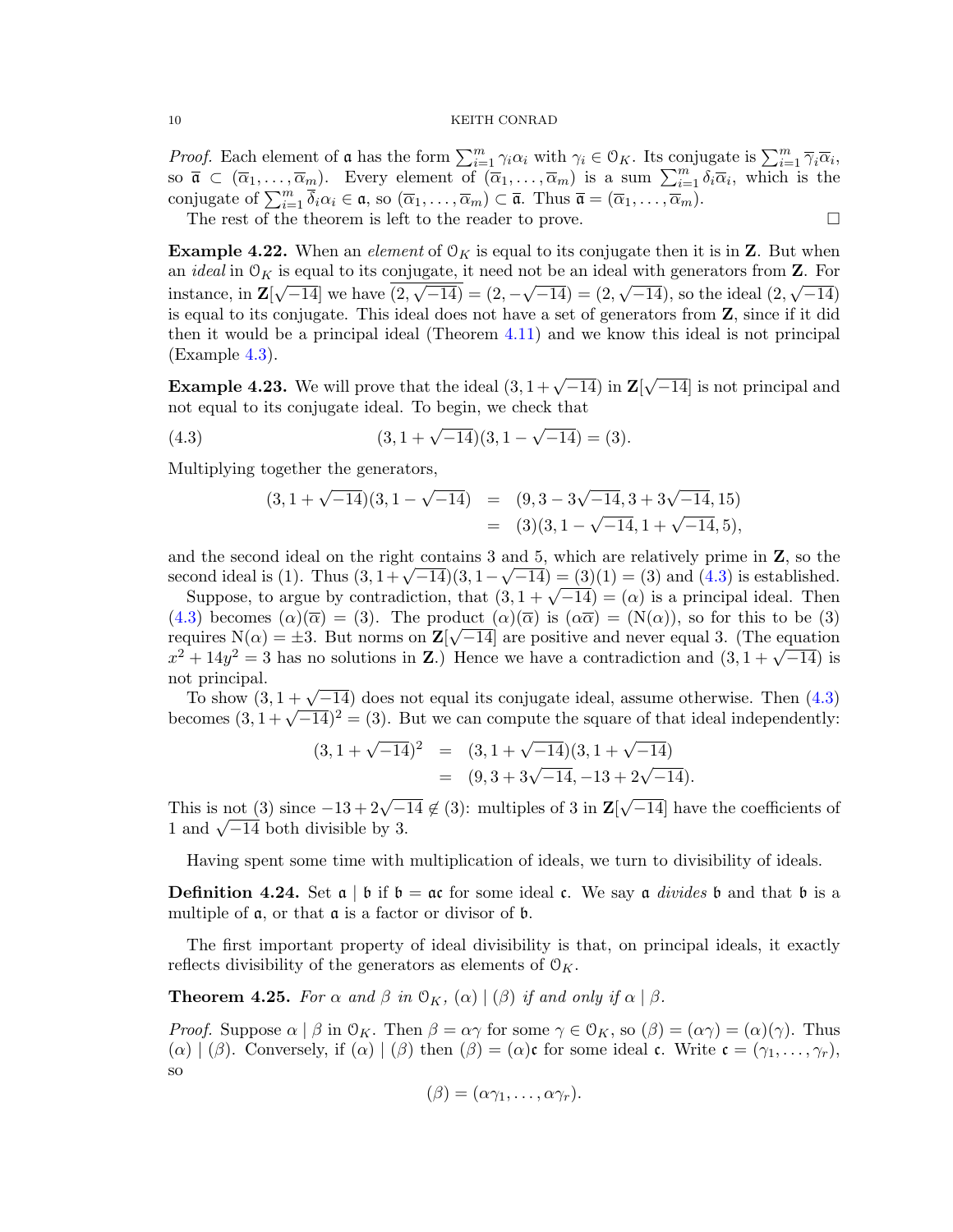Then  $\beta$  is an  $\mathcal{O}_K$ -linear combination of the products  $\alpha \gamma_k$ :

$$
\beta = \sum_{k=1}^{r} \delta_k \alpha \gamma_k = \alpha \sum_{k=1}^{r} \delta_k \gamma_k,
$$
 so  $\alpha \mid \beta$  in  $\mathcal{O}_K$ .

<span id="page-10-1"></span>**Theorem 4.26.** For  $\alpha \in \mathcal{O}_K$  and ideal  $\mathfrak{b} = (\beta_1, \dots, \beta_m)$  in  $\mathcal{O}_K$ , the following are equivalent:

- $\bullet$  ( $\alpha$ ) |  $\mathfrak{b}$ ,
- $\alpha \mid \beta_j$  for all j,
- $\bullet$   $(\alpha) \supset \mathfrak{b}$ .

*Proof.* If  $(\alpha)$  | b then  $\mathfrak{b} = (\alpha)\mathfrak{c}$  for some ideal  $\mathfrak{c}$ . Write  $\mathfrak{c} = (\gamma_1, \ldots, \gamma_n)$ , so  $\mathfrak{b} = (\alpha\gamma_1, \ldots, \alpha\gamma_n)$ . It follows that every element of  $\mathfrak b$  is divisible by  $\alpha$ , so in particular  $\alpha \mid \beta_j$  for each j. Therefore  $\beta_j \in (\alpha)$  for all j, so  $\mathfrak{b} \subset (\alpha)$ . Finally, from this inclusion we can write each  $\beta_j$  as a multiple of  $\alpha$ , so b has the ideal  $(\alpha)$  as a factor.

<span id="page-10-0"></span>**Theorem 4.27.** For ideals **a** and **b**, if **a** | **b** then  $\mathfrak{a} \supset \mathfrak{b}$ . In particular, if  $\mathfrak{a} \mid \mathfrak{b}$  and  $\mathfrak{b} \mid \mathfrak{a}$ then  $\mathfrak{a} = \mathfrak{b}$ .

*Proof.* Suppose  $\mathfrak{a} \mid \mathfrak{b}$ , say  $\mathfrak{b} = \mathfrak{a}$ . Ideals are  $\mathfrak{O}_K$ -modules, so  $\mathfrak{a} \subset \mathfrak{a}$ .

Let's summarize the situation right now. We have replaced multiplication and divisibility among elements of  $\mathcal{O}_K$  with multiplication and divisibility among ideals in  $\mathcal{O}_K$ . Insofar as elements of  $\mathcal{O}_K$  are concerned, their multiplicative and divisibility relations are accurately reflected in the behavior of the principal ideals they generate. This is what the end of Theorem [4.14](#page-7-3) and Theorem [4.25](#page-9-1) tell us. (Moreover, by Theorem [4.12,](#page-7-5) replacing elements with principal ideals lets us suppress unit multiple ambiguities.) What do we gain by using ideals in place of elements? We can save unique factorization!

<span id="page-10-2"></span>Example 4.28. Let  $\mathfrak{p} = (3, 1 + \sqrt{-14})$  and  $\mathfrak{q} = (5, 1 + \sqrt{-14})$ . We saw in [\(4.3\)](#page-9-0) that **Example 4.28.** Let  $\mathbf{p} = (3, 1 + \sqrt{-14})$  and  $\mathbf{q} = (3, 1 + \sqrt{-14})$ . We saw in (4.3) that <br>(3) =  $\mathbf{p}\bar{\mathbf{p}}$ . In a similar way, (5) =  $\mathbf{q}\bar{\mathbf{q}}$ ,  $\mathbf{p}\mathbf{q} = (1 + \sqrt{-14})$ , and  $\bar{\mathbf{p}}\bar{\mathbf{q}} = (1 - \sqrt{-14})$ . Then th principal ideal (15) can be factored as

$$
(15) = (3)(5) = \mathfrak{p}\overline{\mathfrak{p}}\mathfrak{q}\overline{\mathfrak{q}}
$$

and as

$$
(15) = (1 + \sqrt{-14})(1 - \sqrt{-14}) = \mathfrak{p}\mathfrak{q}\overline{\mathfrak{p}}\overline{\mathfrak{q}}.
$$

From the viewpoint of factoring the element  $15, (3.4)$  $15, (3.4)$  shows it has non-unique irreducible factorizations. But if we replace those irreducible factors by the principal ideals they genractorizations. But if we replace those irreducible factors by the principal ideals they generate, they no longer look irreducible (each of the principal ideals  $(3)$ , $(5)$ ,  $(1 + \sqrt{-14})$ , and  $(1 - \sqrt{-14})$  factors into a product of ideals as described just above with p, q, and their conjugate ideals) and in fact the non-unique factorization disappears: all that is happening on the level of ideals is that certain (non-principal) ideals are being multiplied in different ways. Similarly, [\(3.5\)](#page-4-2) is not strange on the level of ideal factorizations, since  $(3)^4 = \mathfrak{p}^4 \overline{\mathfrak{p}}^4$ , ways. Similarly, (3.3) is not s<br> $(5 + 2\sqrt{-14}) = \mathfrak{p}^4$ , and  $(5 - 2)$ √  $\overline{-14}$ ) =  $\overline{p}^4$  for p as above. (It is left to the reader to check  $(3 + 2\sqrt{-14}) = \mathfrak{p}$ , and  $(3 - 2\sqrt{-14}) = \mathfrak{p}$  for  $\mathfrak{p}$  as above. (it is in these formulas for  $\mathfrak{p}^4$  and  $\bar{\mathfrak{p}}^4$ . As a first step, check  $\mathfrak{p}^2 = (9, 2 - \sqrt{14})$  $(-14).$ 

Example 4.29. In Z[  $\sqrt{-14}$ ,  $2 \cdot (-7) = \sqrt{-14}^2$  is a perfect square and 2 and -7 have no common factors, but 2 and  $-7$  are not perfect squares up to unit multiple (Example [3.19\)](#page-5-2).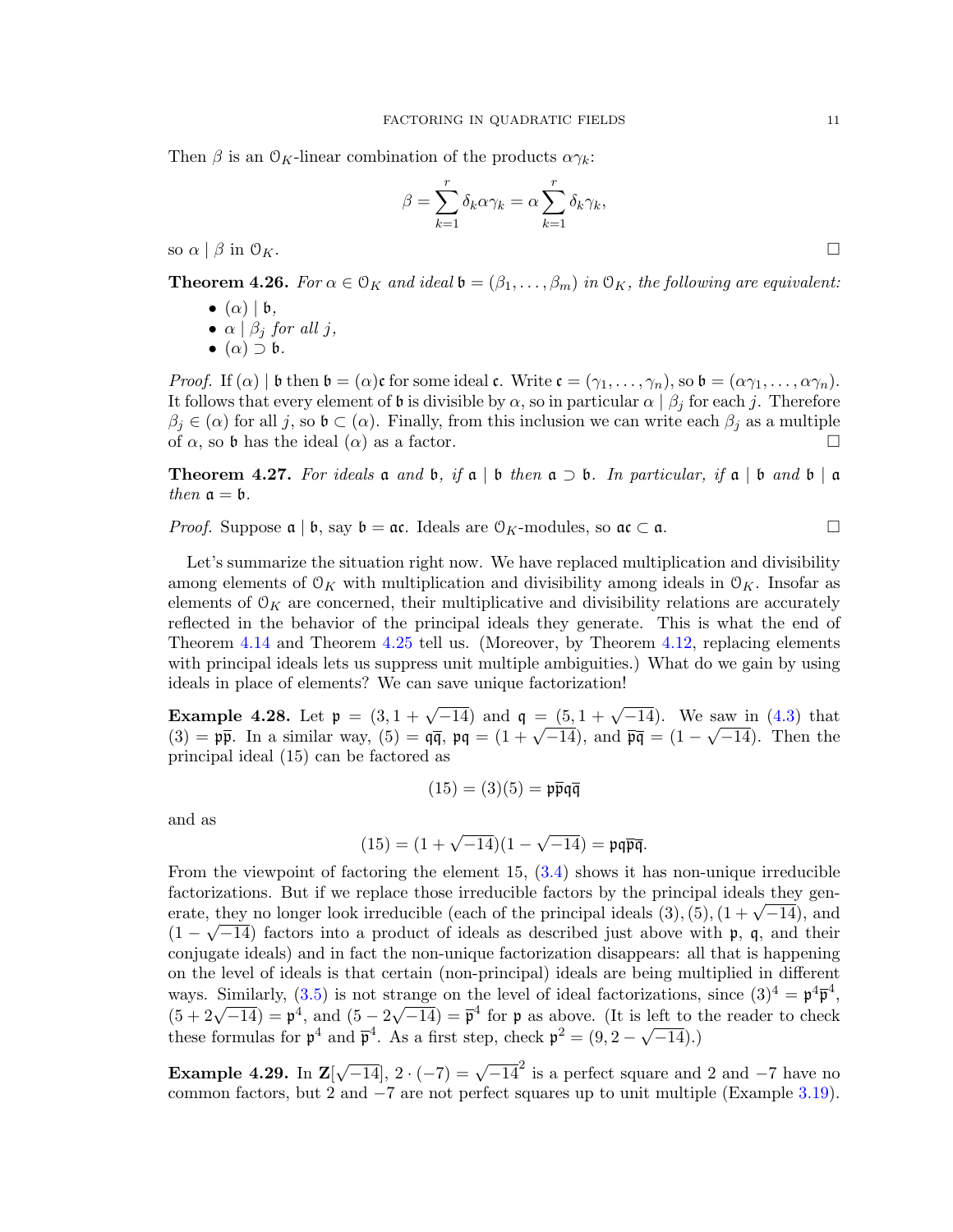This mysterious state of affairs is explained when we pass to ideals. Let  $\mathfrak{a} = (2, 1)$ √ ysterious state of affairs is explained when we pass to ideals. Let  $\mathfrak{a} = (2, \sqrt{-14})$  and  $\mathfrak{b} = (7, \sqrt{-14})$ . Then  $(2) = \mathfrak{a}^2$  (see  $(4.2)$ ),  $(-7) = (7) = \mathfrak{b}^2$ , and

$$
\mathfrak{a}\mathfrak{b} = (14, 2\sqrt{-14}, 7\sqrt{-14}, -14) = (\sqrt{-14})(\sqrt{-14}, 2, 7, \sqrt{-14}) = (\sqrt{-14}),
$$

so passing from elements to the principal ideals they generate turns the equation  $2 \cdot (-7) =$ so passing non-elements to the principal ideals they generate turns the equation  $2 \cdot (-i) = \sqrt{-14}^2$  into  $\mathfrak{a}^2 \mathfrak{b}^2 = (\mathfrak{a} \mathfrak{b})^2$ , and now what we expect should be squares are squares, as ideals.

Our main goal is to show that nonzero ideals in  $\mathcal{O}_K$  admit unique factorization into prime ideals. The first step, in the next section, is to establish an analogue for ideals of the cancellation law for non-zero integers.

### 5. Cancelling ideals

**Definition 5.1.** An ideal c in  $\mathcal{O}_K$  is called *cancelable* if whenever  $\mathfrak{a} \mathfrak{c} = \mathfrak{b} \mathfrak{c}$  for ideals  $\mathfrak{a}$  and  $\mathfrak b$  in  $\mathfrak O_K$  we have  $\mathfrak a = \mathfrak b$ .

Obviously the zero ideal (0) is not cancelable, for the same reason the element 0 can't be cancelled.

<span id="page-11-1"></span>**Theorem 5.2.** Nonzero principal ideals are cancelable. That is, for nonzero  $\gamma$  in  $\mathcal{O}_K$  and *ideals*  $\mathfrak{a}$  *and*  $\mathfrak{b}$ , *if*  $\mathfrak{a}(\gamma) = \mathfrak{b}(\gamma)$  *then*  $\mathfrak{a} = \mathfrak{b}$ .

*Proof.* We will show  $a \subset b$ . The reverse inclusion is handled similarly.

It is not hard to see that  $a(\gamma) = \gamma a$  is the set of multiples of a by  $\gamma$ . Since we can cancel  $\gamma$ as a common factor in products, the relations  $\gamma \mathfrak{a} = \gamma \mathfrak{b}$  and  $\mathfrak{a} = \mathfrak{b}$  are clearly equivalent.  $\Box$ 

<span id="page-11-2"></span>**Corollary 5.3.** Each nonzero ideal in  $O_K$  with a nonzero principal multiple is cancelable.

*Proof.* Let c be an ideal with a nonzero principal multiple, say  $c\mathfrak{c}' = (\gamma)$  with  $\gamma \neq 0$ . Then if  $ac = bc$ , multiply both sides by  $c'$  to get  $a(\gamma) = b(\gamma)$ , so  $a = b$  by Theorem [5.2.](#page-11-1)

It turns out that *every* nonzero ideal in  $\mathcal{O}_K$  has a nonzero principal multiple, so by Corollary [5.3](#page-11-2) every nonzero ideal in  $\mathcal{O}_K$  is cancelable. We're going to show ideals have principal multiples using conjugate ideals. Here is the key result, which by Corollary [5.3](#page-11-2) implies that all nonzero ideals in  $\mathcal{O}_K$  are cancelable. It will be proved after Theorem [5.9.](#page-13-0)

<span id="page-11-0"></span>**Theorem 5.4.** For each ideal  $\mathfrak{a}$  in  $\mathfrak{O}_K$ , the product  $\mathfrak{a}\bar{\mathfrak{a}}$  is a principal ideal.

Up to this point, we have not used Theorem [3.4,](#page-1-3) which explicitly describes all of the integers of K. For instance, we could have done everything so far in  $\mathbf{Z}[\sqrt{d}]$  (defining ideals in  $\mathbf{Z}[\sqrt{d}]$  using  $\mathbf{Z}[\sqrt{d}]$ -linear combinations, principal ideals, conjugate ideals, and ideal multiplication), even when  $0_K \neq \mathbf{Z}[\sqrt{d}]$ , without running into a problem. But to prove Theorem [5.4](#page-11-0) we are going to construct some elements about which all we know is that they are in  $\mathcal{O}_K$ . If  $\mathcal{O}_K \neq \mathbb{Z}[\sqrt{d}]$  then Theorem [5.4](#page-11-0) is *false* for  $\mathbb{Z}[\sqrt{d}]$ . √

<span id="page-11-3"></span>**Example 5.5.** When  $d \equiv 1 \bmod{4}$ , so  $\mathcal{O}_K \neq \mathbf{Z}[$ mple 5.5. When  $d \equiv 1 \mod 4$ , so  $\mathcal{O}_K \neq \mathbf{Z}[\sqrt{d}]$ , we have the following equality of ideals in  $\mathbf{Z}[\sqrt{d}]$ :

$$
(2, 1 + \sqrt{d})(2, 1 + \sqrt{d}) = (4, 2(1 + \sqrt{d}), d + 1 + 2\sqrt{d})
$$
  
= (2)(2, 1 + \sqrt{d}, (d - 1)/2 + 1 + \sqrt{d})  
= (2)(2, 1 + \sqrt{d}),

where we can omit the term  $(d-1)/2+1+\sqrt{d}$  from the second ideal on the right since it is a where we can omit the term  $(a-1)/2+1+\sqrt{d}$  from the second ideal on the right since it is a<br>**Z**-linear combination of 2 and  $1+\sqrt{d}$  (as  $(d-1)/2$  is even). If Theorem [5.4](#page-11-0) were true for the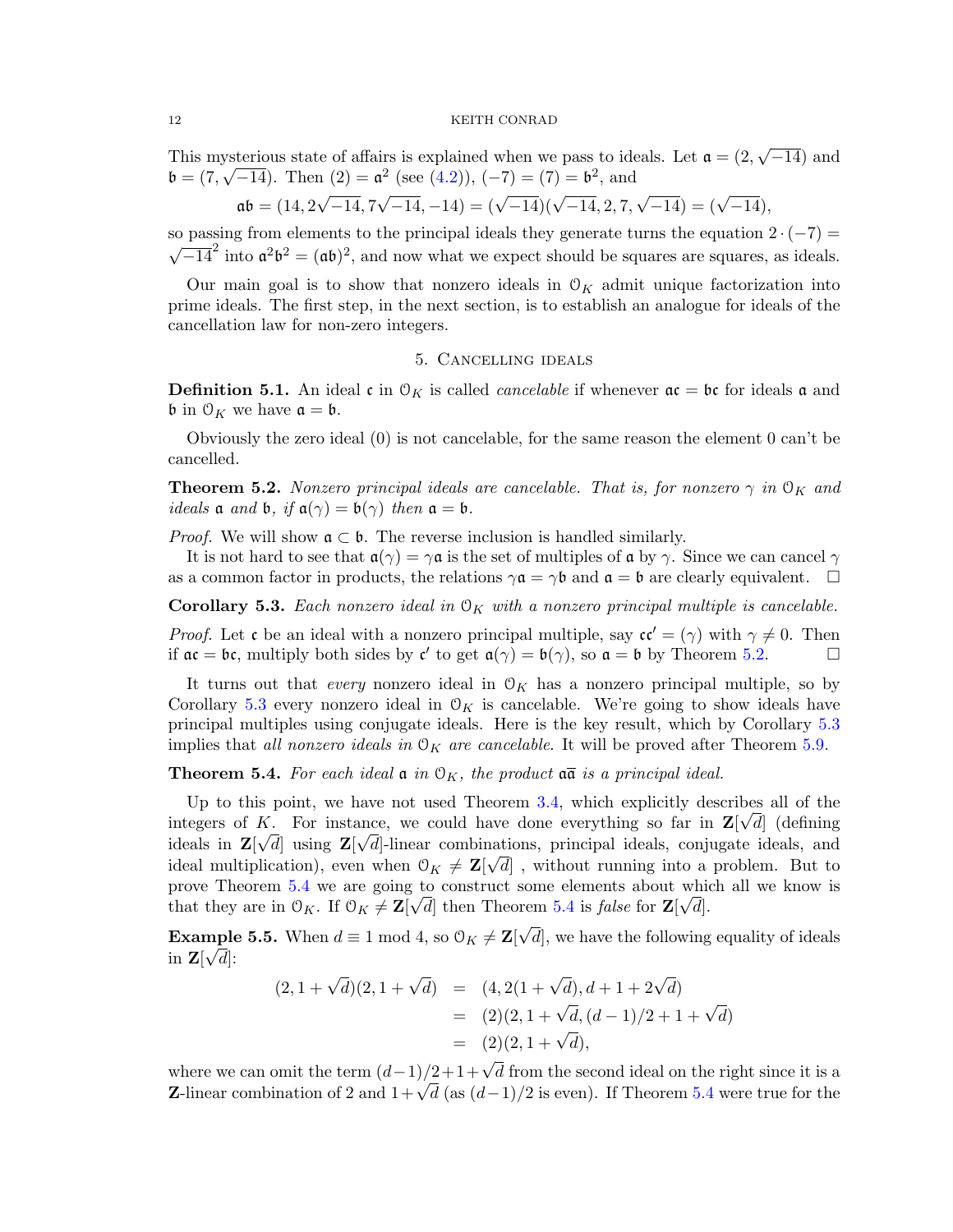ideal  $(2, 1+\sqrt{d})$  in the ring **Z**[ √ d then Corollary [5.3](#page-11-2) would imply that this ideal in  $\mathbf{Z}$  $√($  $d$ ] is cancelable. But then when we cancel this ideal in the equation  $(2, 1 + \sqrt{d})^2 = (2)(2, 1 + \sqrt{d})^2$ cancelable. But then when we cancel this ideal in the equation  $(2 \text{ we'd get } (2, 1 + \sqrt{d}) = (2),$  which is false since  $1 + \sqrt{d} \notin 2\mathbf{Z}[\sqrt{d}]$ .

If we work with the ideal  $(2, 1 + \sqrt{d})$  from the bigger ring  $\mathcal{O}_K = \mathbf{Z}[(1 + \sqrt{d})/2]$  then the If we work with the ideal  $(2, 1 + \sqrt{a})$  from the bigger ring  $\bigcup_{K} = \mathbb{Z}[(1 + \sqrt{a})/2]$  then the non-cancelable aspect above goes away because in  $\bigcup_{K} (2, 1 + \sqrt{d}) = (2)(1, (1 + \sqrt{d})/2) = (2)$ .

Our approach to Theorem [5.4](#page-11-0) relies on the following theorem, which is the heart of the approach and is the first time we need the trace in the context of ideals.

<span id="page-12-0"></span>**Theorem 5.6.** Let  $\mathfrak{a} = (\alpha, \beta)$  be an ideal in  $\mathfrak{O}_K$  with two generators. Then

$$
\mathfrak{a}\overline{\mathfrak{a}} = (\mathcal{N}(\alpha), \text{Tr}(\alpha\beta), \mathcal{N}(\beta)).
$$

*Proof.* If  $\alpha$  or  $\beta$  is 0 then the theorem is easy. We may assume  $\alpha$  and  $\beta$  are nonzero. By a direct computation,

$$
\mathfrak{a}\overline{\mathfrak{a}}=(\alpha,\beta)(\overline{\alpha},\overline{\beta})=(\alpha\overline{\alpha},\alpha\overline{\beta},\beta\overline{\alpha},\beta\overline{\beta})=(N(\alpha),\alpha\overline{\beta},\overline{\alpha}\beta,N(\beta)).
$$

We want to show

$$
(N(\alpha), \alpha\overline{\beta}, \overline{\alpha}\beta, N(\beta)) = (N(\alpha), Tr(\alpha\overline{\beta}), N(\beta)).
$$

Since  $\text{Tr}(\alpha \overline{\beta}) = \alpha \overline{\beta} + \overline{\alpha} \beta$ , the ideal on the right is inside the ideal on the left. For the reverse inclusion, we need to show  $\alpha\overline{\beta}$  and  $\overline{\alpha}\beta$  are in the ideal on the right. We will give the argument for  $\alpha\overline{\beta}$ , in two different ways.

Our first method is based on  $[1, p. 276]$  $[1, p. 276]$ . Let g be the greatest common divisor of  $N(\alpha)$ , Tr( $\alpha\beta$ ), and  $N(\beta)$  in **Z**. So g is a factor of all three numbers and, moreover, it is a **Z**-linear combination of them. Therefore  $(N(\alpha), Tr(\alpha\beta), N(\beta)) = (g)$ , so we need to show  $\alpha\overline{\beta}\in(g)=g\mathbb{O}_K$ , or equivalently  $\alpha\overline{\beta}/g\in\mathbb{O}_K$ . To do this, following Definition [3.1,](#page-1-2) we check that  $\alpha \overline{\beta}/g$  has trace and norm in **Z**. It trace is

$$
\operatorname{Tr}\left(\frac{\alpha\overline{\beta}}{g}\right) = \frac{\alpha\overline{\beta} + \overline{\alpha}\beta}{g} = \frac{\operatorname{Tr}(\alpha\overline{\beta})}{g},
$$

which is in **Z** since g is a factor of  $\text{Tr}(\alpha \overline{\beta})$ . Its norm is

$$
N\left(\frac{\alpha\overline{\beta}}{g}\right) = \frac{\alpha\overline{\beta}\overline{\alpha}\beta}{g^2} = \frac{N(\alpha)}{g}\frac{N(\beta)}{g},
$$

which is in **Z** since g is a factor of the norms of  $\alpha$  and  $\beta$ .

Our second proof that  $\alpha\overline{\beta} \in (N(\alpha), \text{Tr}(\alpha\overline{\beta}), N(\beta))$  will follow notes of Stark [\[3\]](#page-23-1), which were meant to be Chapter 9 of [\[2\]](#page-23-2) if a second edition of [2] ever appeared. Let  $\gamma = \alpha/\beta \in \mathbb{R}$  $K = \mathbf{Q}[\sqrt{d}]$ . It is a root of

$$
(X - \gamma)(X - \overline{\gamma}) = X^2 - (\gamma + \overline{\gamma})X + \gamma \overline{\gamma}
$$
  
=  $X^2 - \left(\frac{\alpha \overline{\beta} + \overline{\alpha} \beta}{\beta \overline{\beta}}\right)X + \frac{N(\alpha)}{N(\beta)}$   
=  $X^2 - \frac{\text{Tr}(\alpha \overline{\beta})}{N(\beta)}X + \frac{N(\alpha)}{N(\beta)}$ .

Let  $\ell$  be the least common denominator of  $\text{Tr}(\alpha \overline{\beta})/ N(\beta)$  and  $N(\alpha)/ N(\beta)$  and write

$$
\frac{\mathrm{N}(\alpha)}{\mathrm{N}(\beta)} = \frac{a}{\ell}, \quad \frac{\mathrm{Tr}(\alpha \overline{\beta})}{\mathrm{N}(\beta)} = \frac{b}{\ell},
$$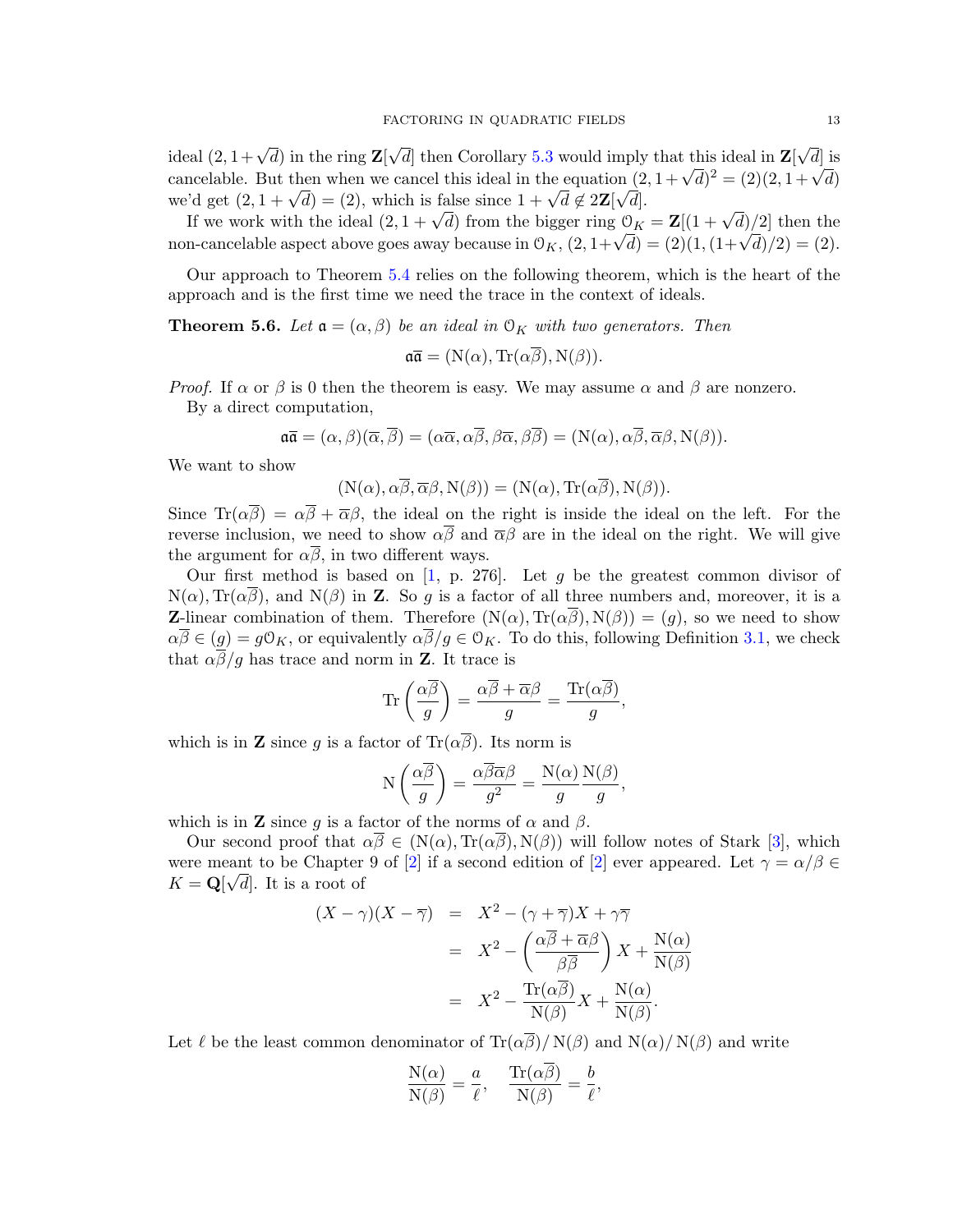where  $a, b, \ell \in \mathbb{Z}$  have no common factor greater than 1. Then

$$
N(\alpha) = ka
$$
,  $Tr(\alpha \overline{\beta}) = kb$ ,  $N(\beta) = k\ell$ 

for some integer  $k$ , so

(5.1) 
$$
(N(\alpha), Tr(\alpha \overline{\beta}), N(\beta)) = (ka, kb, k\ell) = (k)(a, b, \ell) = (k)(1) = (k).
$$

Since

<span id="page-13-1"></span>
$$
\gamma^2 - \frac{b}{\ell}\gamma + \frac{a}{\ell} = 0 \Longrightarrow (\ell\gamma)^2 - b(\ell\gamma) + a\ell = 0,
$$

 $\ell\gamma = \ell\alpha/\beta$  is the root of a quadratic with integer coefficients and leading coefficient 1. Therefore  $\ell \alpha/\beta \in \mathcal{O}_K$  by Theorem [3.5.](#page-2-3) At the same time,  $\ell \alpha/\beta = \ell \alpha \overline{\beta}/N(\beta) = \alpha \overline{\beta}/k$ , so  $\alpha \overline{\beta} \in k\mathcal{O}_K = (k)$ . By [\(5.1\)](#page-13-1),  $\alpha \overline{\beta} \in (N(\alpha), \text{Tr}(\alpha \overline{\beta}), N(\beta))$ .

**Remark 5.7.** It is important in Theorem [5.6](#page-12-0) that we work in the ring  $\mathcal{O}_K$ . When  $d \equiv$ **REMARK 5.7.** It is important in Theorem 5.6 that we work in the ring  $\mathcal{O}_K$ . When  $a \equiv 1 \mod 4$ , the formula for  $a \bar{a}$  from the theorem isn't true when  $a = (2, 1 + \sqrt{d})$  in  $\mathbb{Z}[\sqrt{d}]$ . T mod 4, the formula for an from the theorem isn't true when  $\mathbf{a} = (2, 1 + \sqrt{a})$  in  $\mathbf{z}[ \sqrt{a}]$ .<br>We have  $\overline{\mathbf{a}} = (2, 1 - \sqrt{d}) = (2, 1 + \sqrt{d})$  since  $1 + \sqrt{d}$  and  $1 - \sqrt{d}$  have sum 2, so  $\mathbf{a}\overline{\mathbf{a}} = \mathbf{a}^2 =$ we have  $\mathbf{a} = (2, 1 - \sqrt{a}) = (2, 1 + \sqrt{a})$  since  $1 + \sqrt{a}$  and  $1 - \sqrt{a}$  h.<br>  $(2, 1 + \sqrt{a})^2 = (2)\mathbf{a}$  by Example [5.5.](#page-11-3) Using  $\alpha = 2$  and  $\beta = 1 + \sqrt{a}$ .

$$
(N(\alpha), Tr(\alpha \overline{\beta}), N(\beta)) = (N(2), Tr(2 - 2\sqrt{d}), N(1 + \sqrt{d})) = (4, 4, 1 - d) = (4)
$$

since  $4 | (1 - d)$ , and  $(4) \neq (2)$ a since  $a \neq (2)$ . So  $a\overline{a} \neq (N(\alpha), Tr(\alpha\overline{\beta}), N(\beta)).$ 

**Remark 5.8.** Theorem [5.6](#page-12-0) makes essential use of the conjugation operation on ideals in  $\mathcal{O}_K$ . The integers in higher-degree fields over Q need not have anything like this operation. For The integers in higher-degree helds over **Q** heed not have anything like this operation. For example, in  $\mathbf{Q}(\sqrt[3]{2})$ , its integers are  $\mathbf{Z}[\sqrt[3]{2}] = \mathbf{Z} + \mathbf{Z}\sqrt[3]{2} + \mathbf{Z}\sqrt[3]{4}$  but there is no "conjugation" example, in  $\mathbf{Q}(\sqrt{2})$ , its integers are  $\mathbf{Z}[\sqrt{2}] = \mathbf{Z} + \mathbf{Z}\sqrt{2} + \mathbf{Z}\sqrt{4}$  but there is no conjugation<br>on elements or on ideals in  $\mathbf{Z}[\sqrt[3]{2}]$ . There is no simple version of Theorem [5.4](#page-11-0) in  $\mathbf{Z}[\sqrt[3]{2}]$ . If you know Galois theory, there is an analogue of Theorem [5.4](#page-11-0) for ideals in the integers<br>of a Calois sytemion of  $\Omega$  but for non-Calois sytemions like  $\Omega^{(\beta/2)}$  the situation is more of a Galois extension of Q, but for non-Galois extensions like  $Q(\sqrt[3]{2})$  the situation is more complicated.

Here is a generalization of Theorem [5.6](#page-12-0) to ideals described by more than two generators. (No ideal in  $\mathcal{O}_K$  needs more than two generators, but ideals that arise from a calculation might have more than two generators.)

<span id="page-13-0"></span>**Theorem 5.9.** If the ideal  $\mathfrak{a} = (\alpha_1, \dots, \alpha_m)$  in  $\mathfrak{O}_K$  has m generators then  $\mathfrak{a}\bar{\mathfrak{a}}$  is generated by the m integers  $N(\alpha_1), \ldots, N(\alpha_m)$  and  $\frac{m(m-1)}{2}$  integers  $\text{Tr}(\alpha_i \overline{\alpha}_j)$  where  $i < j$ .

*Proof.* The case  $m = 1$  is easy. The case  $m = 2$  is Theorem [5.6.](#page-12-0) We will use the case  $m = 2$ to handle more generators. By a direct calculation,

$$
\begin{array}{rcl}\n\overline{\mathfrak{a}} & = & (\alpha_1, \dots, \alpha_m)(\overline{\alpha}_1, \dots, \overline{\alpha}_m) \\
& = & (\mathcal{N}(\alpha_1), \dots, \mathcal{N}(\alpha_m), \alpha_1 \overline{\alpha}_2, \alpha_2 \overline{\alpha}_1, \dots, \alpha_i \overline{\alpha}_j, \alpha_j \overline{\alpha}_i, \dots),\n\end{array}
$$

where  $i < j$ . By Theorem [5.6,](#page-12-0) the four numbers  $N(\alpha_i)$ ,  $\alpha_i \overline{\alpha}_j$ ,  $\alpha_j \overline{\alpha}_i$ ,  $N(\alpha_j)$  and the three numbers  $N(\alpha_i)$ ,  $Tr(\alpha_i \overline{\alpha}_i)$ ,  $N(\alpha_i)$  are  $\mathcal{O}_K$ -linear combinations of each other. Therefore we can replace  $\alpha_i \overline{\alpha}_i$  and  $\alpha_j \overline{\alpha}_i$  with  $\text{Tr}(\alpha_i \overline{\alpha}_j)$  in the generating set for  $\mathfrak{a}\overline{\mathfrak{a}}$ , and that concludes the proof.  $\Box$ 

Now we can prove Theorem [5.4](#page-11-0) very quickly.

*Proof.* By Theorem [5.9,](#page-13-0)  $\alpha\bar{\alpha}$  has a set of generators from **Z**. Therefore  $\alpha\bar{\alpha}$  is principal by Theorem [4.11.](#page-7-0)  $\Box$ 

Here is a simple but useful application of Theorem [5.4.](#page-11-0)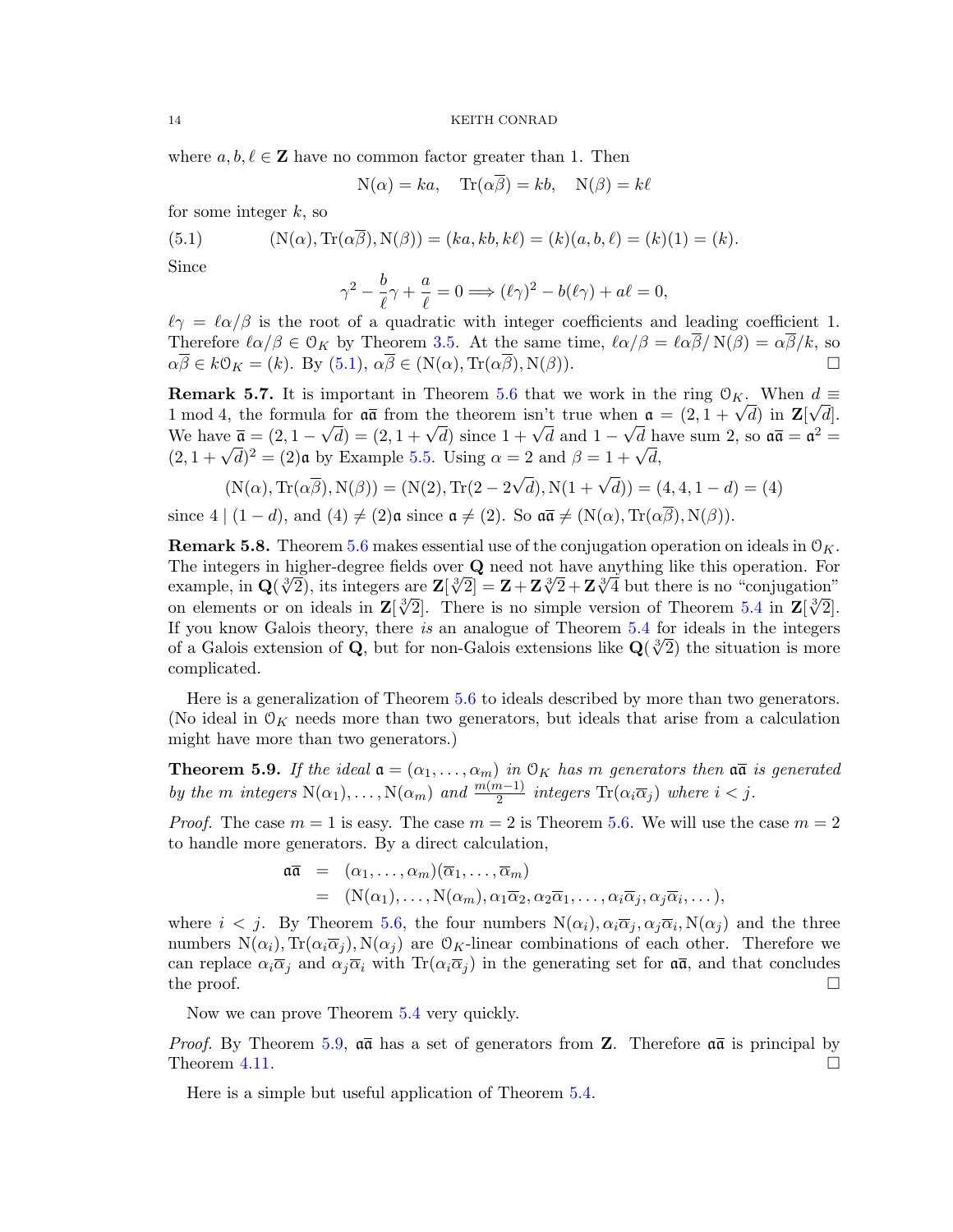<span id="page-14-0"></span>**Theorem 5.10.** For ideals  $\mathfrak{a}$  and  $\mathfrak{b}$  in  $\mathfrak{O}_K$ ,  $\mathfrak{a} \mid \mathfrak{b}$  if and only if  $\mathfrak{a} \supset \mathfrak{b}$ .

*Proof.* When  $\mathfrak{a} = (0)$ , we have  $(0) | \mathfrak{b} \Leftrightarrow \mathfrak{b} = (0) \Leftrightarrow (0) \supset \mathfrak{b}$ . So we may suppose  $\mathfrak{a} \neq (0)$ . By Theorem [4.27,](#page-10-0)  $\mathfrak{a} \mid \mathfrak{b} \Rightarrow \mathfrak{a} \supset \mathfrak{b}$ . Now assume  $\mathfrak{a} \supset \mathfrak{b}$ . Then  $\mathfrak{a} \overline{\mathfrak{a}} \supset \mathfrak{b} \overline{\mathfrak{a}}$ . Write  $\mathfrak{a} \overline{\mathfrak{a}} = (a)$  (by Theorem [5.4\)](#page-11-0), so (a)  $\supset \mathfrak{b}\bar{\mathfrak{a}}$ . By Theorem [4.26,](#page-10-1) (a)  $\mid \mathfrak{b}\bar{\mathfrak{a}}$ , so (a)c =  $\mathfrak{b}\bar{\mathfrak{a}}$ . Now multiply by a:  $(a)$ ca =  $\mathfrak{b}(a)$ . Cancelling  $(a)$ , which is not  $(0)$ , gives  $\mathfrak{a}\mathfrak{c} = \mathfrak{b}$ , so  $\mathfrak{a} \mid \mathfrak{b}$ .

The slogan to remember Theorem [5.10](#page-14-0) by is "to contain is to divide." This is especially useful to keep in mind because the divisibility and inclusion relations are reversed: the factor is the larger ideal.

<span id="page-14-2"></span>**Corollary 5.11.** The divisors of an ideal  $\mathfrak{a}$  in  $\mathfrak{O}_K$  are precisely the ideals  $\mathfrak{d}$  satisfying  $\mathfrak{d} \supset \mathfrak{a}$ . In particular,  $\alpha \in \mathfrak{a}$  if and only if  $\mathfrak{a} \mid (\alpha)$ .

*Proof.* This is immediate from Theorem [5.10.](#page-14-0)

Since the ideals dividing  $\alpha$  are the ideals containing  $\alpha$ , it is very easy to create divisors of  $\alpha$ : if  $\mathfrak{a} = (\alpha_1, \ldots, \alpha_m)$  and  $\alpha \notin \mathfrak{a}$ , then  $(\alpha_1, \ldots, \alpha_m, \alpha)$  is an ideal properly containing  $\mathfrak{a}$ , so this ideal is a proper factor of a. Of course, if we're not careful this factor is likely to be (1).

<span id="page-14-1"></span>**Definition 5.12.** The sum of two ideals  $\mathfrak{a}$  and  $\mathfrak{b}$  is

$$
\mathfrak{a} + \mathfrak{b} = \{x + y : x \in \mathfrak{a}, y \in \mathfrak{b}\}.
$$

This is easily checked to be an ideal. The next theorem describes  $a + b$  in terms of generators.

**Theorem 5.13.** If  $a = (\alpha_1, \ldots, \alpha_m)$  and  $b = (\beta_1, \ldots, \beta_n)$  then

$$
\mathfrak{a} + \mathfrak{b} = (\alpha_1, \ldots, \alpha_m, \beta_1, \ldots, \beta_n).
$$

Proof. This is left to the reader. Look at the proof of Theorem [4.14](#page-7-3) for inspiration if any is needed.  $\Box$ 

<span id="page-14-3"></span>**Theorem 5.14.** For ideals a and b in  $\mathcal{O}_K$ , the ideal  $\mathfrak{a} + \mathfrak{b}$  is a common divisor of a and b that all other common divisors divide.

*Proof.* Since  $\mathfrak{a} \subset \mathfrak{a} + \mathfrak{b}$  and  $\mathfrak{b} \subset \mathfrak{a} + \mathfrak{b}$ ,  $\mathfrak{a} + \mathfrak{b}$  is a divisor of both  $\mathfrak{a}$  and  $\mathfrak{b}$  because "to contain is to divide." For an ideal  $\mathfrak d$  dividing both  $\mathfrak a$  and  $\mathfrak b$  we have  $\mathfrak a \subset \mathfrak d$  and  $\mathfrak b \subset \mathfrak d$ . As  $\mathfrak d$  is closed under addition of its elements, we get by Definition [5.12](#page-14-1) that  $\mathfrak{a} + \mathfrak{b} \subset \mathfrak{d}$ , so  $\mathfrak{d}$  is a divisor of  $\mathfrak{a} + \mathfrak{b}$  by Corollary [5.11.](#page-14-2)

We call  $\mathfrak{a}+\mathfrak{b}$  the *greatest common divisor* of  $\mathfrak{a}$  and  $\mathfrak{b}$  since Theorem [5.14](#page-14-3) shows that it has exactly the same feature as the usual greatest common divisor of (positive) integers. Because divisibility of ideals is the same as reverse containment, the greatest common divisor of two ideals is actually the "smallest" ideal containing both  $\alpha$  and  $\beta$ , in the sense of inclusions of ideals.

**Example 5.15.** Among the ideals of  $\mathbf{Z}$  $\sqrt{-14}$ , the principal ideals (3) and  $(1 + \sqrt{-14})$ **Example 5.15.** Among the ideals of  $\mathbb{Z}[\sqrt{-14}]$ , the principal ideals (3) and  $(1 + \sqrt{-14})$  have greatest common divisor  $(3) + (1 + \sqrt{-14}) = (3, 1 + \sqrt{-14})$ , which is a non-principal have greatest common divisor  $(3) + (1 + \sqrt{-14}) = (3, 1 + \sqrt{-14})$ , which<br>ideal. That is,  $\mathfrak{d} \mid (3)$  and  $\mathfrak{d} \mid (1 + \sqrt{-14})$  if and only if  $\mathfrak{d} \mid (3, 1 + \sqrt{-14})$ .

Since every ideal in  $\mathcal{O}_K$  has the form  $(\alpha_1, \ldots, \alpha_m)$ , every ideal in  $\mathcal{O}_K$  is the greatest common divisor of principal ideals because

 $(\alpha_1, \ldots, \alpha_m) = \alpha_1 \mathcal{O}_K + \cdots + \alpha_m \mathcal{O}_K = (\alpha_1) + \cdots + (\alpha_m).$ 

This shows how the principal ideals "control" all the ideals in  $\mathcal{O}_K$ .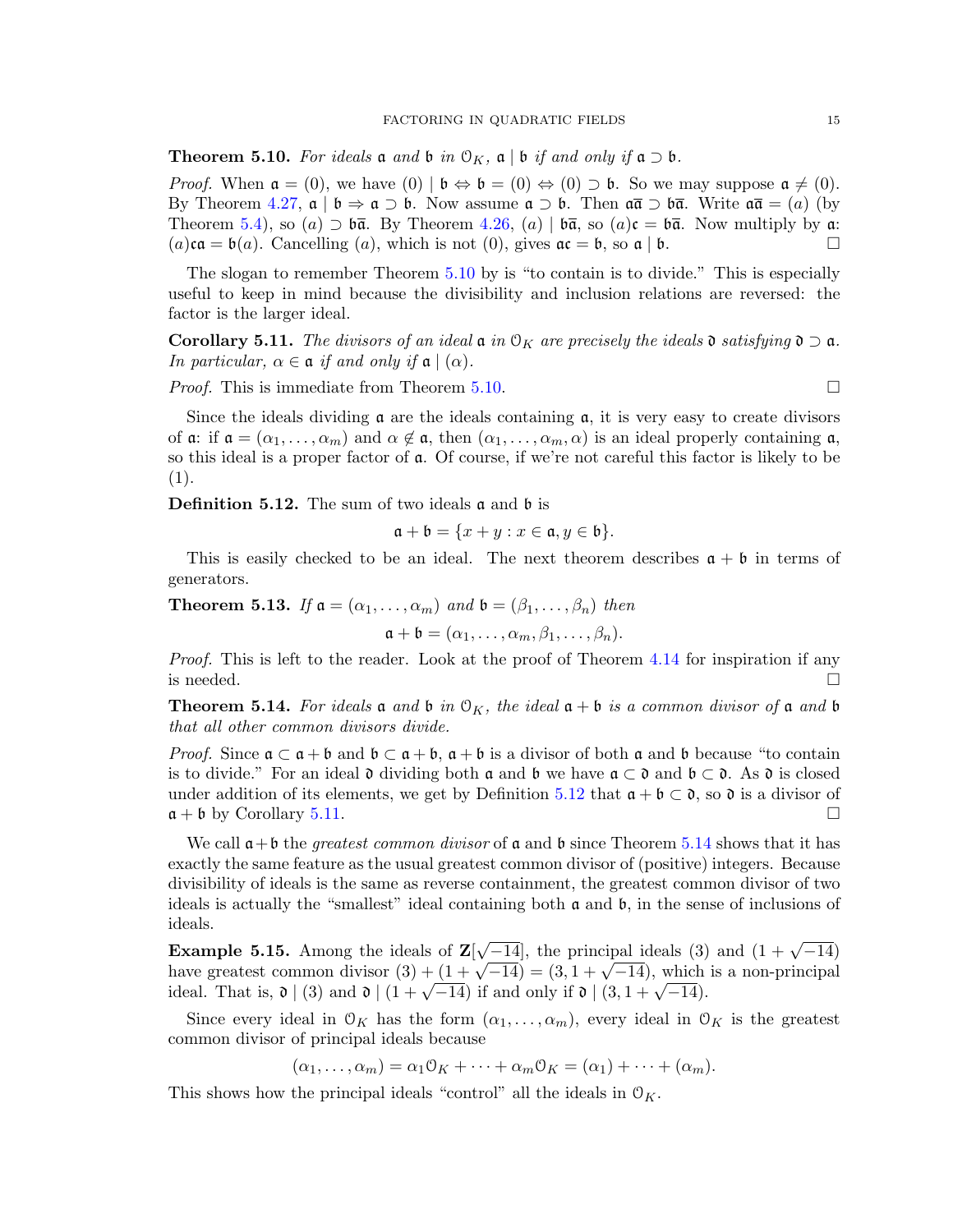#### 6. Ideal norms

For a nonzero ideal  $\alpha$ , Theorem [5.9](#page-13-0) says  $\alpha\overline{\alpha}$  is generated by elements of Z, so it is principal with a generator in **Z**. The generator can be chosen in  $\mathbb{Z}^+$  by changing its sign if necessary. (Easily  $(a) = (-a)$ .) This generator is unique, because if a and b are in  $\mathbb{Z}^+$  and  $(a) = (b)$ as ideals in  $\mathcal{O}_K$  then  $a = bu$  for some  $u \in \mathcal{O}_K^{\times} \cap \mathbf{Q} = {\pm 1}$  (Theorem [3.9\)](#page-3-2), so  $u = 1$  since a and b are positive.

**Definition 6.1.** For a nonzero ideal  $\mathfrak{a}$  in  $\mathcal{O}_K$ , set N $\mathfrak{a}$  to be the positive integer that generates aa:

$$
\mathfrak{a}\overline{\mathfrak{a}}=(N\mathfrak{a}),\quad N\mathfrak{a}\in\mathbf{Z}^+.
$$

We call Na the (ideal) norm of  $a$ .

**Example 6.2.** By  $(4.3)$ , in **Z**[  $\sqrt{-14}$  the ideal  $(3, 1 + \sqrt{-14})$  has norm 3.

**Theorem 6.3.** The ideal norm on  $O_K$  is compatible with the element norm on principal *ideals: if*  $a = (\alpha)$  *then*  $Na = |N(\alpha)|$ *.* 

*Proof.* We have  $\mathfrak{a}\bar{\mathfrak{a}} = (\alpha)(\bar{\alpha}) = (\alpha\bar{\alpha}) = (N(\alpha)) = (N(\alpha))$ . This equals  $(N\mathfrak{a})$ , so  $N\mathfrak{a} =$  $|N(\alpha)|$  since both are positive integers.

**Theorem 6.4.** For nonzero ideals **a** and **b** in  $\mathcal{O}_K$ ,  $N(\mathfrak{ab}) = N\mathfrak{a} N\mathfrak{b}$ .

Proof. We have

$$
(N(\mathfrak{a}\mathfrak{b})) = \mathfrak{a}\mathfrak{b}\overline{\mathfrak{a}\mathfrak{b}} = \mathfrak{a}\mathfrak{b}\overline{\mathfrak{a}\mathfrak{b}} = \mathfrak{a}\overline{\mathfrak{a}}\mathfrak{b}\overline{\mathfrak{b}} = (N\mathfrak{a})(N\mathfrak{b}) = (N\mathfrak{a}N\mathfrak{b}).
$$

Therefore the positive integers  $N(a\mathfrak{b})$  and  $N\mathfrak{a} N\mathfrak{b}$  each generate the same principal ideal in  $\mathcal{O}_K$ , so they are equal.

<span id="page-15-0"></span>**Corollary 6.5.** For nonzero ideals **a** and **b** in  $\mathcal{O}_K$ , if **a** | **b** then N**a** | N**b** in **Z**.

*Proof.* Write  $\mathfrak{b} = \mathfrak{a} \mathfrak{c}$  and take norms of both sides.

The converse of Corollary [6.5](#page-15-0) is false: The ideals  $\mathfrak{a} = (1 + \sqrt{-14})$  and  $\mathfrak{b} = (1 - \sqrt{-14})$ √ ne converse of Corollary 6.5 is false: The ideals  $\mathfrak{a} = (1 + \sqrt{-14})$  and  $\mathfrak{b} = (1 - \sqrt{-14})$ in  $\mathbf{Z}[\sqrt{-14}]$  have equal norm but a does not divide b.

Note  $\mathbb{N}\mathfrak{a} = 1$  if and only if  $\mathfrak{a} = (1)$ . In one direction, it is trivial that  $\mathcal{N}((1)) = 1$ . Conversely, if  $\mathrm{Na} = 1$  then  $\mathfrak{a} \bar{\mathfrak{a}} = (1)$ , so  $\mathfrak{a} \mid (1)$ . Therefore  $\mathfrak{a} \supset (1) = \mathfrak{O}_K$ , so  $\mathfrak{a} = (1)$ . Thus each ideal  $\mathfrak{a} \neq (1)$  has  $\mathbb{N}\mathfrak{a} > 1$ . This will be important later when we prove theorems about ideal factorization by induction on the ideal norm.

We did not define the norm of the ideal (0), but it is perfectly natural to set  $N((0)) = 0$ . All results about ideal norms so far now extend to the zero ideal, but the next property is specific to nonzero ideals.

**Corollary 6.6.** For a nonzero ideal  $\mathfrak{a}$  in  $\mathfrak{O}_K$ , every ideal factor of  $\mathfrak{a}$  other than  $\mathfrak{a}$  has norm less than Na.

*Proof.* Let b be a factor of a other than  $\alpha$ , so  $\alpha = \beta c$  and  $c \neq (1)$ . Since N $\alpha = N\beta$  Nc with  $\mathrm{N}\mathfrak{a} \neq (0)$  and  $\mathrm{N}\mathfrak{c} > 1$ ,  $\mathrm{N}\mathfrak{b} < \mathrm{N}\mathfrak{a}$ .

In practice, how do we compute the norm of an ideal  $\mathfrak{a}$  in  $\mathfrak{O}_K$ ? Theorem [5.9](#page-13-0) provides an algorithm: for a set of generators for  $a$ , compute the greatest common divisor (in  $Z$ ) of the norms and "cross-traces" of the generators as described in the statement of Theorem [5.9.](#page-13-0) That number is the norm. Let's look at some examples in  $\mathbf{Z}[\sqrt{-14}]$ .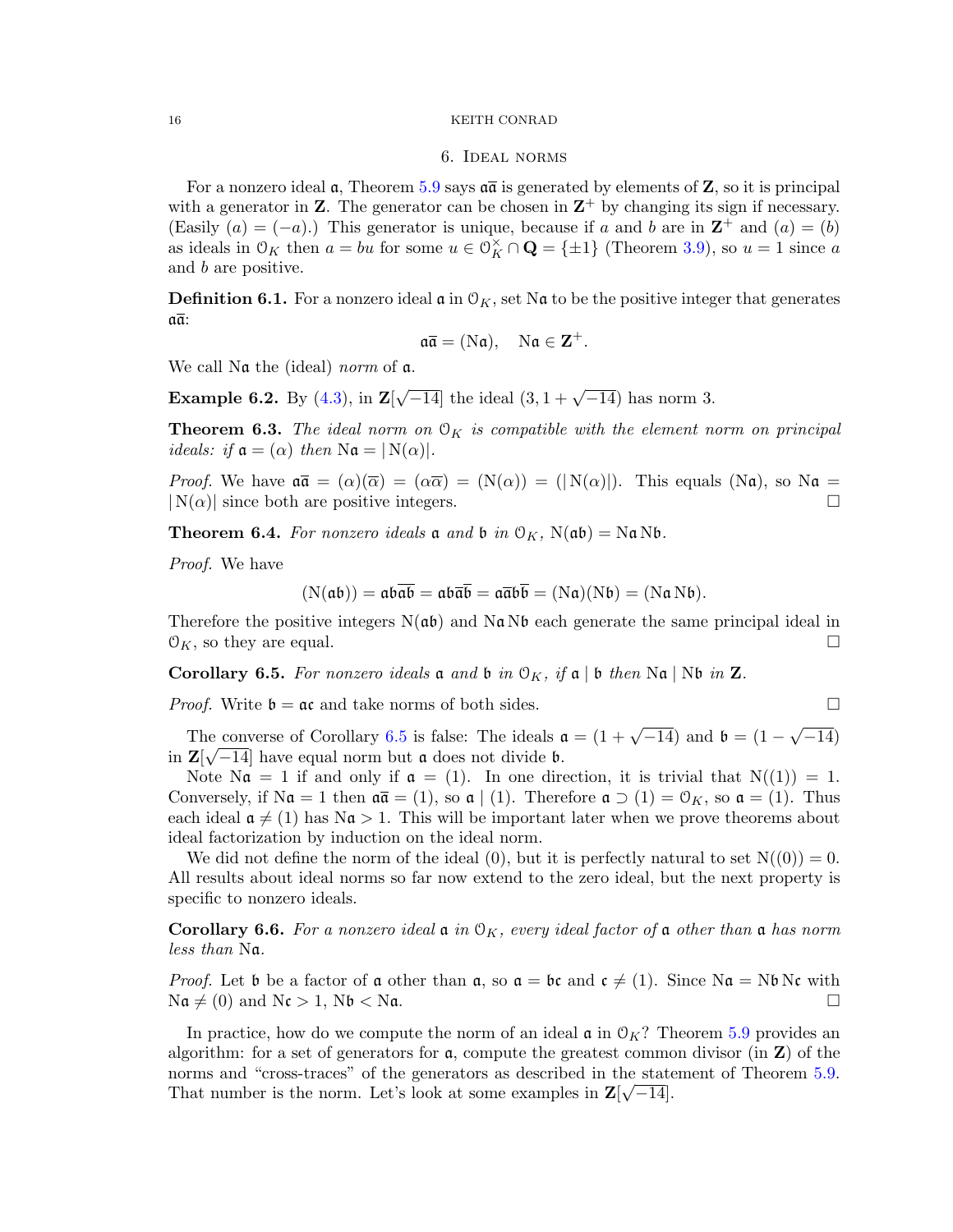**Example 6.7.** Let  $\mathfrak{a} = (3, 1 + \sqrt{-14})$ . The ideal  $\mathfrak{a}\bar{\mathfrak{a}}$  is generated by N(3), Tr(3(1 – √  $(-14)),$ **EXAMPIE 0.7.** Let  $\mathfrak{a} = (3, 1 + \sqrt{-14})$ . The ideal  $\mathfrak{a}$  is generated by  $N(3)$ ,  $\Gamma(3(1 - \sqrt{-14}))$ , and  $N(1 + \sqrt{-14})$ , which are 9, 6, and 15. Their greatest common divisor is 3, so we get and  $N(1 + \sqrt{-14})$ , v<br> $N(3, 1 + \sqrt{-14}) = 3$ .

**Example 6.8.** Let  $\mathfrak{a} = (1 + \sqrt{-14}, 1 -$ √  $\mathbf{e} = \mathbf{6.8}$ . Let  $\mathbf{a} = (1 + \sqrt{-14}, 1 - \sqrt{-14})$ . The norm is the greatest common divisor **Example 6.8.** Let  $\mathfrak{a} = (1 + \sqrt{-14}, 1 - \sqrt{-14})$ . The norm is the greatest common divisor of  $N(1 \pm \sqrt{-14}) = 15$  and  $Tr((1 + \sqrt{-14})^2) = -26$ . Since 15 and  $-26$  are relatively prime,  $N\mathfrak{a} = 1$ . Therefore  $\mathfrak{a} = (1)$ . Notice in particular that  $N\mathfrak{a}$  is *not* the greatest common divisor of the norms of a set of generators; we needed the trace term as well.

**Example 6.9.** Let  $\mathfrak{a} = (4 + \sqrt{-14}, 2 \sqrt{-14}$ ). From N $(4+\sqrt{-14}) = 30$ , N $(2-\sqrt{-14})$ √  $\overline{-14}) = 18,$ **Example 6.9.** Let  $\mathfrak{a} = (4+\sqrt{-14}, 2-\sqrt{-14})$ . From N(and Tr( $(4+\sqrt{-14})(2+\sqrt{-14}) = -12$ , we get Na = 6.

# 7. Prime ideals and unique factorization

We will factor nonzero ideals into products of prime ideals after working out some properties of prime ideals.

**Theorem 7.1.** If an ideal in  $\mathcal{O}_K$  is prime then its conjugate ideal is prime.

*Proof.* The rings  $O_K/\mathfrak{p}$  and  $O_K/\overline{\mathfrak{p}}$  are isomorphic by applying conjugation to congruence classes. Therefore one ring is an integral domain if and only if the other ring is.  $\Box$ 

**Lemma 7.2.** For each nonzero ideal  $\mathfrak{a}$  in  $\mathfrak{O}_K$ ,  $\mathfrak{O}_K/\mathfrak{a}$  is finite.

*Proof.* Pick  $\alpha \in \mathfrak{a}$  with  $\alpha \neq 0$ . The number  $N(\alpha) = \alpha \overline{\alpha}$  is nonzero and lies in  $\mathfrak{a}$ , so there is a natural ring homomorphism  $\mathcal{O}_K/(N(\alpha)) \to \mathcal{O}_K/\mathfrak{a}$ , which is surjective. We will show  $\mathcal{O}_K/(\mathcal{N}(\alpha))$  is finite, so  $\mathcal{O}_K/\mathfrak{a}$  is finite too.

For all nonzero  $n \in \mathbf{Z}$ ,  $\mathcal{O}_K/(n) = \mathbf{Z}[\omega]/(n)$  is finite since, as an additive group, it is isomorphic to  $\mathbf{Z}^2/n\mathbf{Z}^2 \cong (\mathbf{Z}/n\mathbf{Z})^2$ .

<span id="page-16-1"></span>**Theorem 7.3.** For a proper ideal  $\mathfrak{p}$  in  $\mathfrak{O}_K$ , the following are equivalent:

- (1) p is a nonzero prime ideal,
- $(2)$  p is a maximal ideal,
- (3)  $\mathfrak{p} \neq (0)$  and we can't write  $\mathfrak{p} = \mathfrak{ab}$  where  $\mathfrak{a}$  and  $\mathfrak{b}$  are not (0) and (1).

*Proof.* If **p** is a nonzero prime ideal then  $O_K/\mathfrak{p}$  is a finite integral domain, and thus is a field, so  $\mathfrak p$  is a maximal ideal. Thus (1) implies (2), and obviously (2) implies (1).

If p is maximal, then  $\mathfrak{p} \neq (0)$ . If  $\mathfrak{p} = \mathfrak{ab}$ , then  $\mathfrak{a}$  and  $\mathfrak{b}$  are not  $(0)$ . Since  $\mathfrak{p} \subset \mathfrak{a}$ ,  $\mathfrak{a} = (1)$  or  $\mathfrak{a} = \mathfrak{p}$ . If  $\mathfrak{a} = \mathfrak{p}$  then  $\mathfrak{p} = \mathfrak{p}\mathfrak{b}$ , so  $\mathfrak{b} = (1)$  since  $\mathfrak{p}$  is cancelable (Corollary [5.3,](#page-11-2) Theorem [5.4\)](#page-11-0). So (2) implies (3).

To show (3) implies (2), we prove the contrapositive. If  $\mathfrak p$  is not maximal then (since  $\mathfrak{p} \neq (1)$ ) we have  $\mathfrak{p} \subset \mathfrak{a}$  for an ideal  $\mathfrak{a}$  where  $\mathfrak{a} \neq (1)$  and  $\mathfrak{a} \neq \mathfrak{p}$ . We get  $\mathfrak{a} \mid \mathfrak{p}$  by Theorem [5.10,](#page-14-0) so  $\mathfrak{p} = \mathfrak{a}\mathfrak{b}$  for some ideal  $\mathfrak{b}$ . Since  $\mathfrak{p} \neq \mathfrak{a}$  we have  $\mathfrak{b} \neq (1)$ . If  $\mathfrak{p} \neq (0)$  then  $\mathfrak{a}$  and  $\mathfrak{b}$  are not  $(0)$ .

Here is a numerical criterion to recognize a prime ideal.

<span id="page-16-0"></span>**Theorem 7.4.** An ideal in  $\mathcal{O}_K$  whose norm is prime in **Z** is a prime ideal.

*Proof.* Let  $\text{Na} = p$  be prime. If  $a = bc$ , then taking norms shows  $p = \text{Nb Nc}$ . Since p is prime, either b or c has norm 1, so either b or c is (1).

Example 7.5. In  $\mathbb{Z}[$  $n \mathbf{Z}[\sqrt{-14}]$ , the ideal  $(3, 1 + \sqrt{-14})$  has norm 3, so it is a prime ideal. **Example 7.5.** In  $\mathbb{Z}[\sqrt{-14}]$ , the ideal  $(3, 1 + \sqrt{-14})$  has norm 3, so it is Similarly,  $(3, 1 - \sqrt{-14})$ ,  $(5, 1 + \sqrt{-14})$ , and  $(5, 1 - \sqrt{-14})$  are prime ideals.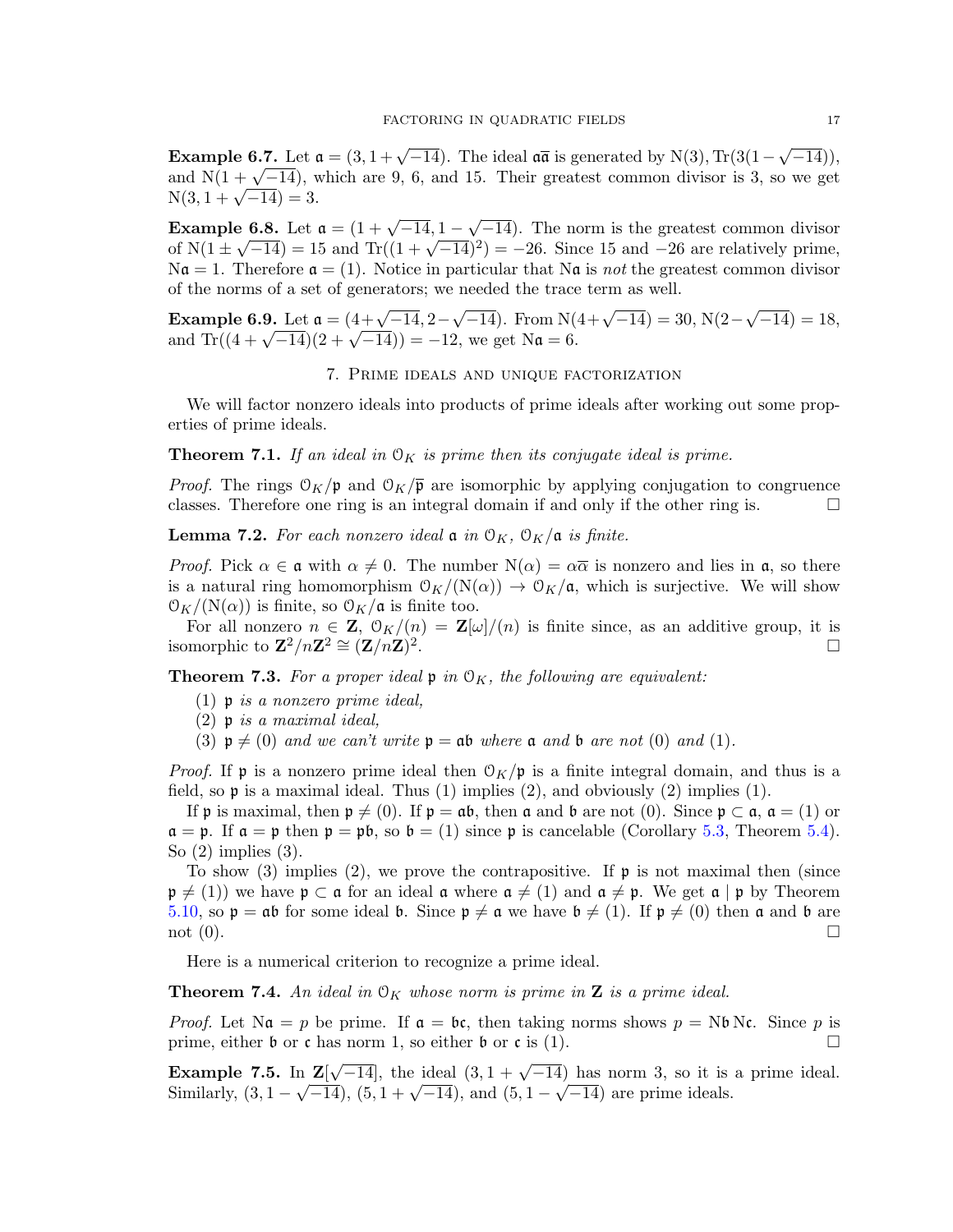The converse to Theorem [7.4](#page-16-0) is false: an ideal can be prime without having prime norm.

<span id="page-17-1"></span>Example 7.6. In Z[ √  $\overline{-14}$ , we will show the ideal (11), whose norm is 121, is prime. Assume (11) =  $\mathfrak{a}\mathfrak{b}$  with  $\mathfrak{a} \neq (1)$  and  $\mathfrak{b} \neq (1)$ . Then taking norms implies 121 = N $\mathfrak{a}$ N $\mathfrak{b}$ , so  $\mathcal{N}\mathfrak{a} = 11.$  Write  $\mathfrak{a} = (\alpha_1, \dots, \alpha_m)$ . Since  $\alpha_i \in \mathfrak{a}$  we have  $\mathfrak{a} \mid (\alpha_i)$  by Theorem [5.10,](#page-14-0) so taking norms gives  $11 \mid N(\alpha_i)$ . Which elements of  $\mathbb{Z}[\sqrt{-14}]$  have norm divisible by 11?

If  $x+y\sqrt{-14}$  satisfies  $x^2+14y^2 \equiv 0 \mod 11$  then  $x^2 \equiv -3y^2 \mod 11$ . Since  $-3 \mod 11$  is not a square we must have  $y \equiv 0 \mod 11$  and then  $x \equiv 0 \mod 11$ . That implies  $x + y\sqrt{-14}$ is divisible by 11 in  $\mathbf{Z}[\sqrt{-14}]$ .

Returning to the setup where  $(11) = a\mathfrak{b}$ , the previous paragraph implies that each element of  $\alpha$  is a multiple of 11. Factoring 11 from each generator gives  $\alpha = (11)c$  for some ideal c. But then Na is divisible by 121, while  $\mathbb{N}\mathfrak{a} = 11$ . This is a contradiction, so (11) is a prime ideal in  $\mathbf{Z}[\sqrt{-14}]$ .

To prove unique factorization in the positive integers, there are three steps:

- show prime numbers satisfy the property  $p | ab \Rightarrow p | a$  or  $p | b$  in **Z**,
- show by induction that every positive integer  $> 1$  has a prime factorization,
- show by induction that the prime factorization is unique, using the first step and cancellation to reduce to a smaller case.

The following theorem is the analogue of the first step above. The corresponding formulation for irreducible elements is false (Example [3.17\)](#page-4-4).

<span id="page-17-2"></span>**Theorem 7.7.** If  $\mathfrak{p}$  is a nonzero prime ideal in  $\mathcal{O}_K$  and  $\mathfrak{p} \mid \mathfrak{a}$  then  $\mathfrak{p} \mid \mathfrak{a}$  or  $\mathfrak{p} \mid \mathfrak{b}$ .

*Proof.* We will assume p does not divide  $\alpha$  and prove p | b. The ideal  $p + \alpha$  is a common divisor of p and  $\mathfrak a$  (Theorem [5.14\)](#page-14-3). The only divisors of p are p and (1) since p is prime (Theorem [7.3\)](#page-16-1). Because p does not divide  $\mathfrak{a}, \mathfrak{p} + \mathfrak{a} \neq \mathfrak{p}$ . Therefore  $\mathfrak{p} + \mathfrak{a} = (1)$ , so  $1 = x + \alpha$ for some  $x \in \mathfrak{p}$  and  $\alpha \in \mathfrak{a}$ . Then for each  $\beta \in \mathfrak{b}$ ,

$$
\beta = 1 \cdot \beta = x\beta + \alpha\beta \in \mathfrak{p} + \mathfrak{a}\mathfrak{b} \subset \mathfrak{p},
$$

which shows  $\mathfrak{b} \subset \mathfrak{p}$ . Thus  $\mathfrak{p} \mid \mathfrak{b}$  (Corollary [5.11\)](#page-14-2).

<span id="page-17-0"></span>**Corollary 7.8.** If **p** is a nonzero prime ideal in  $\mathcal{O}_K$  and **p**  $\mid \mathfrak{a}_1 \cdots \mathfrak{a}_r$  then **p**  $\mid \mathfrak{a}_i$  for some *i*.

*Proof.* Induct on r.

Now we work out the analogue of the second step towards unique factorization.

**Theorem 7.9.** Every nonzero ideal  $\neq$  (1) in O<sub>K</sub> admits a prime ideal factorization.

Proof. Mimic the proof of Theorem [3.16](#page-4-5) by using induction on the ideal norm. Note a nonzero proper ideal that is not prime is a product of two nonzero proper ideals by Theorem  $7.3(3)$  $7.3(3)$ .

**Theorem 7.10.** The prime ideal factorization of a nonzero proper ideal in  $\mathcal{O}_K$  is unique up to the order of the factors. That is, for each nonzero  $a \neq (1)$ , if

$$
\mathfrak{a}=\mathfrak{p}_1\cdots\mathfrak{p}_r=\mathfrak{q}_1\cdots\mathfrak{q}_s
$$

where the  $\mathfrak{p}_i$ 's and  $\mathfrak{q}_j$ 's are nonzero prime ideals, then the number of prime ideals in both factorizations is the same and  $\mathfrak{p}_i = \mathfrak{q}_i$  after a suitable relabelling of the indices.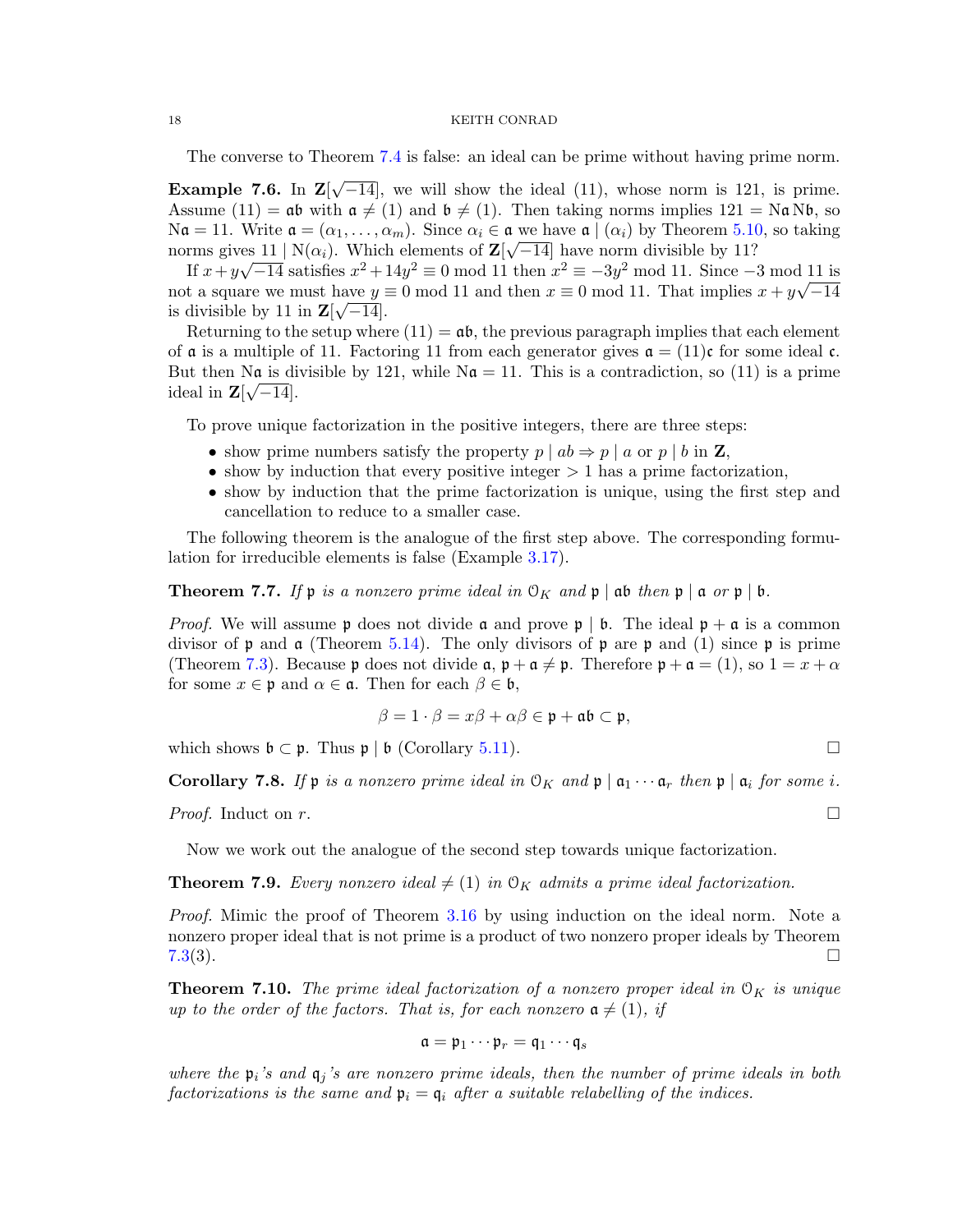Proof. We argue by induction on the norm of the ideal. A nonzero prime ideal has no factorization into a product of nonzero prime ideals except itself, so unique factorization is settled for nonzero prime ideals. This includes ideals with norm 2 (Theorem [7.4\)](#page-16-0). For  $n \geq 3$ , suppose all ideals with norm from 2 to  $n-1$  have unique prime ideal factorization. Let  $\alpha$  be an ideal with norm n and two prime ideal factorizations:

$$
\mathfrak{a}=\mathfrak{p}_1\cdots\mathfrak{p}_r=\mathfrak{q}_1\cdots\mathfrak{q}_s.
$$

Here we may take  $r > 1$  and  $s > 1$  since we may suppose **a** is not a prime ideal.

Because  $\mathfrak{p}_1 \mid \mathfrak{a}$  we can say  $\mathfrak{p}_1 \mid \mathfrak{q}_1 \cdots \mathfrak{q}_s$ . By Corollary [7.8,](#page-17-0)  $\mathfrak{p}_1$  divides some  $\mathfrak{q}_i$ . Since ideal multiplication is commutative, we can relabel the  $q_j$ 's so that  $p_1 | q_1$ . Then since  $q_1$  is prime we must have  $\mathfrak{p}_1 = \mathfrak{q}_1$  (since  $\mathfrak{p}_1 \neq (1)$ ). Because all nonzero ideals in  $\mathfrak{O}_K$  are cancelable, we can remove  $\mathfrak{p}_1$  from the two prime factorizations:

$$
\mathfrak{p}_2\cdots\mathfrak{p}_r=\mathfrak{q}_2\cdots\mathfrak{q}_s.
$$

This is a prime ideal factorization of an ideal with norm  $\text{Na}/\text{Np}_1 < \text{Na} = n$ , so the inductive hypothesis applies: the number of prime ideals on both sides is the same (so  $r - 1 = s - 1$ , hence  $r = s$ ) and after a suitable relabelling  $\mathfrak{p}_i = \mathfrak{q}_i$  for  $i = 2, \ldots, r$ . We have  $\mathfrak{p}_1 = \mathfrak{q}_1$ already, so we are done.  $\square$ 

We will work out examples of prime ideal factorizations in Section [9.](#page-21-0)

Remark 7.11. That we prove theorems about ideals by induction on their norm does not actually mean every positive integer is the norm of some ideal. For instance, there are no ideals in  $\mathbb{Z}[\sqrt{-14}]$  with norm 11, as we saw in Example [7.6.](#page-17-1) That means some cases of these induction arguments are actually empty cases.

The next theorem shows that non-principal ideals in  $\mathcal{O}_K$  are the obstruction to unique factorization of elements in  $\mathcal{O}_K$ .

**Theorem 7.12.** There is unique factorization of elements of  $\mathcal{O}_K$  if and only if every ideal in  $\mathcal{O}_K$  is principal.

*Proof.* First suppose  $O_K$  has unique factorization of elements.

Step 1: For irreducible  $\pi$  in  $\mathcal{O}_K$ , the principal ideal  $(\pi)$  is prime.

Let a be an ideal dividing  $(\pi)$ , so  $\mathfrak{a} \supset (\pi)$ . We want to show a is (1) or  $(\pi)$ . Suppose  $\mathfrak{a} \neq (\pi)$ , so there is an  $\alpha \in \mathfrak{a}$  with  $\alpha \notin (\pi)$ . Writing  $(\pi) = \mathfrak{ab}$ ,  $\mathfrak{b} \mid (\pi)$  and for every  $\beta \in \mathfrak{b}$ we have  $\alpha\beta \in \mathfrak{ab} = (\pi)$ , so  $\pi \mid \alpha\beta$ . By unique factorization of elements,  $\pi$  is an irreducible factor of either  $\alpha$  or  $\beta$ . Since  $\pi$  does not divide  $\alpha$ , we must have  $\pi | \beta$ , so  $\beta \in (\pi)$ . This holds for all  $\beta \in \mathfrak{b}$ , so  $\mathfrak{b} \subset (\pi)$ . Since  $\mathfrak{b} \mid (\pi)$  and  $(\pi) \mid \mathfrak{b}$ ,  $\mathfrak{b} = (\pi)$ . Therefore  $(\pi) = \mathfrak{a}(\pi)$ , so  $a = (1).$ 

Step 2: Every prime ideal in  $\mathcal{O}_K$  is principal.

Let  $\mathfrak p$  be a prime ideal. The zero ideal is principal (and prime), so we can assume  $\mathfrak p$  is not (0). Then  $\mathfrak{p} \mid (a)$  for some nonzero  $a \in \mathbb{Z}$ , such as Np. Factor a into irreducibles in  $\mathcal{O}_K$ (Theorem [3.16\)](#page-4-5), say  $a = \pi_1 \cdots \pi_r$ . Then  $(a) = (\pi_1) \cdots (\pi_r)$ , so p divides some  $(\pi_i)$ . Since  $(\pi_i)$  is prime by Step 1,  $\mathfrak{p} = (\pi_i)$ .

Step 3: Every ideal in  $\mathcal{O}_K$  is principal.

The zero ideal is obviously principal. Every nonzero ideal is a product of nonzero prime ideals, which are principal by Step 2, so their product is principal.

This concludes the "only if" direction.

Now assume every ideal in  $\mathcal{O}_K$  is principal. We want to show  $\mathcal{O}_K$  has unique factorization of elements. The existence of factorization into irreducibles is Theorem [3.16.](#page-4-5) To get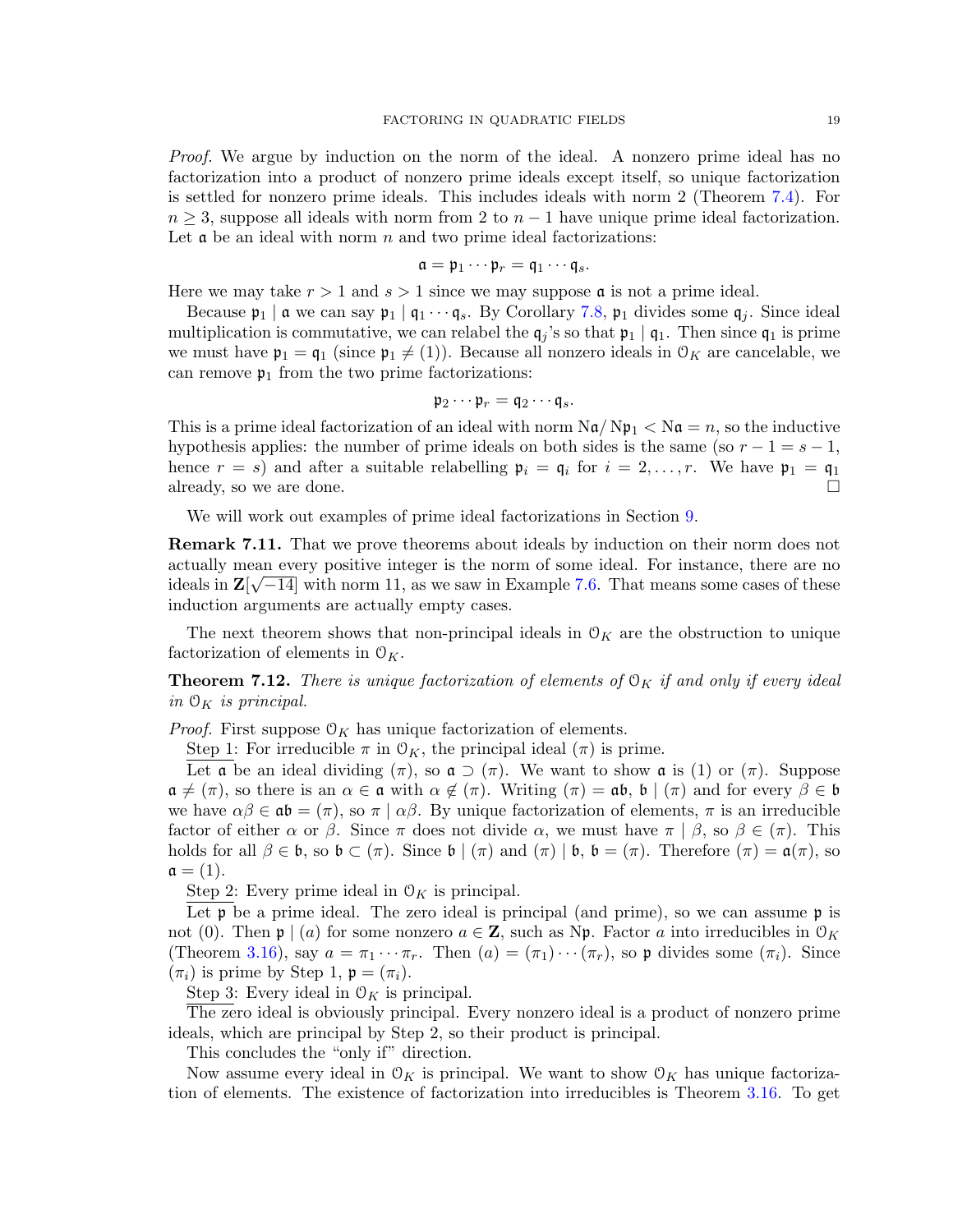uniqueness, we just need to show for each irreducible  $\pi$  that when  $\pi | \alpha \beta$  in  $\mathcal{O}_K$  either  $\pi$  |  $\alpha$  or  $\pi$  |  $\beta$ . (The analogue of this property for prime ideals in Theorem [7.7](#page-17-2) was used to prove uniqueness of prime ideal factorizations.) Suppose  $\pi | \alpha \beta$  and  $\pi$  does not divide α. We want to show  $\pi \mid \beta$ . The only factors of  $\pi$  are units and unit multiples of  $\pi$ , so the only common factors of  $\pi$  and  $\alpha$  are units. The ideal  $(\pi, \alpha)$  is principal by hypothesis, say  $(\pi, \alpha) = (\delta)$ , so  $\delta$  is a common factor of  $\pi$  and  $\alpha$ . Thus  $\delta$  is a unit, so  $(\pi, \alpha) = (1)$ . That means  $\pi x + \alpha y = 1$  for some x and y in  $\mathcal{O}_K$ . Multiplying through by  $\beta$ ,  $\pi \beta x + \alpha \beta y = \beta$ . Since  $\pi | \alpha \beta$ , we conclude that  $\pi | \beta$ .

# 8. Constructing prime ideals

We have met examples of prime ideals, like  $(3, 1+\sqrt{-14})$  and  $(11)$  in  $\mathbf{Z}$ √  $\overline{-14}$ . What does a general prime ideal in  $O_K$  look like? We will describe them in terms of prime numbers.

<span id="page-19-0"></span>**Theorem 8.1.** Every nonzero prime ideal in  $O_K$  divides a unique prime number. That is, if  $\mathfrak p$  is a nonzero prime ideal then  $\mathfrak p \mid (p)$  for one prime p in  $\mathbf Z^+$ .

*Proof.* The ideal  $p\bar{p} = (Np)$  is divisible by p and has a generator in  $\mathbb{Z}^+$ . Since  $p \neq (1)$ ,  $N\mathfrak{p} > 1$ . Factor  $N\mathfrak{p}$  into primes in  $\mathbb{Z}^+$ , say

$$
N\mathfrak{p} = p_1p_2\cdots p_r.
$$

Then  $\mathfrak{p} = (p_1p_2 \ldots p_r) = (p_1) \cdots (p_r)$ , so  $\mathfrak{p}$  divides some  $(p_i)$  by Corollary [7.8.](#page-17-0)

For the uniqueness, assume  $\mathfrak{p} \mid (p)$  and  $\mathfrak{p} \mid (q)$  for two different prime numbers p and q. Then  $p \in \mathfrak{p}$  and  $q \in \mathfrak{p}$ . Since p and q are relatively prime, p contains a pair of relatively prime integers, so  $\mathfrak{p} = (1)$ . This is a contradiction.

**Corollary 8.2.** Every nonzero prime ideal in  $\mathcal{O}_K$  has norm p or  $p^2$  for a prime number p.

*Proof.* Let **p** be a nonzero prime ideal in  $\mathcal{O}_K$ . Then there is a prime number p such that  $\mathfrak{p} \mid (p)$ . Taking ideal norms,  $N\mathfrak{p} \mid N((p))$ . Since  $N((p)) = |N(p)| = p^2$ ,  $N\mathfrak{p}$  is p or  $p^2$  $\Box$ 

There are two ways to characterize the unique prime number p such that  $\mathfrak{p} \mid (p)$ : p is the only prime number in  $\mathfrak p$  and N $\mathfrak p$  is a power of p.

The importance of Theorem [8.1](#page-19-0) is that it says we can discover every nonzero prime ideal in  $\mathcal{O}_K$  by factoring prime numbers in  $\mathcal{O}_K$ . For instance, in  $\mathbf{Z}[\sqrt{-14}]$  we know  $(2) = (2, \sqrt{-14})^2$  $\mathcal{O}_K$  by lactoring prime numbers in  $\mathcal{O}_K$ . For instance, in  $\mathbb{Z}[\sqrt{-14}]$  we know  $(2) = (2, \sqrt{-14})^{-1}$ <br>and  $(3) = (3, 1 + \sqrt{-14})(3, 1 - \sqrt{-14})$ . Therefore  $(2, \sqrt{-14})$  is the only prime ideal with and (3) =  $(3, 1 + \sqrt{-14})$ ,  $(3, 1 - \sqrt{-14})$ . Therefore  $(2, \sqrt{-14})$  is the only prime ideals with 3-power<br>2-power norm and  $(3, 1 + \sqrt{-14})$  and  $(3, 1 - \sqrt{-14})$  are the only prime ideals with 3-power 2-power norm and  $(3, 1 + \sqrt{-14})$  and  $(3, 1 - \sqrt{-14})$  are the<br>norm. (By Example [4.23,](#page-9-2)  $(3, 1 + \sqrt{-14}) \neq (3, 1 - \sqrt{-14})$ .)

The next theorem shows how each prime number (really, the principal ideal generated by each prime number) factors in  $\mathcal{O}_K$ , and thus shows what the nonzero prime ideals of  $\mathcal{O}_K$ look like.

<span id="page-19-1"></span>Theorem 8.3. Let  $K = \mathbf{Q}$ √ d] be a quadratic field with squarefree d and  $\mathcal{O}_K = \mathbf{Z}[\omega]$ , with  $f(X)$  the quadratic polynomial having  $\omega$  and  $\overline{\omega}$  as roots:

$$
f(X) = \begin{cases} X^2 - d, & \text{if } d \not\equiv 1 \bmod 4, \\ X^2 - X + \frac{1 - d}{4}, & \text{if } d \equiv 1 \bmod 4. \end{cases}
$$

For each prime number p, how (p) factors in  $\mathcal{O}_K$  matches how  $f(X)$  factors modulo p:

- (1) If  $f(X)$  mod p is irreducible then (p) is prime in  $\mathfrak{O}_K$  with norm  $p^2$ .
- (2) If  $f(X) \equiv (X c)(X c') \mod p$  with  $c \not\equiv c' \mod p$  then  $(p) = p\overline{p}$  where  $p \neq \overline{p}$  and the conjugate ideals  $\mathfrak p$  and  $\overline{\mathfrak p}$  have norm  $p$ .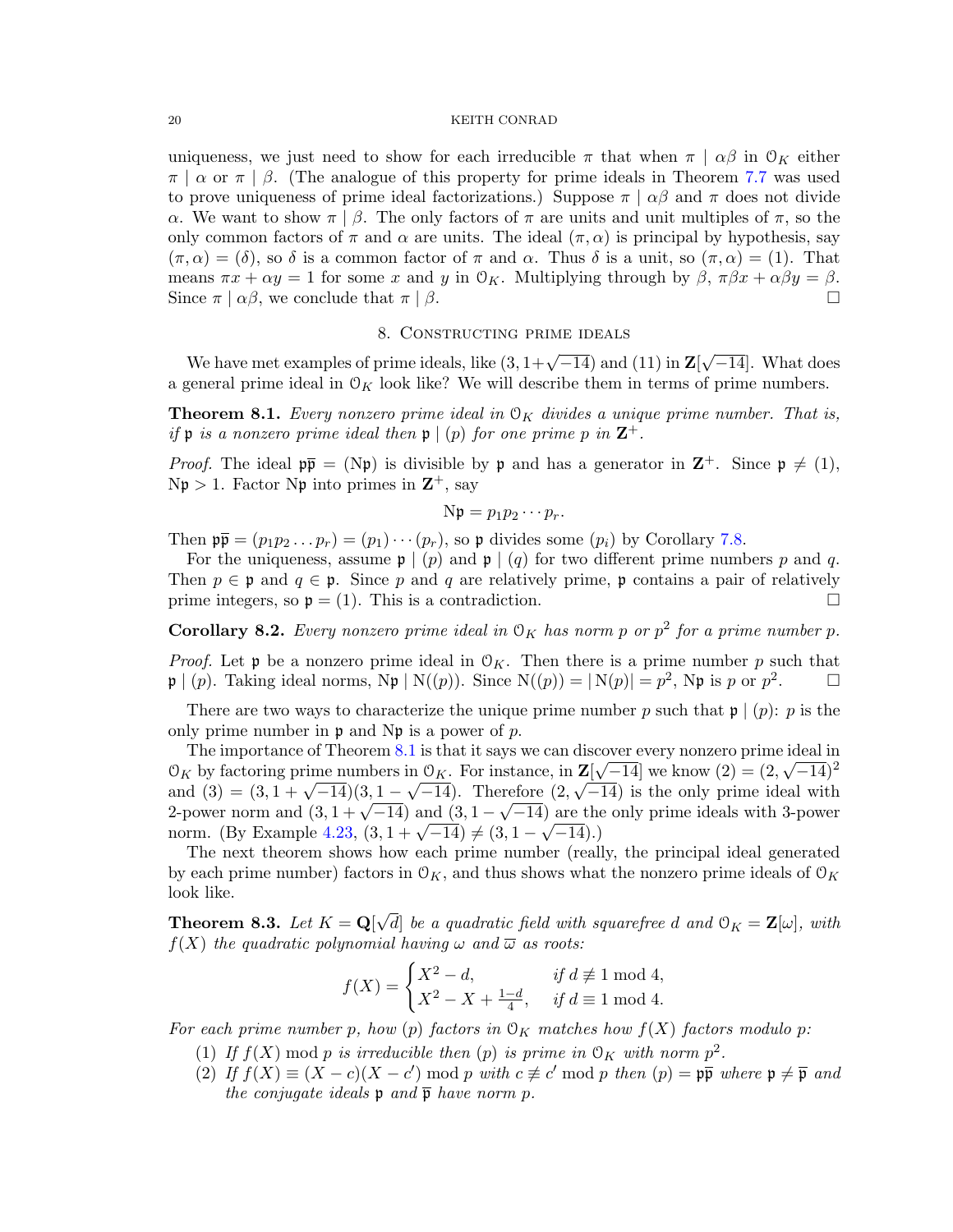(3) If  $f(X) \equiv (X - c)^2 \bmod p$  then  $(p) = \mathfrak{p}^2$  and  $N\mathfrak{p} = p$ .

In particular, prime ideals in  $\mathcal{O}_K$  have prime norm except for principal primes (p) where p is a prime number such that  $f(X)$  mod p is irreducible.

Note the exponent of p in the norms of prime ideals dividing  $(p)$  matches the degrees of the irreducible factors of  $f(X) \bmod p$ .

*Proof.* Since  $\mathcal{O}_K = \mathbf{Z}[\omega] \cong \mathbf{Z}[X]/(f(X)), \mathcal{O}_K/(p) \cong \mathbf{Z}[X]/(p, f(X)) \cong (\mathbf{Z}/p\mathbf{Z})[X]/(f(X)).$ That is the key. We will compare the ring structures of  $\mathcal{O}_K/(p)$  and  $(\mathbf{Z}/p\mathbf{Z})[X]/(f(X))$  to see that the way (p) factors in  $\mathcal{O}_K$  resembles the way  $f(X)$  factors in  $(\mathbf{Z}/p\mathbf{Z})[X]$ .

If  $f(X)$  mod p is irreducible then  $(\mathbf{Z}/p\mathbf{Z})[X]/(f(X))$  is a field. If  $f(X) \equiv (X - c)(X - c)$ c') mod p with  $c \not\equiv c'$  mod p then

$$
(\mathbf{Z}/p\mathbf{Z})[X]/(f(X)) \cong (\mathbf{Z}/p\mathbf{Z})[X]/(X-c) \times (\mathbf{Z}/p\mathbf{Z})[X]/(X-c')
$$
  
\n
$$
\cong (\mathbf{Z}/p\mathbf{Z}) \times (\mathbf{Z}/p\mathbf{Z})
$$

is a direct product of two fields, which is not a field and has no nonzero nilpotent elements. If  $f(X) \equiv (X - c)^2 \mod p$  then  $(\mathbf{Z}/p\mathbf{Z})[X]/(X - c)^2$  has a nonzero nilpotent element:  $X - c \mod (X - c)^2$ . Thus the way  $f(X)$  factors in  $(\mathbf{Z}/p\mathbf{Z})[X]$  is reflected in the ring structure of  $(\mathbf{Z}/p\mathbf{Z})[X]/(f(X)).$ 

The ring  $\mathcal{O}_K/(p)$  is a field if and only if  $(p)$  is a maximal ideal, which is equivalent to (p) being prime (since  $(p) \neq (0)$ ). Therefore, by the previous paragraph,  $f(X)$  mod p is irreducible if and only if  $(p)$  is prime in  $\mathcal{O}_K$ .

If (p) is not prime then  $(p) = ab$  where a and b are not (1). Taking norms,  $p^2 = NaNb$ , so **a** and **b** both have norm p and therefore are prime ideals. In fact, since  $\mathbf{N}\mathbf{a} = p$  we have  $(p) = (\overline{N}\mathfrak{a}) = \mathfrak{a}\bar{\mathfrak{a}}$ , so by unique prime ideal factorization we must have  $\mathfrak{b} = \bar{\mathfrak{a}}$ . Write  $\alpha$  as p, since it is a prime ideal. The factorization of  $(p)$  is  $p\overline{p}$ , where  $\overline{p}$  may or may not equal p. If  $\bar{\mathfrak{p}} = \mathfrak{p}$  then  $\mathfrak{O}_K/(p) = \mathfrak{O}_K/p^2$  has a nonzero nilpotent element (the coset of an element of  $\mathfrak{p} - \mathfrak{p}^2$ , so  $f(X) \equiv (X - c)^2 \mod p$  for some c by the previous paragraph. If  $\overline{p} \neq p$  then  $\mathcal{O}_K/(p) = \mathcal{O}_K/p\overline{p}$  is not a field and has no nonzero nilpotent elements: if  $x^m \equiv 0 \mod p\bar{p}$  then p and  $\bar{p}$  both divide  $(x^m) = (x)^m$ , so both divide  $(x)$  by their primality, so  $\mathfrak{p}\overline{\mathfrak{p}} \mid (x)$  because  $\mathfrak{p} \neq \overline{\mathfrak{p}}$ . Therefore  $x \equiv 0 \mod \mathfrak{p}\overline{\mathfrak{p}}$ . By the previous paragraph, we must have  $f(X) \equiv (X - c)(X - c') \mod p$  with  $c \not\equiv c' \mod p$  in this case.

**Corollary 8.4.** If (p) is not prime in  $\mathcal{O}_K$  then  $f(X)$  mod p has a root. For a root c mod p,  $(p, \omega - c)$  is one of the prime ideals dividing  $(p)$ .

*Proof.* By Theorem [8.3,](#page-19-1)  $(p) = p\overline{p}$  for a prime ideal p. Set  $\mathfrak{a} = (p, \omega - c)$ . Since  $p \in \mathfrak{a}$ ,  $\mathfrak{a} \mid (p)$ . Because  $\omega - c \notin (p)$ ,  $\mathfrak{a} \neq (p)$ , so either  $\mathfrak{a}$  is one of the prime ideals dividing  $(p)$  or  $\mathfrak{a} = (1)$ . We want to show  $a \neq (1)$ , so we will look at Na. The norm of a is the greatest common divisor of  $N(p) = p^2$ ,  $Tr(p(\overline{\omega} - c)) = p Tr(\overline{\omega} - c)$ , and  $N(\omega - c) = f(c) \equiv 0 \mod p$ . These are all divisible by p, so p | Na. Hence  $a \neq (1)$ , so a is p or  $\bar{p}$ . The roles of p and  $\bar{p}$  have so far been symmetric, so we can set  $\mathfrak{p} = \mathfrak{a} = (p, \omega - c)$ .

**Example 8.5.** How does (2) factor in the integers of  $Q$  $\sqrt{-39}$ ? Although  $X^2 + 39 \equiv$  $(X + 1)^2$  mod 2, it is incorrect to conclude that  $(2) = \mathfrak{p}^2$  because the integers of  $\mathbb{Q}[\sqrt{-39}]$ are not  $\mathbf{Z}$ [  $\sqrt{-39}$ . The relevant polynomial is not  $X^2 + 39$ , but rather  $X^2 - X + 10$  (which are not  $\mathbb{Z}[V-39]$ . The relevant polynomial is not  $X^2 + 39$ , but rather  $X^2 - X + 10$  (which<br>has  $(1+\sqrt{-39})/2$  as a root). Since  $X^2 - X + 10 \equiv X(X-1) \mod 2$ , the correct factorization of  $(2)$  is  $p\overline{p}$ .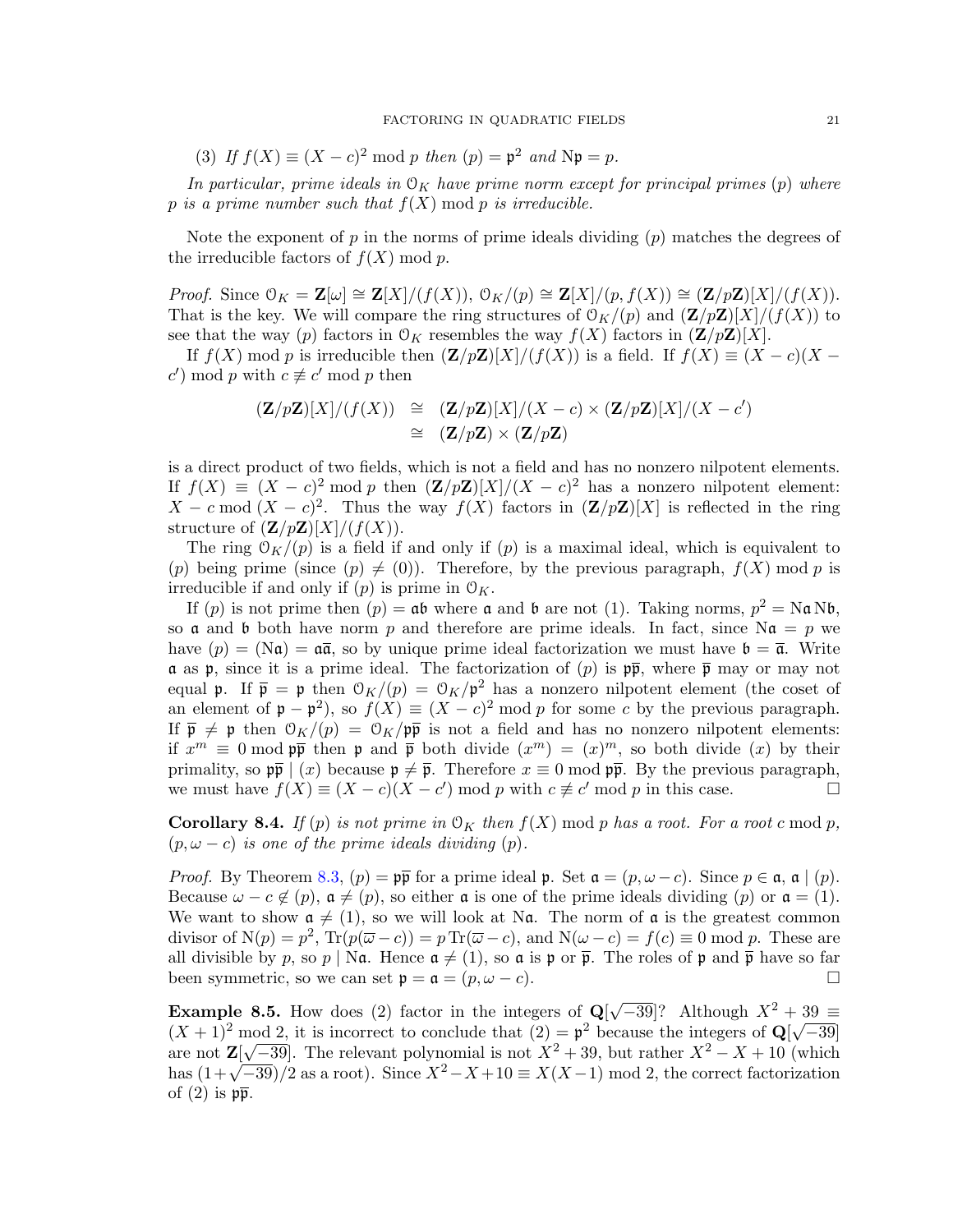When  $p \neq 2$ , how the quadratic polynomial  $f(X)$  factors modulo p is determined by its discriminant: there are two different roots if the discriminant is a nonzero square mod  $p$ , no roots if the discriminant is not a square mod p, and a repeated root if the discriminant is 0 mod p. The two formulas for  $f(X)$  are  $X^2 - d$  and  $X^2 - X + \frac{1-d}{4}$  $\frac{-d}{4}$ , which have respective discriminants 4d and d, so how  $f(X)$  mod p factors is determined by the Legendre symbol  $\left(\frac{d}{n}\right)$  $\frac{d}{p}$ ). (This Legendre symbol is 0 when  $p | d$ .) What can we say when  $p = 2$ ? The way  $f(X)$  mod 2 factors depends on d mod 8. We can translate the results of Theorem [8.3](#page-19-1) into simple formulas based on  $(\frac{d}{p})$  and d mod 8, which we record in Tables [2](#page-21-1) and [3.](#page-21-2) The second column in each table describes how (p) factors into prime ideals in the integers of  $\mathbf{Q}[\sqrt{d}]$ . In both tables, we write  $\bar{\mathfrak{p}}$  when  $\mathfrak{p} \neq \bar{\mathfrak{p}}$ . In Table [2,](#page-21-1) c mod p is a root of  $f(X)$  mod p.

<span id="page-21-1"></span>

|                   | (p) |                        |  |  |
|-------------------|-----|------------------------|--|--|
|                   |     | $(p,\omega$<br>$-c)$   |  |  |
|                   |     | (p)                    |  |  |
| 0                 |     | $(p,\omega)$<br>$- c)$ |  |  |
| BLE 2. $p \neq 2$ |     |                        |  |  |

<span id="page-21-2"></span>

| $d \mod 8$     | 2) | n                |  |  |
|----------------|----|------------------|--|--|
|                | pp | (2,              |  |  |
| 5              |    |                  |  |  |
| 3, 7           |    | $(2,\sqrt{d}-1)$ |  |  |
| even           |    | $(2,\sqrt{d})$   |  |  |
| TABLE 3. $p=2$ |    |                  |  |  |

In Theorem [4.1,](#page-5-1) we noted that each ideal in  $\mathcal{O}_K$  requires at most two generators (over  $(\mathcal{O}_K)$ , for the simple reason that  $\mathcal{O}_K \cong \mathbb{Z}^2$  as abelian groups and each subgroup of  $\mathbb{Z}^2$  requires at most 2 generators (over  $\mathbf{Z}$ , and thus also over  $\mathcal{O}_K$ ). In other words, although ideals are rather special kinds of subgroups of  $\mathcal{O}_K$ , the proof of Theorem [4.1](#page-5-1) paid no attention to this. However, there is something special about generators for ideals that doesn't hold for generators of subgroups of  $\mathbb{Z}^2$ . In a subgroup of  $\mathbb{Z}^2$ , not every nonzero element has to be part of a 2-element generating set (over  $\mathbf{Z}$ ). For instance, the only elements of  $\mathbf{Z}^2$  that can be part of a 2-element generating set of  $\mathbb{Z}^2$  itself are those vectors with relatively prime coordinates. Compare that with the next result.

<span id="page-21-3"></span>**Theorem 8.6.** If a is a nonzero ideal in  $\mathcal{O}_K$  and  $\alpha$  is a nonzero element of a then  $\mathfrak{a} = (\alpha, \beta)$ for a suitably chosen  $\beta \in \mathfrak{a}$ .

The proof of Theorem [8.6](#page-21-3) requires an analogue of the Chinese remainder theorem for  $\mathcal{O}_K$ , building on unique factorization of ideals, and is omitted.

## 9. Worked examples

<span id="page-21-0"></span>We will compute some prime ideal factorizations in  $\mathbf{Z}$ [ √ me ideal factorizations in  $\mathbf{Z}[\sqrt{-14}]$ . First we specialize Tables [2](#page-21-1) and [3](#page-21-2) to small primes in  $\mathbf{Z}[\sqrt{-14}]$ . See Table [4.](#page-22-0)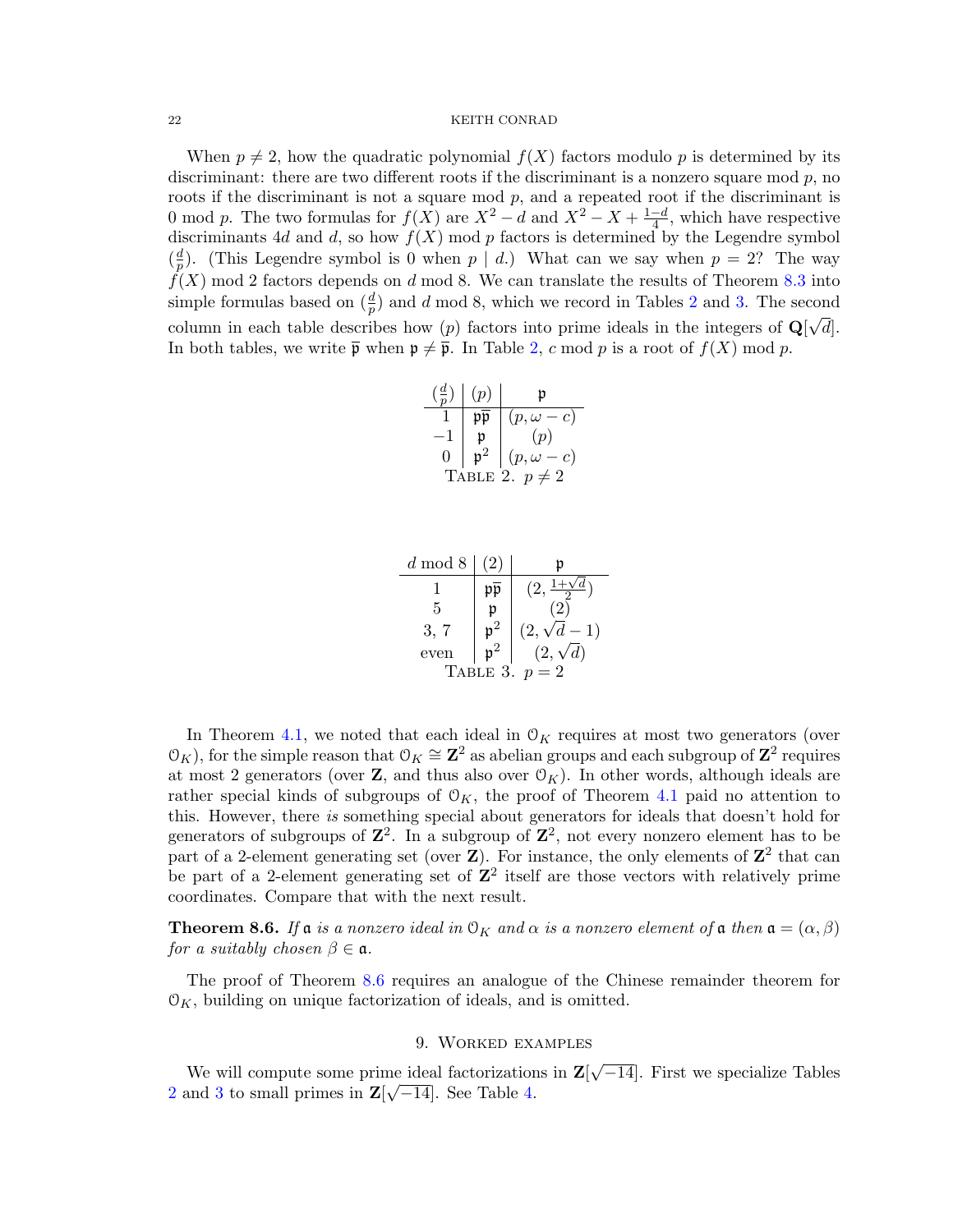<span id="page-22-0"></span>

| р                                                  | $\mathcal{D}$                                    |                                            |  |  |
|----------------------------------------------------|--------------------------------------------------|--------------------------------------------|--|--|
| $\overline{2}$                                     | $\mathfrak{p}_2^2$                               | $\mathfrak{p}_2 = (2, \sqrt{-14})$         |  |  |
| 3                                                  | $\mathfrak{p}_3\overline{\mathfrak{p}}_3$        | $\mathfrak{p}_3 = (3, \sqrt{-14} + 1)$     |  |  |
| 5                                                  | $\mathfrak{p}_5\overline{\mathfrak{p}}_5$        | $\mathfrak{p}_5 = (5, \sqrt{-14} + 1)$     |  |  |
| 7                                                  | $\mathfrak{p}_7^2$                               | $\mathfrak{p}_7 = (7, \sqrt{-14})$         |  |  |
| 11                                                 | (11)                                             | (11)                                       |  |  |
| 13                                                 | $\mathfrak{p}_{13}\overline{\mathfrak{p}}_{13}$  | $\mathfrak{p}_{13} = (13, \sqrt{-14} + 5)$ |  |  |
| 17                                                 | (17)                                             | (17)                                       |  |  |
| 19                                                 | $\mathfrak{p}_{19}\overline{\mathfrak{p}}_{19}$  | $\mathfrak{p}_{19} = (19, \sqrt{-14} + 9)$ |  |  |
| 23                                                 | $\mathfrak{p}_{23} \overline{\mathfrak{p}}_{23}$ | $\mathfrak{p}_{23} = (\sqrt{-14} + 3)$     |  |  |
| TABLE 4. Factoring (p) in $\mathbf{Z}[\sqrt{-14}]$ |                                                  |                                            |  |  |

The way  $(p)$  factors in  $\mathbf{Z}$  $\sqrt{-14}$  is determined by the way  $X^2 + 14$  factors mod p, and that is determined by  $\left(\frac{-14}{p}\right)$  if  $p \neq 2$ . If  $\left(\frac{-14}{p}\right) = 1$  then  $(p)$  is a product of two different (conjugate) ideals with norm p. When  $-14 \equiv c^2 \mod p$ , one of the prime factors p is (conjugate) ideals with norm p. when  $-14 = c$  mod p, one of the prime factors p is  $(p, \sqrt{-14} - c)$ . If  $(\frac{-14}{p}) = -1$  then  $(p)$  is a prime ideal with norm  $p^2$ . If  $p = 2$  or 7 then  $(p)$ is the square of a prime ideal with norm p. The first odd p such that  $\left(\frac{-14}{p}\right) = 1$  are 3, 5, 13, and 19. Therefore we have the factorizations in Table [4,](#page-22-0) where we leave a principal ideal unfactored if it stays prime  $(e.g., p = 11)$ . The last ideal,  $\mathfrak{p}_{23}$ , should be  $(23, \sqrt{-14} + 3)$ according to the general methods for computing prime ideals. But in this particular case according to the general methods for computing prime ideals. But in this particular case<br> $23 = (3 + \sqrt{-14})(3 - \sqrt{-14})$ , so we can drop 23 as a generator of the ideal. The prime ideal factors of 2, 3, 5, 7, 13, and 19 in the table are non-principal since the equation  $x^2+14y^2=p$ has no solution for these values of p.

With this information we can start factoring ideals with generators not in **Z**. The central idea is to compute the norm of the ideal and use our knowledge of prime factorization of the norm in Z to help us. Remember that prime ideals only have prime-power norm.

**Example 9.1.** We will factor  $(1 + \sqrt{-14})$ . The ideal has norm 15. Writing  $(1 + \sqrt{-14})$ **Example 9.1.** We will factor  $(1 + \sqrt{-14})$ . The ideal has norm 15. Writing  $(1 + \sqrt{-14})$  as a product of prime ideals, the product of their norms is 15, so  $(1 + \sqrt{-14})$  must be the as a product of prime ideals, the product of their norms is 15, so  $(1 + \sqrt{-14})$  must be the product of a prime ideal of norm 3 and a prime ideal of norm 5. Since  $1 + \sqrt{-14} \in \mathfrak{p}_3$  and product or a prime ideal of norm 3 and a prime ideal or norm 3. Since  $1 + \sqrt{-14} \in \mathfrak{p}_5$ ,  $(1 + \sqrt{-14})$  is divisible by  $\mathfrak{p}_3$  and  $\mathfrak{p}_5$ . Hence  $(1 + \sqrt{-14}) = \mathfrak{p}_3 \mathfrak{p}_5$ .

**Example 9.2.** We will factor  $(5 + 2\sqrt{-14})$ , which was left to the reader at the end of **Example 9.2.** We will factor  $(3 + 2\sqrt{-14})$ , which was left to the reader at the end of Example [4.28.](#page-10-2) Since N(5+2 $\sqrt{-14}$ ) = 81, the only possible prime ideal factors of  $(5+2\sqrt{-14})$ are  $\mathfrak{p}_3$  and  $\overline{\mathfrak{p}}_3$ . It can't be divisible by both, since then it would be divisible by  $\mathfrak{p}_3\overline{\mathfrak{p}_3} = (3)$ , are  $\mathfrak{p}_3$  and  $\mathfrak{p}_3$ . It can't be divisible by both, since then it would be divisible by  $\mathfrak{p}_3 \mathfrak{p}_3 = (3)$ , and (3) doesn't divide  $(5 + 2\sqrt{-14})$  because 3 doesn't divide  $5 + 2\sqrt{-14}$  in  $\mathbb{Z}[\sqrt{-14}]$ . and (3) doesn't divide  $(5 + 2\sqrt{-14})$  because 3 doesn't divide  $5 + 2\sqrt{-14}$  is a power of  $\overline{p}_3$ . Which is it?

Eurelier (3+2 $\sqrt{-14}$ ) is a power of  $\mathfrak{p}_3$  or a power of  $\mathfrak{p}_3$ . Which is it:<br>In  $\mathbb{Z}[\sqrt{-14}]/\mathfrak{p}_3 \cong \mathbb{Z}/3\mathbb{Z}$  we have  $1 + \sqrt{-14} \equiv 0$ , so  $5 + 2\sqrt{-14} \equiv 3 \equiv 0$ . Thus  $(5 + 2\sqrt{-14})$ In **Σ**[ $\sqrt{-14}$ ]/ $\mu$ <sub>3</sub> = **Σ**/3**Σ** we have  $1+\sqrt{-14} = 0$ , so  $3+2\sqrt{-14} = 5 = 0$ . I<br>is a power of  $\mathfrak{p}_3$ . Since the norm of  $(5 + 2\sqrt{-14})$  is 81,  $(5 + 2\sqrt{-14}) = \mathfrak{p}_3^4$ .

**Example 9.3.** The ideal  $\mathfrak{a} = (2+3\sqrt{-14})$  has norm  $130 = 2 \cdot 5 \cdot 13$ . Therefore  $\mathfrak{p}_2 \mid \mathfrak{a}$ . Does **Example 9.3.** The ideal  $\mathfrak{a} = (2+3\sqrt{-14})$  has norm  $150 = 2 \cdot 3 \cdot 15$ . Therefore  $p_2 \mid \mathfrak{a}$ . Does  $\mathfrak{p}_5$  or  $\overline{\mathfrak{p}}_5$  divide  $\mathfrak{a}$ ? The ideal  $(1+\sqrt{-14})$  is divisible by  $\mathfrak{p}_5$  and not by  $\overline{\mathfrak{p$  $\mathfrak{p}_5$  or  $\mathfrak{p}_5$  divide a: The ideal (1 +  $\sqrt{-14}$ ) is divisible by  $\mathfrak{p}_5$  and not by  $\mathfrak{p}_5$ , so let s look at the greatest common divisor of **a** and  $(1 + \sqrt{-14})$ , which is  $(2 + 3\sqrt{-14}, 1 + \sqrt{-14})$ . Its the greatest common divisor of  $\mathfrak a$  and  $(1 + \sqrt{-14})$ , which is  $(2 + 3\sqrt{-14}, 1 + \sqrt{-14})$ . Its<br>norm is 1, so  $\bar{\mathfrak{p}}_5$  |  $\mathfrak a$ . To decide if  $\mathfrak{p}_{13}$  or  $\bar{\mathfrak{p}}_{13}$  divides  $\mathfrak a$ , look at  $(2 + 3\sqrt{-14}, 5 + \sqrt{-1$ morm is 1, so  $\mathfrak{p}_5$  | a. To decide if  $\mathfrak{p}_{13}$  or  $\mathfrak{p}_{13}$  divides a, look at  $(2 + 3\sqrt{-14})$ ,  $3 + \sqrt{-14}$ ,  $3 + \sqrt{-14}$ , which is the greatest common divisor of **a** and  $(5 + \sqrt{-14})$ ; it is  $\mathfrak{p}_{13}$  or (1). By which is the greatest common divisor of  $\boldsymbol{\alpha}$  and  $(3 + \sqrt{-14})$ ; it is  $\boldsymbol{\mathfrak{p}}_{13}$ <br> $(2 + 3\sqrt{-14}, 5 + \sqrt{-14})$  has norm 13, so  $\boldsymbol{\mathfrak{p}}_{13} | \boldsymbol{\mathfrak{a}}$ . Thus  $\boldsymbol{\mathfrak{a}} = \boldsymbol{\mathfrak{p}}_2 \overline{\boldsymbol{\mathfrak{p}}}_5 \boldsymbol{\mathfrak{p}}_{13}$ .